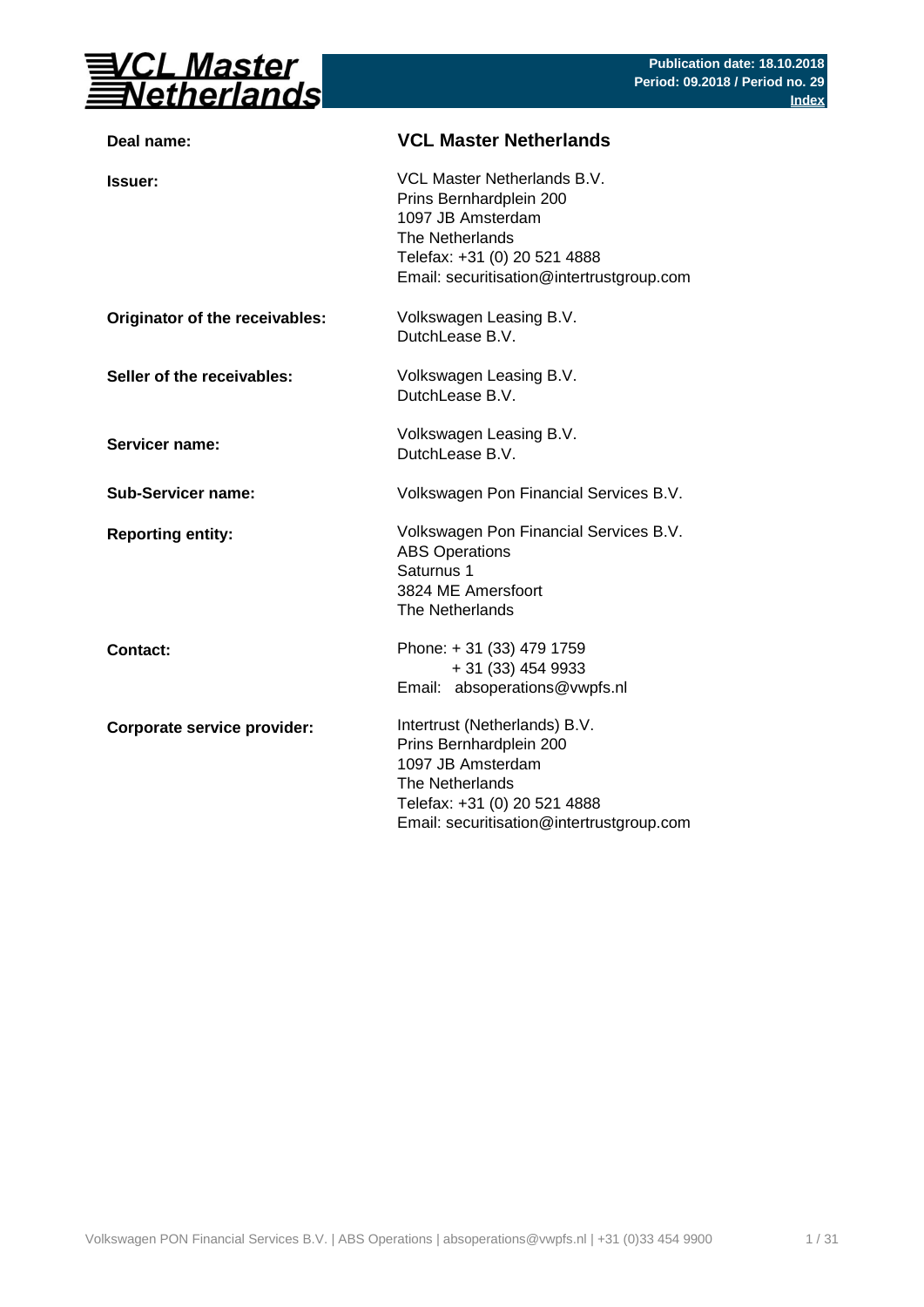

## **Contents**

| Page           | <b>Table of contents</b>           |
|----------------|------------------------------------|
| 1              | Cover                              |
| $\overline{2}$ | <b>Contents</b>                    |
| 3              | <b>Reporting details</b>           |
| 4              | <b>Parties overview</b>            |
| 5              | <b>Transaction events I</b>        |
| 6              | <b>Transaction events II</b>       |
| $\overline{7}$ | <b>Transaction events III</b>      |
| 8              | Information regarding the notes I  |
| 9              | Information regarding the notes II |
| 10             | <b>Cash collateral account</b>     |
| 11             | <b>Swap fixing / Waterfall</b>     |
| 12             | <b>Retention</b>                   |
| 13             | <b>Amortisation profile I</b>      |
| 14             | <b>Amortisation profile II</b>     |
| 15             | Run out schedule I                 |
| 16             | Run out schedule II                |
| 17             | <b>Outstanding contracts</b>       |
| 18             | Delinquencies & defaults I         |
| 19             | Delinquencies & defaults II        |
| 20             | Delinquencies & defaults III       |
| 21             | <b>Write-Offs</b>                  |
| 22             | Prepayments                        |
| 23             | Pool data I                        |
| 24             | Pool data II                       |
| 25             | Pool data III                      |
| 26             | Pool data IV                       |
| 27             | Pool data V                        |
| 28             | Pool data VI                       |
| 29             | Lease level data                   |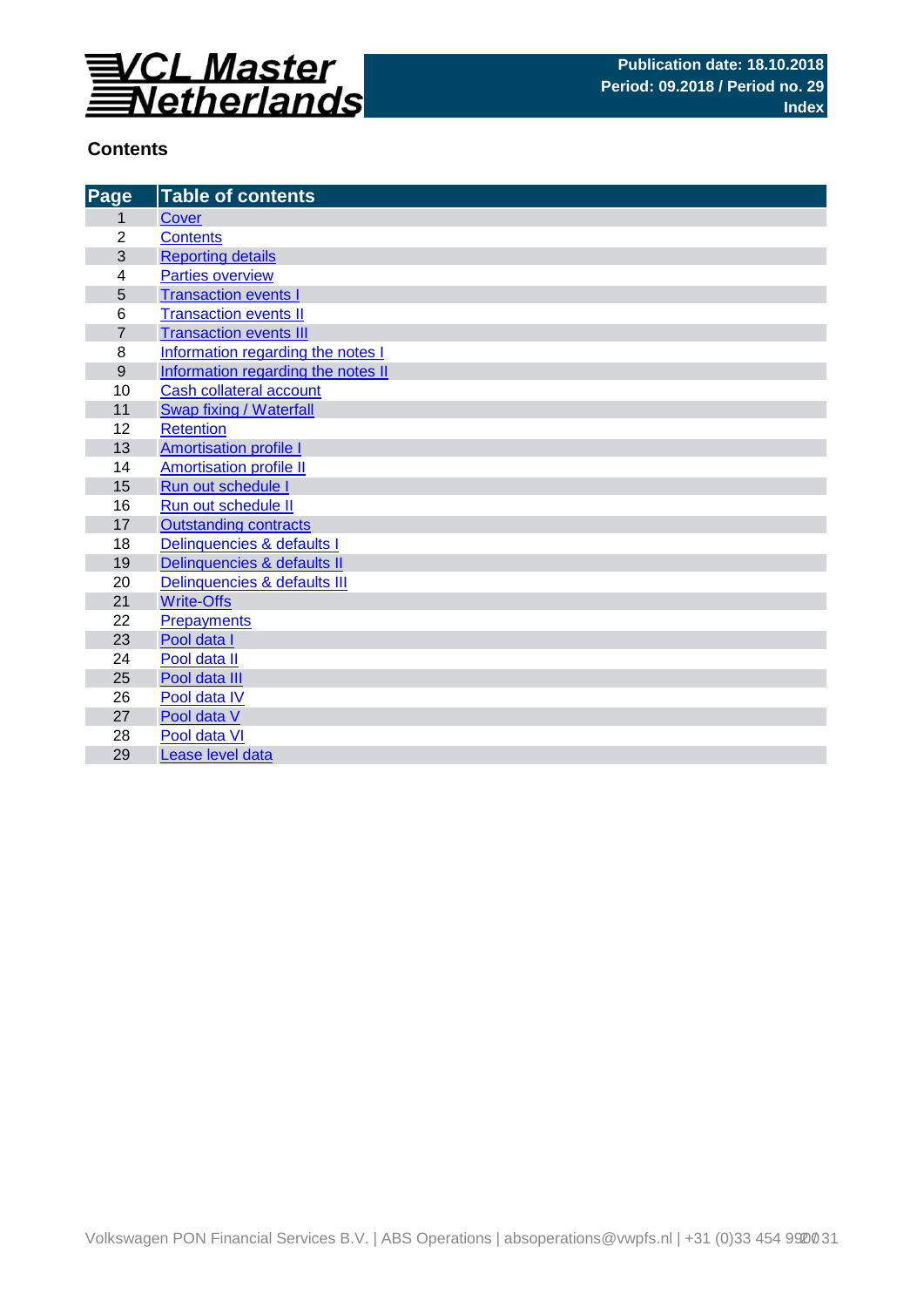

### **Reporting details**

| <b>Deal overview</b>                |                                    |                                     |
|-------------------------------------|------------------------------------|-------------------------------------|
| Cut-Off-Date                        | 30-4-2016 Publication date:        | 18.10.2018 (18th of each month)     |
| Scheduled date of Clean-Up-<br>Call | n.a. Payment date:                 | 25.10.2018 (25th of each month)     |
| Legal final maturity date           | 25-6-2026 Reporting date:          | 30.09.2018 (last day of each month) |
| Issue date                          | 31-5-2016 Asset collection period: | from 01.09.2018 until 30.09.2018    |
| Period no.:                         | 29 Interest accrual period         | from 25.09.2018 until 25.10.2018    |
| Reporting frequency:                | Monthly Note payment period:       | from 25.09.2018 until 25.10.2018    |
| Next payment date:                  | 26-11-2018 Days accrued:           | 30                                  |

| Type of car at pool cut | Number of<br><b>contracts</b> | Percentage of<br>contracts | <b>Outstanding</b><br>discounted<br>balance | <b>Percentage outstanding</b><br>discounted balance |
|-------------------------|-------------------------------|----------------------------|---------------------------------------------|-----------------------------------------------------|
| New cars                | 13.108                        | 94,62%                     | €244.342.851.74                             | 96,01%                                              |
| Used cars               | 746                           | 5.38%                      | €10.167.048.13                              | 3.99%                                               |
| <b>Total</b>            | 13.854                        | 100.00%                    | €254.509.899.87                             | 100,00%                                             |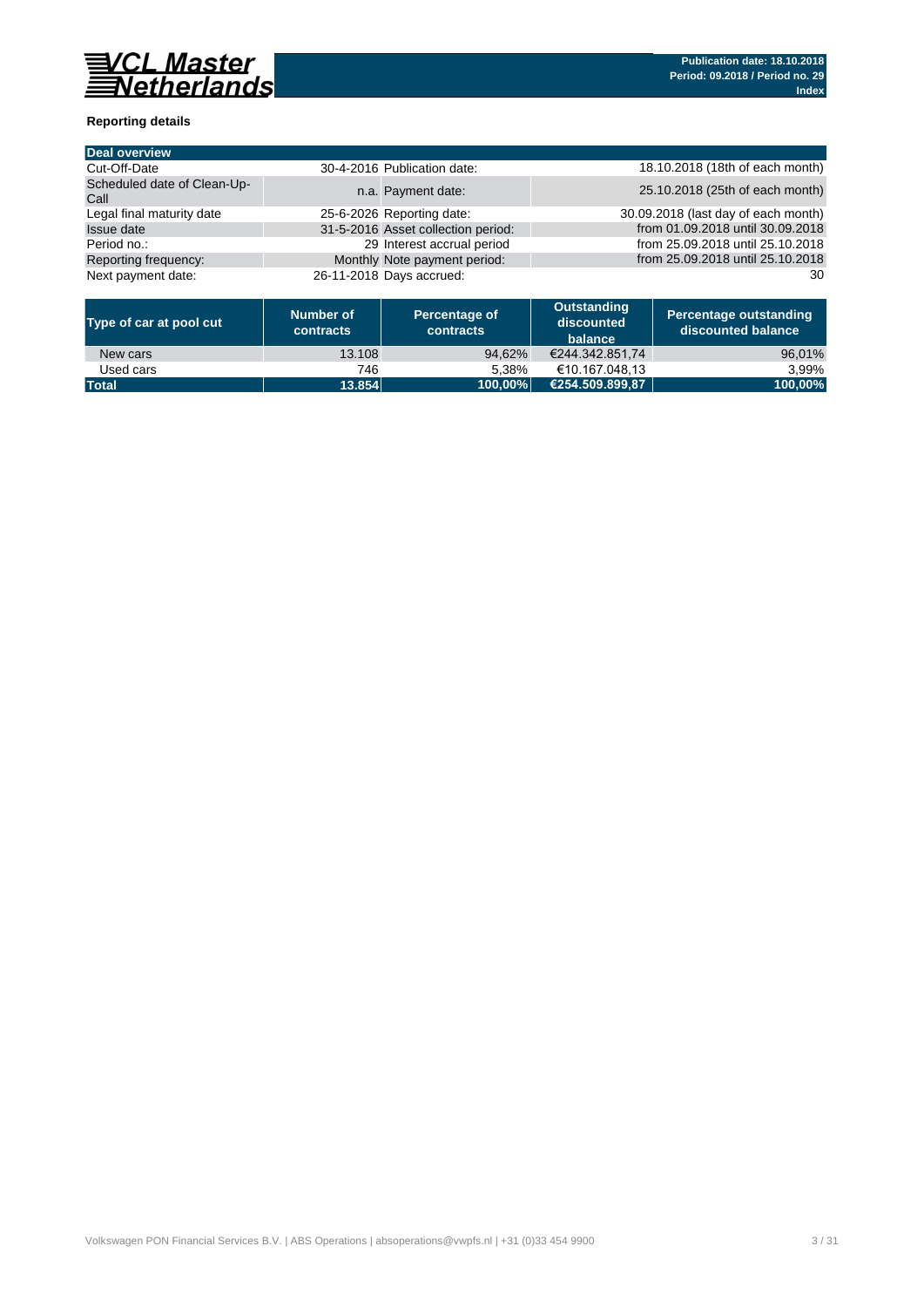## VCL Master<br>Setherlands

**Parties overview**

| <b>Issuer:</b>                                                                                                                                    | <b>VCL Master Netherlands B.V.</b><br>Attn.: Directors<br>Prins Bernhardplein 200<br>1097 JB Amsterdam<br>The Netherlands<br>Telefax: +31 (0)20 521 48888<br>Email: securitisation@intertrustgroup.com                                                               | <b>Lead Manager</b>     | <b>ING Bank N.V.</b><br>Attn.: MJH Henzen/ S de Visser / TRC 00.040<br>Foppingadreef 7<br>NL-1000 BV Amsterdam<br>The Netherlands<br>Telephone: +31-20-563-8002<br>Email: mathijs.henzen@ingbank.com                                         |
|---------------------------------------------------------------------------------------------------------------------------------------------------|----------------------------------------------------------------------------------------------------------------------------------------------------------------------------------------------------------------------------------------------------------------------|-------------------------|----------------------------------------------------------------------------------------------------------------------------------------------------------------------------------------------------------------------------------------------|
| Co-Arranger:                                                                                                                                      | <b>Volkswagen Financial Services AG</b><br>Attn.: Heiko Wiegmann, Martin Williamson<br>Gifhorner Strasse 57<br>38112 Braunschweig<br>Germany<br>Telefax: +49 (531) 212 75423, +49 (531) 212 7 83976<br>Email: heiko.wiegmann@vwfs.com,<br>martin.williamson@vwfs.com | Co-Arranger:            | ING Bank N.V.<br>Attn.: MJH Henzen/ S de Visser / TRC 00.040<br>Foppingadreef 7<br>NL-1000 BV Amsterdam<br>The Netherlands<br>Telephone: +31-20-563-8002<br>Email: mathijs.henzen@ingbank.com                                                |
| <b>Principal Paying Agent,</b><br><b>Calculation Agent, Interest</b><br><b>Determination Agent, Account</b><br><b>Bank and Cash Administrator</b> | <b>Elavon Financial Services Limited, UK Branch</b><br>Attn.: Structures Finance Relationship Management<br>5th Floor, 125 Old Broad Street<br>London EC2N 1AR<br>United Kingdom<br>Telefax: +44 207 365 2577<br>Email: mbs.relationship.management@usbank.com       | <b>Security Trustee</b> | <b>Stichting Security Trustee VCL Master Netherlands</b><br>Attn.: Director<br>Prins Bernhardplein 200<br>1097 JB Amsterdam<br>The Netherlands<br>Telefax: +31 (0)20 521 48888<br>Email: securitisation@intertrustgroup.com                  |
| <b>Listing Agent</b>                                                                                                                              | <b>Lucid Issuer Services Limited</b><br>Attn.: Jackie Geisen<br><b>Tankerton Works</b><br>12 Argyle Walk<br>London WC1H 8HA<br>United Kingdom<br>Email: jgeisen@lucid-is.com                                                                                         | Registrar               | <b>Elavon Financial Services Limited</b><br>Attn.: Structured Finance Agency Services<br>Block E, Cherrywood Business Park<br>Loughlinstown, Dublin<br>Ireland<br>Telefax: +353 (1) 6569442<br>Email: mbs.relationship.management@usbank.com |
| Subservicer:                                                                                                                                      | Volkswagen Pon Financial Services B.V.<br>Attn.: ABS Operations<br>Saturnus 1<br>3824 ME Amersfoort<br>The Netherlands<br>Telefax: +31 (0) 33 479 1800<br>Email: absoperations@vwpfs.nl                                                                              | Swap counterparty:      | <b>ING Bank N.V.</b><br>Attn.: MJH Henzen/ S de Visser / TRC 00.040<br>Foppingadreef 7<br>NL-1000 BV Amsterdam<br>The Netherlands<br>Telephone: +31-20-563-8002<br>Email: mathijs.henzen@ingbank.com                                         |
| Sellers, Servicers, Call Option<br><b>Buyers, Issuer Facility</b><br>Borrowers:                                                                   | Volkswagen Leasing B.V.<br>Attn.: ABS Operations<br>Saturnus 1<br>3824 ME Amersfoort<br>The Netherlands<br>Telefax: +31 (0) 33 479 1800<br>Email: absoperations@vwpfs.nl                                                                                             | <b>Rating agencies:</b> | <b>DBRS Ratings Limited</b><br>Attn.: Alexander Garrod<br>1 Minister court, 10th Floor Mincing Lane<br>London, EC3R 7AA<br>United Kingdom<br>Telefax: +44 20 3137 5129<br>Email: EU.ABS.Surveillance@dbrs.com                                |
|                                                                                                                                                   | DutchLease B.V.<br>Attn.: ABS Operations<br>Saturnus 1<br>3824 ME Amersfoort<br>The Netherlands<br>Telefax: +31 (0) 33 479 1800<br>Email: absoperations@vwpfs.nl                                                                                                     |                         | Moody's Investors Service Ltd.<br>One Canada Square<br>Canary Wharf<br>London E14 5FA<br>United Kingdom<br>Email: monitor.abs@moodys.com                                                                                                     |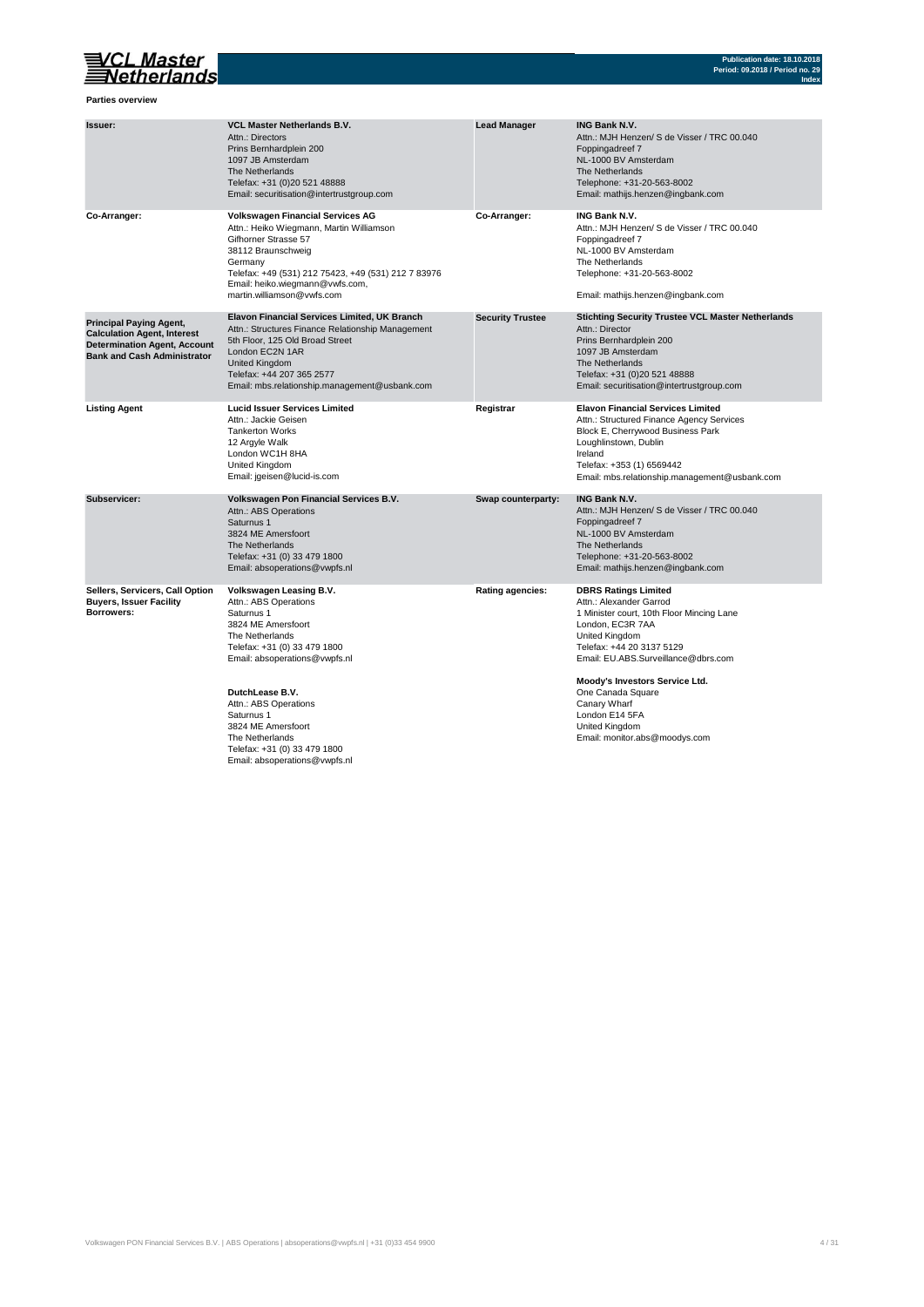

#### **Transaction events I**

### **Clean-up-call**

| <b>Clean-Up-Call condition</b>                         |         |
|--------------------------------------------------------|---------|
| Percentage of current outstanding discounted portfolio | 286.65% |
| Min. Percentage of outstanding discounted portfolio    | 10.00%  |

\*N.B. This percentage may become greater 100% whenever the current total outstanding discounted balance is larger than the initial discounted balance as of initial Cut-Off-Date.

Fulfilled when the aggregate discounted Balance is less than 10,00% of the initial discounted balance as of initial Cut-Off date provided that all payment obligations under the Compartment 1 notes will be thereby fulfilled.

| <b>Repurchase of receivables</b> | Number of contracts   Percentage of contracts | balance | Outstanding discounted Percentage of outstanding<br>discounted balance | <b>Re-Purchase price</b> |
|----------------------------------|-----------------------------------------------|---------|------------------------------------------------------------------------|--------------------------|
| Current period                   |                                               |         |                                                                        |                          |
| Previous periods                 |                                               |         |                                                                        |                          |
| <b>Total</b>                     |                                               |         |                                                                        |                          |

If a repurchase of receivables occurred, it would only result from non-eligibility as of the respective Cut-Off-Date (which has been discovered at a later stage).

#### **Transaction party replacements**

| <b>Capacity of transaction party</b> | Date of replacement   Reason for replacement | <b>Replaced party</b> | <b>Replaced by</b> |
|--------------------------------------|----------------------------------------------|-----------------------|--------------------|
|                                      |                                              |                       |                    |
|                                      |                                              |                       |                    |
|                                      |                                              |                       |                    |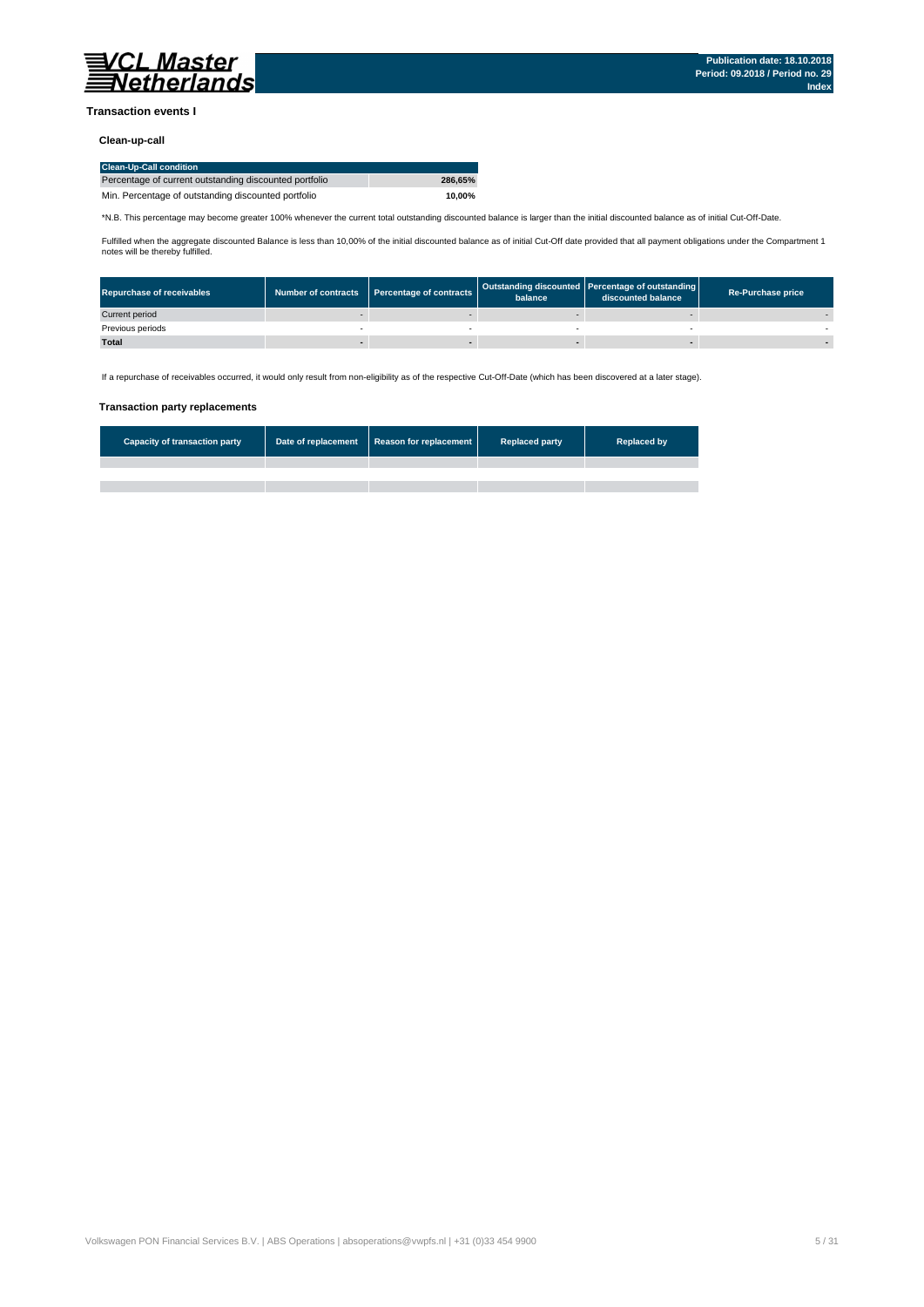# 

**No**

#### **Transaction events II**

| <b>Revolving period</b>                                                            |            |
|------------------------------------------------------------------------------------|------------|
| Series revolving period expiration date of<br>the last outstanding series of notes | 26-11-2018 |
| Date of occurance of an early amortisation<br>event                                | n.a.       |
| Revolving period                                                                   | 26-11-2018 |

| <b>Accumulation account balance</b>                              | $31 - 8 - 2018$ | 30-9-2018 |
|------------------------------------------------------------------|-----------------|-----------|
| Amounts not invested for the purchase of<br>additional assets    | €0.00           | €0.00     |
| Percentage not invested for the purchase of<br>additional assets | $0.00\%$        | $0.00\%$  |

| <b>Dynamic gross loss ratio</b> | Ratio    | $>1.0\%$  | $> 2.0\%$ |
|---------------------------------|----------|-----------|-----------|
| 31-7-2018                       | 0.13993% | <b>No</b> | <b>No</b> |
| 31-8-2018                       | 0.06035% | No        | No        |
| 30-9-2018                       | 0.03047% | <b>No</b> | <b>No</b> |

| <b>Cumulative gross loss ratio</b>                      | Ratio    | $> 2.00\%$ | $\geq 3.50\%$ | $\geq 4.50\%$ | $\geq 5.50\%$     |
|---------------------------------------------------------|----------|------------|---------------|---------------|-------------------|
| $30 - 9 - 2018$                                         | 0.38137% | <b>No</b>  | <b>No</b>     | <b>No</b>     | <b>No</b>         |
|                                                         |          |            |               |               |                   |
| Discounted balance as of the previous period            |          |            |               |               | €730.002.930.35   |
| Discounted balance of all initial and additional assets |          |            |               |               | €1.098.911.215.63 |
| Weighted average seasoning                              |          |            |               |               | 19.57             |
| Late delingency ratio                                   |          |            |               |               | 0.00000%          |

#### **Enforcement event**

| <b>Credit enhancement increase condition</b>                                                          |       | Not in effect |
|-------------------------------------------------------------------------------------------------------|-------|---------------|
| a) the dynamic gross loss ratio for three consecutive payment dates exceeds                           |       |               |
| (i) if weighted average seasoning is less 12 months                                                   | 1.00% | <b>No</b>     |
| (ii) if weighted average seasoning is $\geq$ = 12 months                                              | 2.00% | No            |
| b) the cumulative gross loss ratio exceeds                                                            |       |               |
| (i) if weighted average seasoning is less then 12 months                                              | 2.00% | <b>No</b>     |
| (ii) if weighted average seasoning is between 12 (incl.) - 24 (incl.) months                          | 3.50% | No            |
| (iii) if weighted average seasoning is between 24 (excl.) - 36 (incl.) months                         | 4.50% | No            |
| (iv) if weighted average seasoning is $>$ 36 months                                                   | 5.50% | No            |
| c) the late delinguency ratio exceeds at any payment date                                             | 2.00% | No            |
| d) the occurence of a servicer replacement event                                                      |       | No            |
| e) the occurence of an insolvency event with respect to VWL/DL                                        |       | No            |
| f) the cash collateral account does not contain the specified general cash collateral account balance |       | No            |

| <b>Early amortisation event</b>                                                                                                                                                                                                                                                                                                                                                                                                                                                                                                                                                                                                                    | No        |
|----------------------------------------------------------------------------------------------------------------------------------------------------------------------------------------------------------------------------------------------------------------------------------------------------------------------------------------------------------------------------------------------------------------------------------------------------------------------------------------------------------------------------------------------------------------------------------------------------------------------------------------------------|-----------|
| (i) Occurence of a foreclosure event                                                                                                                                                                                                                                                                                                                                                                                                                                                                                                                                                                                                               | <b>No</b> |
| (ii) VCL Master accumulation account balance > 10% of total discounted receivables balance on two consecutive months                                                                                                                                                                                                                                                                                                                                                                                                                                                                                                                               | <b>No</b> |
| (iii) the Credit Enhancement Increase Condition is in effect                                                                                                                                                                                                                                                                                                                                                                                                                                                                                                                                                                                       | <b>No</b> |
| (iv) In case of default/termination event: failure to replace swap counterparty or failure to post collatereal by swap counterparty                                                                                                                                                                                                                                                                                                                                                                                                                                                                                                                | <b>No</b> |
| (v) Any payment date after six consecutive payment dates following the initial issue date, the sum of Class A Actual Overcollateralisation<br>Percentage is lower than 31,75% or the Class B Actual Overcollateralisation Percentage is lower than 24,25%                                                                                                                                                                                                                                                                                                                                                                                          | No        |
| (vi) Either of the Sellers ceases to be an Affiliate of the Volkswagen AG or any successor thereto                                                                                                                                                                                                                                                                                                                                                                                                                                                                                                                                                 | <b>No</b> |
| (vii) The 403-declaration with respect to a Seller is withdrawn by Volkswagen Pon Financial Services B.V. by depositing a declarartion to<br>this effect with the Trade Register of the Chamber of Commerce unless Volkswagen Pon Financial B.V. has provided to the relevant<br>Seller, no later than 30 Business Days following the depositing of the declaration to this effect, replacement security by other means in<br>form and substance sufficient to the Issuer and the Issuer and the Security Trustee (which may, at the sole discretion of Volkswagen Pon<br>Financial Services B.V., take the form of a quarantee or any other form. | No        |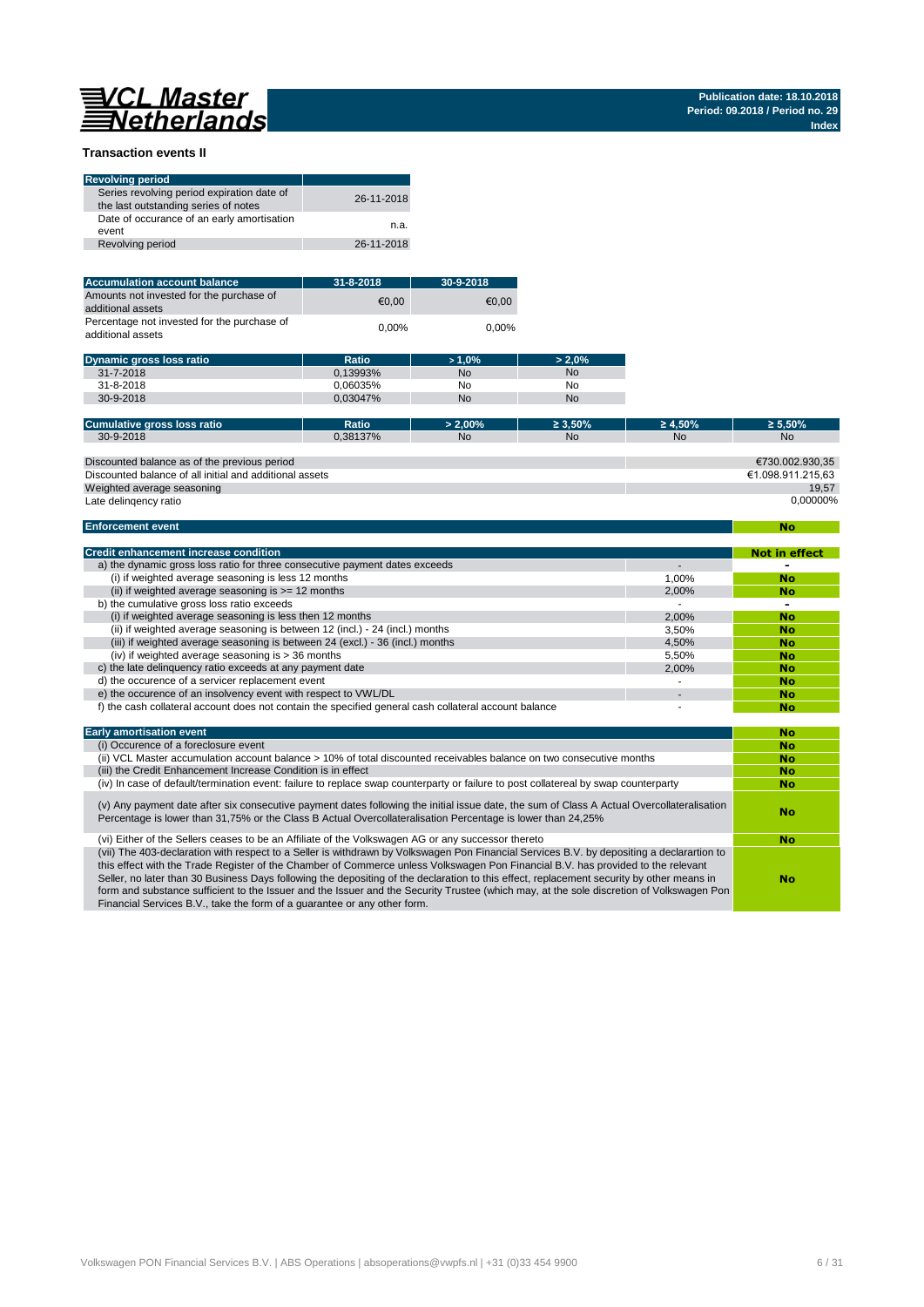

#### **Transaction events III**

| <b>Account bank</b>                                                                                                                                                       |                 | Moody's                                                                      |                                                                                                                                                                                                                                           |                                                                                                                                                                                                                                                                                                    | <b>DBRS</b>              |               |                         |                  |
|---------------------------------------------------------------------------------------------------------------------------------------------------------------------------|-----------------|------------------------------------------------------------------------------|-------------------------------------------------------------------------------------------------------------------------------------------------------------------------------------------------------------------------------------------|----------------------------------------------------------------------------------------------------------------------------------------------------------------------------------------------------------------------------------------------------------------------------------------------------|--------------------------|---------------|-------------------------|------------------|
| Elavon Financial Services Limited UK branch                                                                                                                               | Long term       | <b>Short term</b>                                                            | Outlook                                                                                                                                                                                                                                   | Long term <sup>*</sup>                                                                                                                                                                                                                                                                             | <b>Short term</b>        | Outlook       |                         |                  |
| Current rating                                                                                                                                                            | A1              | $P-1$                                                                        | <b>Stable</b>                                                                                                                                                                                                                             | *AA                                                                                                                                                                                                                                                                                                | R-1 (middle)             | <b>Stable</b> |                         |                  |
| Minimum required rating<br>* if no such rating assigned, a DBRS Equivalent Rating                                                                                         |                 | $P-1$                                                                        | $\overline{\phantom{a}}$                                                                                                                                                                                                                  | A                                                                                                                                                                                                                                                                                                  | $A-1$                    |               |                         |                  |
| ** if not subject to short-term rating, long term rating of If the account bank ceases to have the account bank required rating it shall, at its own cost,<br>at least A+ |                 | (Please refer to the prospectus for a complete description of the mechanism) | (iii) take any other action in order to maintain the rating of the Notes or to restore the rating of the Notes.                                                                                                                           | (i) procure transfer of the accounts held with it to an Eligible Collateral Bank which is to be appointed by the Issuer once selected by the Account Bank, or<br>(ii) find an irrevocable and unconditional guarantor providing the guarantee from an entity with Account Bank Required Rating, or |                          |               | <b>Required rating:</b> | <b>Fulfilled</b> |
| Swap counterparty                                                                                                                                                         |                 | Moody's                                                                      |                                                                                                                                                                                                                                           |                                                                                                                                                                                                                                                                                                    | <b>DBRS</b>              |               |                         |                  |
| <b>ING Bank NV</b>                                                                                                                                                        | Long term       | <b>Short term</b>                                                            | Outlook                                                                                                                                                                                                                                   | Long term                                                                                                                                                                                                                                                                                          | <b>Short term</b>        | Outlook       |                         |                  |
| Current rating                                                                                                                                                            | Aa <sub>3</sub> | $P-1$                                                                        | <b>Stable</b>                                                                                                                                                                                                                             | AA (Low)                                                                                                                                                                                                                                                                                           | R-1 (middle)             | <b>Stable</b> |                         |                  |
| Minimum required rating<br>* and either posts collateral or obtains garuantee from<br>a person having minimum required rating                                             | Baa1            | $\overline{a}$                                                               | $\overline{\phantom{a}}$                                                                                                                                                                                                                  | A                                                                                                                                                                                                                                                                                                  |                          |               |                         |                  |
|                                                                                                                                                                           |                 | (ii) obtains a guaranty from an instituton with an acceptable ratng; or      | If the swap counterparty ceases to maintain its credit rating at the miniumum required rating, the swap counterparty:<br>(i) posts an amount of collateral (in the form of cash and/or securities) as set forth in the Swap Agreement; or | (iii) assigns its rights and obligations under the relevant Swap Agreement to a substitute swap counterparty with an acceptable rating.                                                                                                                                                            |                          |               | Required rating:        | <b>Fulfilled</b> |
|                                                                                                                                                                           |                 | (Please refer to the prospectus for a complete description of the mechanism) |                                                                                                                                                                                                                                           |                                                                                                                                                                                                                                                                                                    |                          |               |                         |                  |
|                                                                                                                                                                           |                 | Moody's                                                                      |                                                                                                                                                                                                                                           |                                                                                                                                                                                                                                                                                                    | <b>DBRS</b>              |               |                         |                  |
| Volkswagen AG                                                                                                                                                             | Long term       | <b>Short term</b>                                                            | Outlook                                                                                                                                                                                                                                   | Long term                                                                                                                                                                                                                                                                                          | Short term               | Outlook       |                         |                  |
| Current rating                                                                                                                                                            | A <sub>3</sub>  | $P-2$                                                                        | <b>Negative</b>                                                                                                                                                                                                                           | BBB (high)                                                                                                                                                                                                                                                                                         | $\overline{\phantom{a}}$ | <b>Stable</b> |                         |                  |
| Minimum required rating                                                                                                                                                   |                 | $\overline{a}$                                                               |                                                                                                                                                                                                                                           | BBB(high)                                                                                                                                                                                                                                                                                          |                          |               |                         |                  |
|                                                                                                                                                                           |                 |                                                                              |                                                                                                                                                                                                                                           |                                                                                                                                                                                                                                                                                                    |                          |               |                         |                  |
|                                                                                                                                                                           |                 |                                                                              |                                                                                                                                                                                                                                           |                                                                                                                                                                                                                                                                                                    |                          |               | Required rating:        | <b>Fulfilled</b> |
|                                                                                                                                                                           |                 | Moody's                                                                      |                                                                                                                                                                                                                                           |                                                                                                                                                                                                                                                                                                    | <b>DBRS</b>              |               |                         |                  |
| Volkswagen Financial Services AG                                                                                                                                          | Long term       | <b>Short term</b>                                                            | Outlook                                                                                                                                                                                                                                   | Long term                                                                                                                                                                                                                                                                                          | <b>Short term</b>        | Outlook       |                         |                  |
| Current rating                                                                                                                                                            | A <sub>3</sub>  | $P-2$                                                                        | <b>Negative</b>                                                                                                                                                                                                                           |                                                                                                                                                                                                                                                                                                    |                          |               |                         |                  |
| Minimum required rating                                                                                                                                                   | Baa1            | ٠                                                                            | $\overline{\phantom{a}}$                                                                                                                                                                                                                  |                                                                                                                                                                                                                                                                                                    |                          |               |                         |                  |
|                                                                                                                                                                           |                 |                                                                              |                                                                                                                                                                                                                                           |                                                                                                                                                                                                                                                                                                    |                          |               |                         |                  |
|                                                                                                                                                                           |                 |                                                                              |                                                                                                                                                                                                                                           |                                                                                                                                                                                                                                                                                                    |                          |               |                         |                  |
|                                                                                                                                                                           |                 |                                                                              |                                                                                                                                                                                                                                           |                                                                                                                                                                                                                                                                                                    |                          |               |                         |                  |
|                                                                                                                                                                           |                 |                                                                              |                                                                                                                                                                                                                                           |                                                                                                                                                                                                                                                                                                    |                          |               | Required rating:        | <b>Fulfilled</b> |
|                                                                                                                                                                           |                 |                                                                              |                                                                                                                                                                                                                                           |                                                                                                                                                                                                                                                                                                    |                          |               |                         |                  |
|                                                                                                                                                                           |                 |                                                                              |                                                                                                                                                                                                                                           |                                                                                                                                                                                                                                                                                                    |                          |               |                         |                  |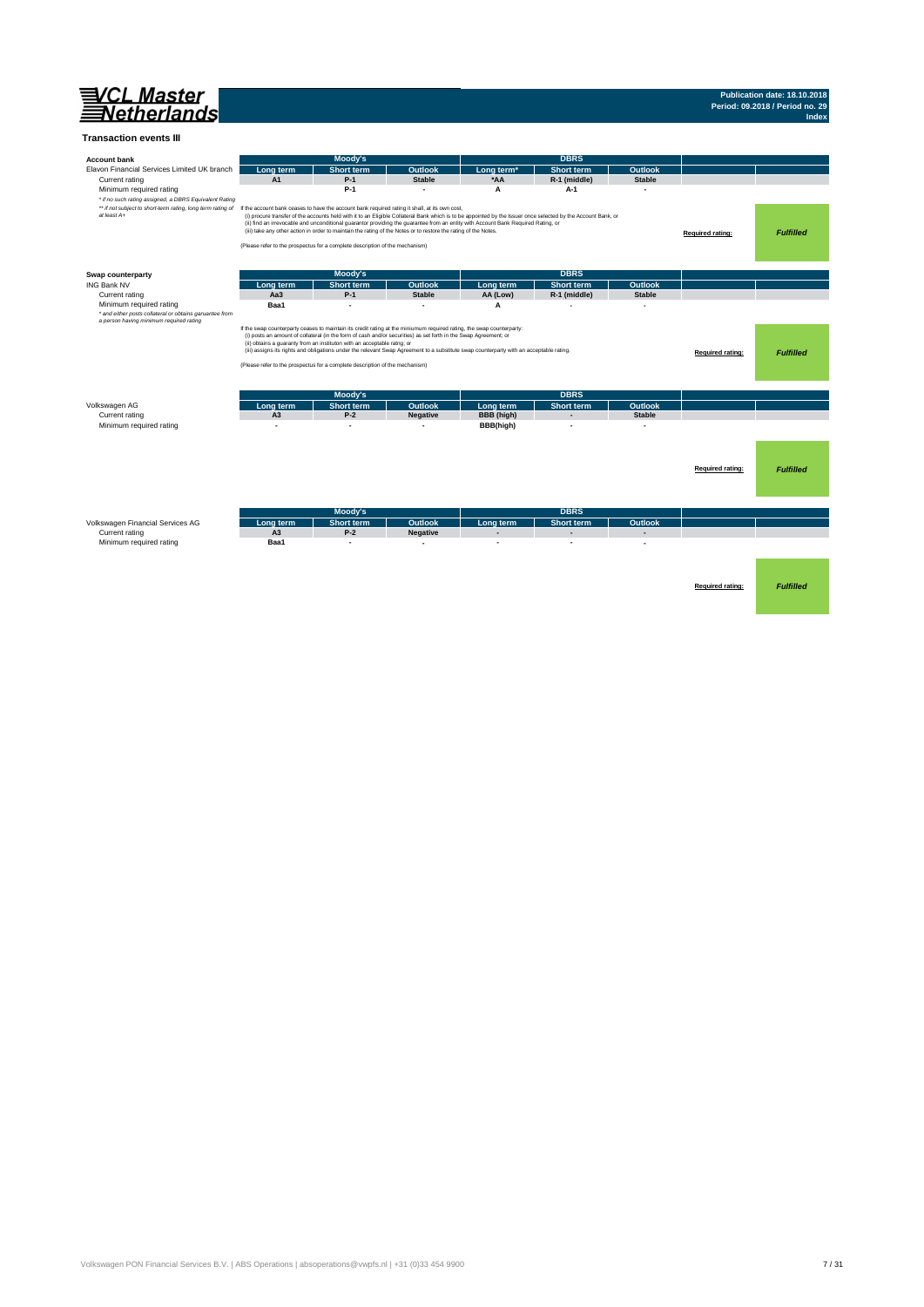

### **Information regarding the notes I**

|                             | <b>Class A Notes</b>   |                        |                        |                        |                        |                        |                        | <b>Class B Notes</b>   |  |
|-----------------------------|------------------------|------------------------|------------------------|------------------------|------------------------|------------------------|------------------------|------------------------|--|
| Rating at issue date        | <b>Series A 2016-1</b> | <b>Series A 2016-2</b> | <b>Series A 2016-3</b> | <b>Series A 2016-4</b> | <b>Series A 2016-5</b> | <b>Series A 2016-6</b> | <b>Series B 2016-1</b> | <b>Series B 2016-2</b> |  |
| Moody's                     | Aaa (sf)               | Aaa (sf)               | Aaa (sf)               | Aaa (sf)               | Aaa (sf)               | Aaa (sf)               | Aa1 $(sf)$             | Aa1 $(sf)$             |  |
| <b>DBRS</b>                 | AAA (sf)               | AAA (sf)               | AAA (sf)               | AAA (sf)               | AAA (sf)               | AAA (sf)               | A (high) (sf)          | A (high) (sf)          |  |
| <b>Current rating</b>       |                        |                        |                        |                        |                        |                        |                        |                        |  |
| Moody's                     | Aaa (sf)               | Aaa (sf)               | Aaa (sf)               | Aaa (sf)               | Aaa (sf)               | Aaa (sf)               | Aa1 $(sf)$             | Aa1 $(sf)$             |  |
| <b>DBRS</b>                 | AAA (sf)               | AAA (sf)               | AAA (sf)               | AAA (sf)               | AAA (sf)               | AAA (sf)               | A (high) (sf)          | A (high) (sf)          |  |
| <b>Information on notes</b> |                        |                        |                        |                        |                        |                        |                        |                        |  |
| <b>ISIN</b>                 | XS1417315725           | XS1419661035           | XS1419662272           | XS1419662603           | XS1419662942           | XS1452378745           | XS1417318588           | XS1419666851           |  |
| Common code                 | 141731572              | 141966103              | 141966227              | 141966260              | 141966294              | 145237874              | 141731858              | 141966685              |  |
| Original face value         | €16.200.000.00         | €48.600.000.00         | €32.400.000.00         | €16.200.000.00         | €58.300.000.00         | €37.100.000.00         | €13.600.000.00         | €5.400.000.00          |  |
| Spread / Margin             | 0,400%                 | 0,400%                 | 0,400%                 | 0,400%                 | 0,400%                 | $0,400\%$              | 0,800%                 | 0.800%                 |  |
| Current coupon              | 0.029%                 | 0.029%                 | 0,029%                 | 0.029%                 | 0,029%                 | 0.029%                 | 0,429%                 | 0,429%                 |  |

| <b>Information on notes</b>  | <b>Class A-Series</b> | <b>Class B-Series</b> |
|------------------------------|-----------------------|-----------------------|
| Legal final maturity date    | $nov-24$              | $nov-24$              |
| Fixed/Floating               | floating              | floating              |
| Day count convention         | actual/360            | actual/360            |
| Index rate (1-Month-Euribor) | $-0.371\%$            | $-0.371%$             |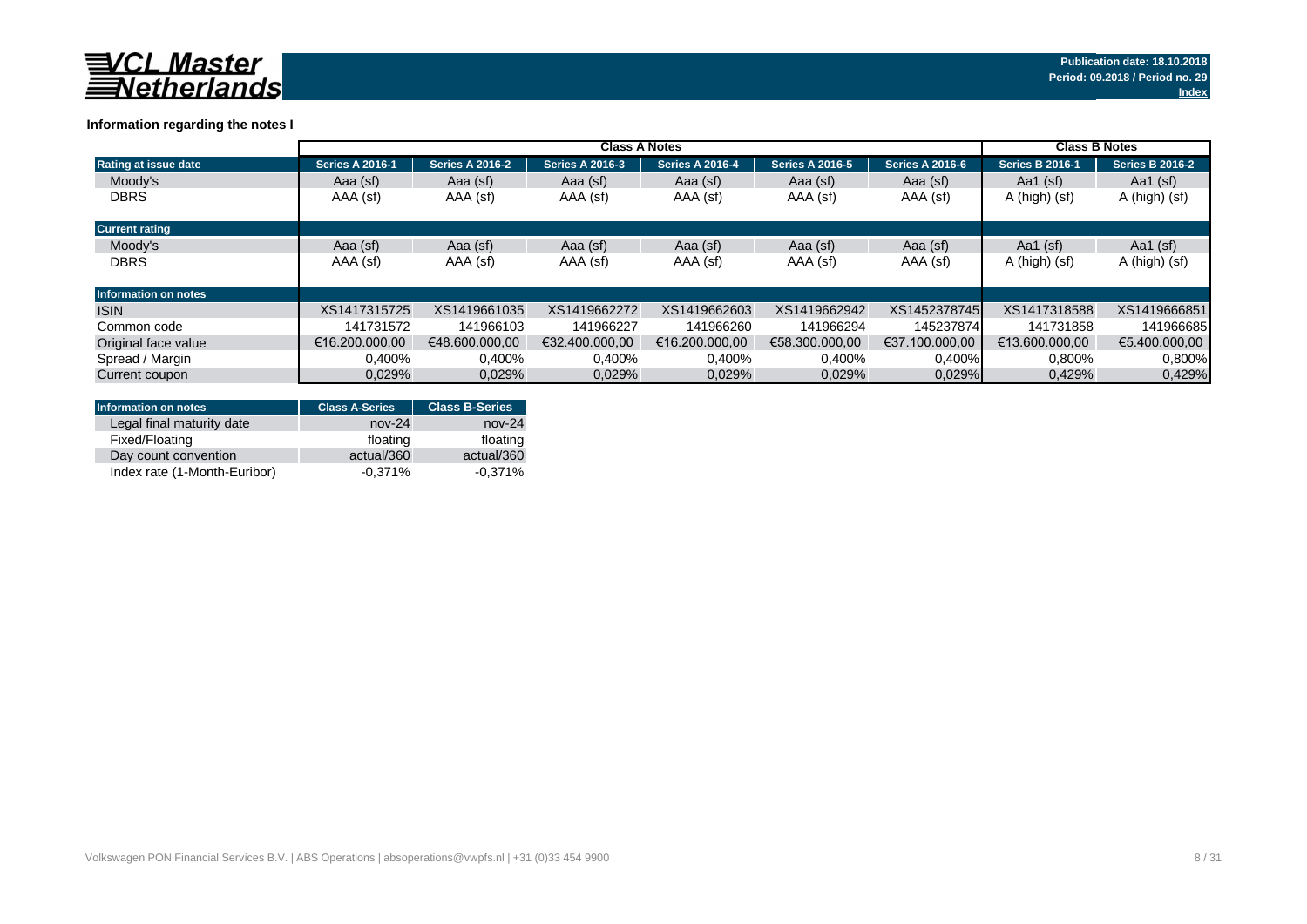#### **Information regarding the notes II**

| Monthly period:                      | $9 - 2018$                  |
|--------------------------------------|-----------------------------|
| Payment date:                        | 25-10-2018                  |
| Interest accrual period (from/until) | 25.09.2018 until 25.10.2018 |
| Davs accrued                         | 30                          |
| Index rate                           | 1-Month Euribor             |
| Base interest rate:                  | $-0.3710%$                  |
| Day count convention                 | actual/360                  |

|                                                           |                            | <b>Class A Notes</b>   |                        |                        |                        |                        | <b>Class B Notes</b>   |                      |                        |                        |                      |
|-----------------------------------------------------------|----------------------------|------------------------|------------------------|------------------------|------------------------|------------------------|------------------------|----------------------|------------------------|------------------------|----------------------|
| <b>Interest payments</b>                                  | <b>Total Class A and B</b> | <b>Series A 2016-1</b> | <b>Series A 2016-2</b> | <b>Series A 2016-3</b> | <b>Series A 2016-4</b> | <b>Series A 2016-5</b> | <b>Series A 2016-6</b> | <b>Total Class A</b> | <b>Series B 2016-1</b> | <b>Series B 2016-2</b> | <b>Total Class B</b> |
| Note balance                                              | €536.600.000.00            | €0.00                  | €119,000,000,00        | €79.200.000.00         | €39.800.000.00         | €166.200.000.00        | €79.200.000,00         | €483.400.000.00      | €38,000,000,00         | €15.200.000,00         | €53.200.000,00       |
| Paid interest                                             | €30.701.16                 | €0,00                  | €2.875,83              | €1.914,00              | €961,83                | €4.016,50              | €1.914,00              | €11.682.16           | €13.585,00             | €5.434.00              | €19.019,00           |
| <b>Unpaid Interest</b>                                    |                            |                        |                        |                        |                        |                        |                        |                      |                        |                        |                      |
| Unpaid interest of the reporting period                   | €0,00                      | €0,00                  | $\epsilon$ 0,00        | €0,00                  | €0,00                  | €0,00                  | €0,00                  | €0,00                | €0,00                  | €0,00                  | €0,00                |
| Cumulative unpaid interest                                | €0.00                      | €0.00                  | €0.00                  | €0.00                  | €0.00                  | €0.00                  | €0.00                  | €0.00                | €0.00                  | €0.00                  | €0.00                |
| <b>Note balance</b>                                       |                            |                        |                        |                        |                        |                        |                        |                      |                        |                        |                      |
| Note balance as of the beginning of the period            | €536.600.000.00            | €0.00                  | €119.000.000.00        | €79.200.000.00         | €39.800.000.00         | €166.200.000.00        | €79.200.000,00         | €483.400.000.00      | €38.000.000.00         | €15.200.000,00         | €53.200.000,00       |
| Additional issue amount                                   | €0.00                      | €0,00                  | €0,00                  | €0,00                  | €0,00                  | €0.00                  | €0,00                  | €0.00                | €0.00                  | €0,00                  | €0,00                |
| Redemption amount due to amortizing series                | €0.00                      | €0.00                  | €0.00                  | €0.00                  | €0.00                  | €0.00                  | €0,00                  | €0.00                | €0.00                  | €0,00                  | €0,00                |
| Term take out redemption                                  | €0.00                      | €0.00                  | €0.00                  | €0.00                  | €0.00                  | €0.00                  | €0.00                  | €0.00                | €0.00                  | €0.00                  | €0.00                |
| Class balance as of the end of the period                 | €536.600.000.00            | $\epsilon$ 0.00        | €119.000.000.00        | €79.200.000.00         | €39.800.000.00         | €166.200.000.00        | €79.200.000.00         | €483.400.000.00      | €38.000.000.00         | €15.200.000.00         | €53.200.000.00       |
| Payments to Investors per note                            |                            |                        |                        |                        |                        |                        |                        |                      |                        |                        |                      |
| Interest                                                  |                            | €2.42                  | €2.42                  | €2.42                  | €2.42                  | €2.42                  | €2.42                  |                      | €35.75                 | €35,75                 |                      |
| Principal repayment by note                               |                            | €0,00                  | €0,00                  | €0.00                  | €0,00                  | €0,00                  | €0,00                  |                      | €0.00                  | €0,00                  |                      |
| <b>Total</b>                                              |                            | €2.42                  | E2.42                  | E2.42                  | €2.42                  | $\epsilon$ 2.42        | €2.42                  |                      | €0.00                  | €0.00                  |                      |
|                                                           |                            |                        |                        |                        |                        |                        |                        |                      |                        |                        |                      |
| <b>Notes</b>                                              |                            |                        |                        |                        |                        |                        |                        |                      |                        |                        |                      |
| Number of notes as of the beginning of the period         | 5.366                      |                        | 1.190                  | 792                    | 398                    | 1.662                  | 792                    | 4.834                | 380                    | 152                    | 532                  |
| Increase of outstanding notes from tap-up                 |                            |                        |                        |                        |                        |                        |                        |                      |                        |                        |                      |
| Reduction of outstanding notes from term take out         |                            |                        |                        |                        |                        |                        |                        |                      |                        |                        |                      |
| Number of notes as of the end of the period               | 5.366                      |                        | 1.190                  | 792                    | 398                    | 1.662                  | 792                    | 4.834                | 380                    | 152                    | 532                  |
| Face value per note                                       |                            | €100,000,00            | €100,000,00            | €100.000,00            | €100,000,00            | €100,000,00            | €100.000,00            | €100.000.00          | €100.000,00            | €100,000,00            | €100.000,00          |
| Balance per note                                          |                            | €100.000.00            | €100.000.00            | €100.000,00            | €100.000.00            | €100.000.00            | €100.000.00            | €100.000,00          | €100.000.00            | €100.000.00            | €100.000,00          |
| Note factor                                               |                            | 1.000000               | 1.000000               | 1.000000               | 1.000000               | 1.000000               | 1.000000               | 1.000000             | 1.000000               | 1.000000               | 1.000000             |
|                                                           |                            |                        |                        |                        |                        |                        |                        |                      |                        |                        |                      |
| Overcollateralisation                                     |                            |                        |                        |                        |                        |                        |                        |                      |                        |                        |                      |
| Current OC amount (before TU / TTO)                       |                            | €0.00                  | €55.774.592.18         | €37.120.568.92         | €18.654.023.27         | €77.896.951.44         | €37.120.568.92         | €226.566.704.72      | €123.833.360.51        | €49.533.344.21         | €173.366.704.72      |
| Current OC percentage (before TU / TTO)                   |                            | 31.9123%               | 31.9123%               | 31.9123%               | 31.9123%               | 31.9123%               | 31.9123%               | 31.9123%             | 23.7488%               | 23.7488%               | 23.7488%             |
| Target OC percentage (revolving period/amortising period) |                            | 34% / 43%              | 34% / 43%              | 34% / 43%              | 34% / 43%              | 34% / 43%              | 34% / 43%              | 34% / 43%            | 26.5% / 35.5%          | 26.5% / 35.5%          | 26.5% / 35.5%        |
| Current OC amount (after TU / TTO)                        |                            | €0,00                  | €60.596.816,68         | €40.329.982,19         | €20.266.834,48         | €84.631.856,57         | €40.329.982,19         | €246.155.472,11      | €137.825.337,22        | €55.130.134,89         | €192.955.472,11      |
| Current OC percentage (after TU / TTO)                    |                            | 0.0000%                | 33.7405%               | 33.7405%               | 33.7405%               | 33.7405%               | 33.7405%               | 33.7405%             | 26.4484%               | 26.4484%               | 26.4484%             |

| <b>Subordinated loan</b>                  |                      |                      |
|-------------------------------------------|----------------------|----------------------|
| Balance as of the beginning of the period | €168.781.063.69      |                      |
| Balance increase from tap up              | €0.00                |                      |
| Redemption payments from term take out    | €0.00                |                      |
| Regular redemption from waterfall         | €0.00                |                      |
| Redemption from cash collateral account   | €0.00                |                      |
| Balance as of the end of the period       | €168.781.063.69      |                      |
| Capitalization of interest                | €1.525.941.00        |                      |
| O/C                                       | <b>Class A Notes</b> | <b>Class B Notes</b> |
| Current OC amount (before TU / TTO)       | € 226.566.704.72     | € 173.366.704.72     |
| Current OC percentage (before TU / TTO)   | 31.9123%             | 23.7488%             |
| Current OC amount (after TU / TTO)        | €246.155.472.11      | €192.955.472.11      |
| Current OC percentage (after TU / TTO)    | 33.7405%             | 26.4484%             |
|                                           |                      |                      |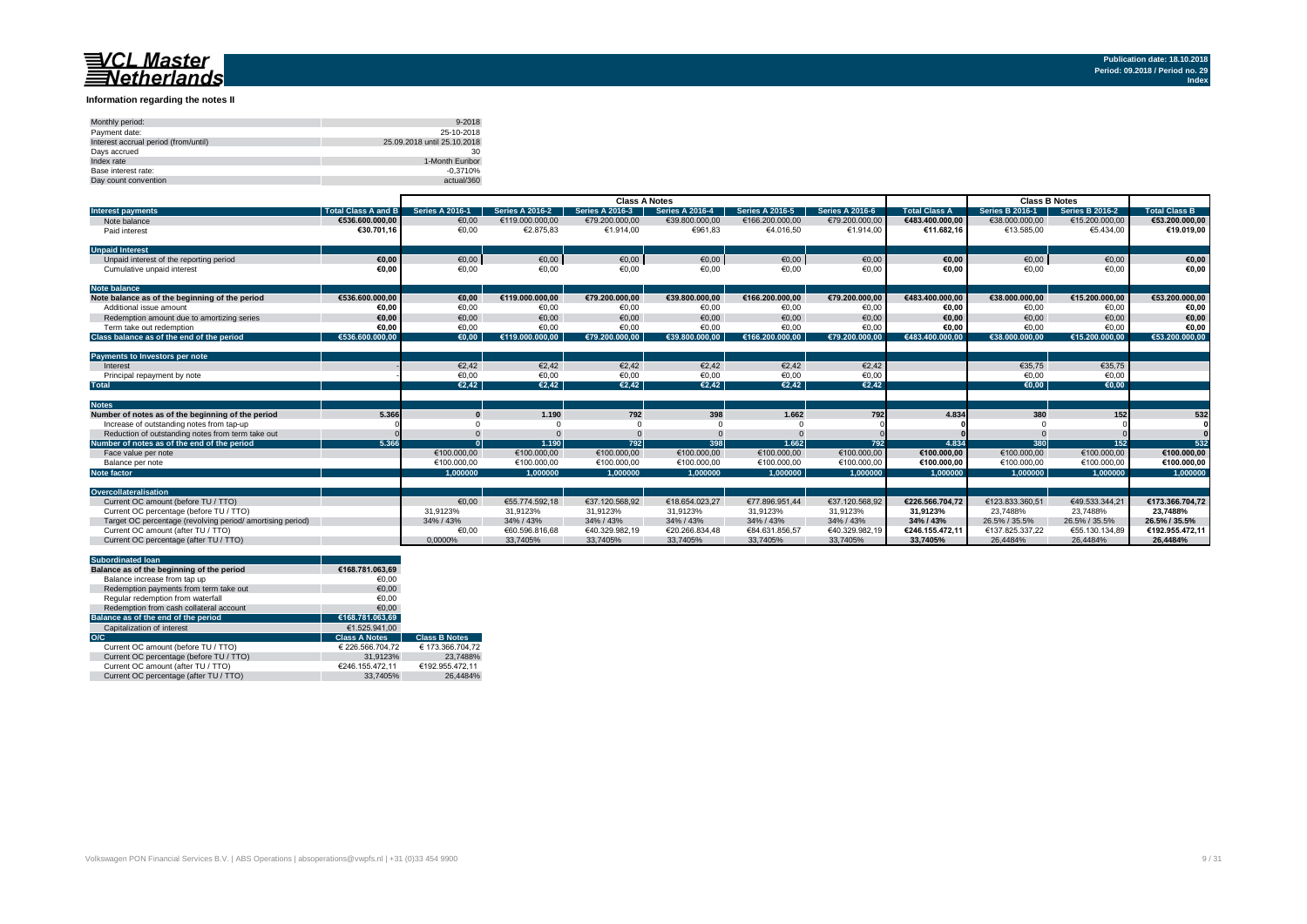

## **Credit enhancement**

| <b>Cash collateral account (CCA)</b>                             | in EUR          |
|------------------------------------------------------------------|-----------------|
| Initial balance at poolcut                                       | €9.158.618,28   |
| Thereof general cash reserve                                     | €2.288.400,00   |
| Thereof maintenance reserve                                      | €6.870.218,28   |
| Targeted balance (floor after Top Up)                            | €50.475.763,16  |
| Thereof general cash reserve                                     | €6.439.200,00   |
| Thereof maintenance reserve                                      | €44.036.563,16  |
| Balance as of the beginning of the period                        | €48.972.976,98  |
| Thereof general cash reserve                                     | €6.439.200,00   |
| Thereof maintenance reserve                                      | €42.533.776,98  |
| <b>Payments</b>                                                  | €1.502.786,18   |
| General payment from CCA                                         | € $0,00$        |
| General payment to CCA                                           | €0,00           |
| Payment from CCA due to TTO                                      | € $0,00$        |
| Payment to CCA due to tap-up                                     | €0,00           |
| Payment from CCA due to maintenance reserve                      | (€3.666.985,24) |
| Payment to CCA due to maintenance reserve                        | €4.900.592,77   |
| Payment to CCA due to top-up                                     | €269.178,65     |
| Balance as of the end of the period                              | €50.475.763,16  |
| Thereof general cash reserve                                     | €6.439.200,00   |
| Thereof maintenance reserve                                      | €44.036.563,16  |
| General cash reserve in percent of total current note<br>balance | 1,200%          |
| Specified general cash collateral amount                         | €6.439.200,00   |
| <b>Accrued interest</b>                                          | €0,00           |

## **Set off risk**

There is no set off risk applicable.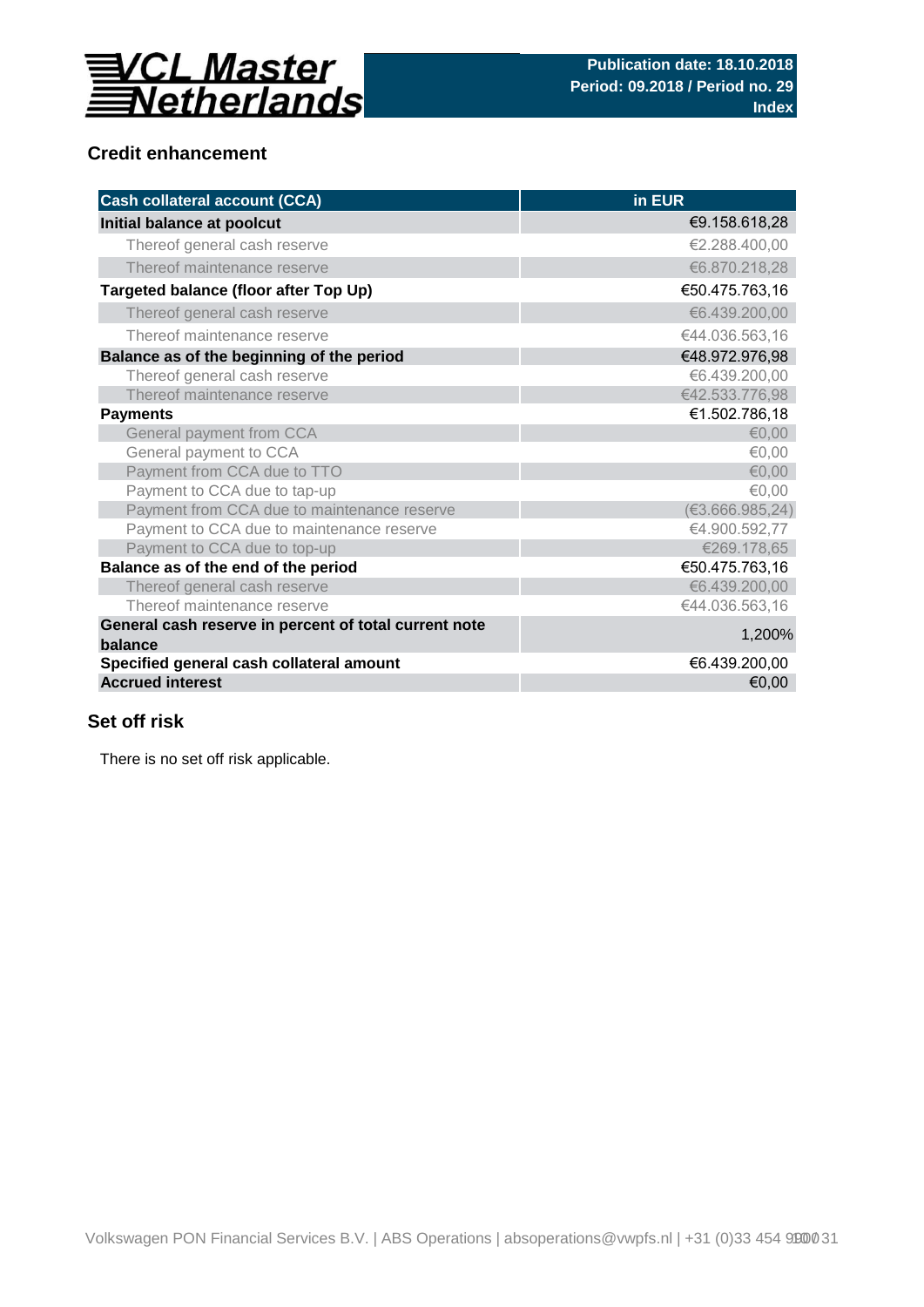

## **Swap fixing / Waterfall**

| Amortising interest rate swap                                                               | <b>Class A</b>                       | <b>Class B</b>          |
|---------------------------------------------------------------------------------------------|--------------------------------------|-------------------------|
| Underlying principal for reporting period                                                   | €483.400.000,00                      | €53.200.000,00          |
| Paying leg                                                                                  | Fix interest rate                    | Fix interest rate       |
|                                                                                             |                                      | Floating interest rate  |
| Receiving leg                                                                               | Floating interest rate               |                         |
| Net swap payments / receipts                                                                | (E133.337,84)                        | (E16.669, 34)           |
|                                                                                             |                                      |                         |
| Available distribution amount calculation                                                   | <b>Payment to waterfall position</b> | <b>Remaining amount</b> |
| (i) Lease Collections, minus (A) amounts credited to the Maintenance Surplus Reserve Ledger | €24.470.052.22                       | €24.470.052,22          |
| and (B) amounts of any Issuer Increase Advance                                              |                                      |                         |
| (ii) amounts of interest paid or principal repaid under the Issuer Facility Agreement       | €0.00                                | €24.470.052,22          |
| (iii) Vehicle Realisation Proceeds                                                          | €7.527.886,32                        | €31.997.938,54          |
| (iv) Lease Incidental Shortfall payments                                                    | €0.00                                | €31.997.938,54          |
| (vi) payments from the CCA                                                                  | €0.00                                | €31.997.938,54          |
| (vii) amounts debited from the Maintenance Reserve Ledger                                   | €3.666.985,24                        | €35.664.923,78          |
|                                                                                             |                                      |                         |
| (viii) Maintenance Surplus debited from the Maintenance Reserve Ledger                      | €0,00                                | €35.664.923,78          |
| (ix) Net Swap Receipts                                                                      | €0.00                                | €35.664.923,78          |
| (x) transfers from the Accumulation Account to the Distribution Account                     | €0.00                                | €35.664.923,78          |
| (xi) the Buffer Release Amount                                                              | (E1.628.096, 58)                     | €34.036.827,20          |
|                                                                                             |                                      |                         |
| Waterfall                                                                                   | Payment to waterfall position        | <b>Remaining amount</b> |
| Available distribution amount                                                               |                                      | €34.036.827,20          |
| 1) Taxes and Issuer Profit Amount                                                           | (E2.562,00)                          | €34.034.265,20          |
| 1.i) Taxes                                                                                  | (E2.562,00)                          | €34.034.265,20          |
|                                                                                             |                                      |                         |
| 1.ii) Issuer Profit Amount                                                                  | €0,00                                | €34.034.265,20          |
| 2) Senior Maintenance Coordinator Fee                                                       | (E14.117.961,48)                     | €19.916.303,72          |
| 3) Payments in respect of fees I                                                            | (€697.419,62)                        | €19.218.884,11          |
| 3.i) Payment to directors of the issuer                                                     | €0,00                                | €19.916.303,72          |
| 3.ii) Servicer Fee - Volkswagen Leasing B.V.                                                | (6519.675, 32)                       | €19.396.628,40          |
| Servicer Fee - DutchLease B.V.                                                              | (688.660, 46)                        | €19.307.967,95          |
| 3.iii) Payment to Maintenance Coordinator - Volkswagen Leasing B.V.                         | €0,00                                | €19.307.967.95          |
| Payment to Maintenance Coordinator - DutchLease B.V.                                        | €0,00                                | €19.307.967,95          |
|                                                                                             |                                      |                         |
| 3.iv) Payment to Rating Agencies                                                            | €0.00                                | €19.307.967,95          |
| 3.v) Payment to Process Agent                                                               | €0,00                                | €19.307.967,95          |
| 3.vi) Payment to Account Bank                                                               | (636.318, 81)                        | €19.271.649.14          |
| 3. vii) Payment to Agents                                                                   | €0,00                                | €19.271.649,14          |
| 3. viii) Payment in respect of listing of the notes                                         | €0.00                                | €19.271.649,14          |
| 3.ix) Payment in respect of auditors' fees and legal counsel fees                           | (€42.765,03)                         | €19.228.884,11          |
| 3.x) Payment in respect administration costs and expenses                                   | €0,00                                | €19.228.884,11          |
|                                                                                             |                                      |                         |
| 3.xi) Payment to other third parties providing services                                     | (€10.000,00)                         | €19.218.884,11          |
| 4) Net Swap Payments or Swap Termination Payments - Series A and B                          | (€150.007, 18)                       | €19.068.876,93          |
| - Net swap payments on series A 2016-1                                                      | €0,00                                | €19.218.884,11          |
| - Net swap payments on series A 2016-2                                                      | (632.824, 17)                        | €19.186.059,94          |
| - Net swap payments on series A 2016-3                                                      | (E21.846,00)                         | €19.164.213,94          |
| - Net swap payments on series A 2016-4                                                      | (€10.978, 17)                        | €19.153.235,77          |
| - Net swap payments on series A 2016-5                                                      | (€45.843,50)                         | €19.107.392,27          |
|                                                                                             |                                      |                         |
| - Net swap payments on series A 2016-6                                                      | (E21.846,00)                         | €19.085.546,27          |
| - Net swap payments on series B 2016-1                                                      | (E11.906, 67)                        | €19.073.639,60          |
| - Net swap payments on series B 2016-2                                                      | (€4.762,67)                          | €19.068.876,93          |
| 5) Interest payment class A                                                                 | (€11.682, 16)                        | €19.057.194,77          |
| (a) Accrued interest & (b) interest shortfalls on series A 2016-1                           | €0,00                                | €19.068.876,93          |
| (a) Accrued interest & (b) interest shortfalls on series A 2016-2                           | (E2.875, 83)                         | €19.066.001,10          |
| (a) Accrued interest & (b) interest shortfalls on series A 2016-3                           | (€1.914,00)                          | €19.064.087,10          |
| (a) Accrued interest & (b) interest shortfalls on series A 2016-4                           | (E961, 83)                           | €19.063.125,27          |
|                                                                                             |                                      |                         |
| (a) Accrued interest & (b) interest shortfalls on series A 2016-5                           | (€4.016,50)                          | €19.059.108,77          |
| (a) Accrued interest & (b) interest shortfalls on series A 2016-6                           | (E1.914,00)                          | €19.057.194,77          |
| 6) Interest payment class B                                                                 | (€19.019,00)                         | €19.038.175,77          |
| (a) Accrued interest & (b) interest shortfalls on series B 2016-1                           | (E13.585,00)                         | €19.043.609,77          |
| (a) Accrued interest & (b) interest shortfalls on series B 2016-2                           | (65.434,00)                          | €19.038.175,77          |
| 7) Payment to cash collateral account until the general CCA equals specified general CCA    | €0,00                                | €19.038.175,77          |
| 8) Redemption amount class A                                                                | €0,00                                | €19.038.175,77          |
|                                                                                             | €0,00                                | €19.038.175,77          |
| (a) Redemption on series A 2016-1                                                           |                                      |                         |
| (a) Redemption on series A 2016-2                                                           | €0,00                                | €19.038.175,77          |
| (a) Redemption on series A 2016-3                                                           | €0,00                                | €19.038.175,77          |
| (a) Redemption on series A 2016-4                                                           | €0,00                                | €19.038.175,77          |
| (a) Redemption on series A 2016-5                                                           | €0,00                                | €19.038.175,77          |
| (a) Redemption on series A 2016-6                                                           | €0,00                                | €19.038.175,77          |
| Class A accumulation account                                                                | (€19.038.175,77)                     | €0,00                   |
| 9) Redemption amount class B                                                                | €0,00                                | €0,00                   |
| (a) Redemption on series B 2014-1                                                           | €0,00                                | €0,00                   |
|                                                                                             | €0,00                                | €0,00                   |
| (a) Redemption on series B 2014-2                                                           |                                      |                         |
| Class B accumulation account                                                                | €0,00                                | €0,00                   |
| 10) Payments to swap counterparties, other than those made under item 4                     |                                      | €0,00                   |
| 11) Accrued and unpaid interest on the subordinated loan                                    | €0,00                                | €0,00                   |
| (a) Interest subordinated loan                                                              | €0,00                                | €0,00                   |
| (b) Unpaid interest subordinated loan                                                       | €0,00                                | €0,00                   |
| 12) Redemption subordinated loan                                                            | €0,00                                | €0,00                   |
|                                                                                             |                                      |                         |
| 13) Final success fee                                                                       | €0,00                                | €0,00                   |
|                                                                                             |                                      |                         |
| Distribution of cash collateral account surplus                                             | Payment to waterfall position        | <b>Remaining amount</b> |
| Payment in respect of accrued and unpaid interest on the Subordinated Loan                  | €0,00                                | €0,00                   |
| Payment in respect of reduction of outstanding principal amount of Subordinated Loan        | €0,00                                | €0,00                   |
| Payment in respect of Sellers final success fee                                             | €0,00                                | €0,00                   |
|                                                                                             |                                      |                         |
| Payments due to term take out - not part of the waterfall                                   | <b>Payment</b>                       | <b>Remaining amount</b> |
|                                                                                             | €0,00                                | €0,00                   |
| Purchase price from term take out                                                           |                                      |                         |
| Redemption class A                                                                          | €0,00                                | €0,00                   |
| Redemption class B                                                                          | €0,00                                | €0,00                   |
| Redemption subordinated loan                                                                | €0,00                                | €0,00                   |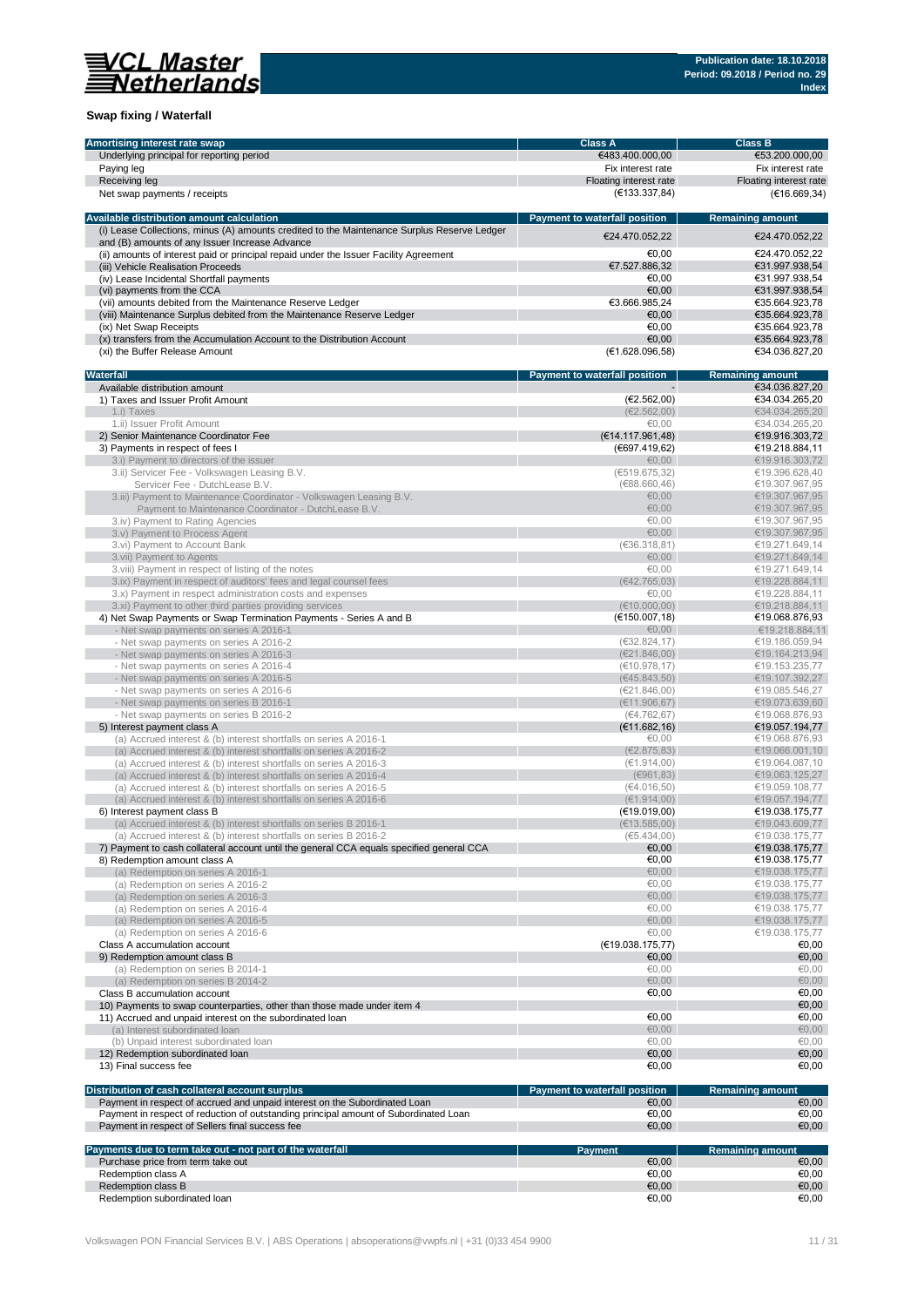

## **Retention of net economic interest**

## **Retention amount at poolcut**

| <b>Type of asset</b>     | Number of<br><b>contracts</b> | Percentage of<br><b>contracts</b> | <b>Outstanding</b><br>nominal balance | Percentage of<br>nominal balance |
|--------------------------|-------------------------------|-----------------------------------|---------------------------------------|----------------------------------|
| Portfolio sold to SPV    | 13.854                        | 95,05%                            | €280.729.495,18                       | 95,00%                           |
| Retention of VWL/DLN     | 722                           | 4.95%                             | €14.783.720,00                        | 5,00%                            |
| <b>Total</b>             | 14.576                        | 100,00%                           | €295.513.215,18                       | 100,00%                          |
|                          |                               |                                   |                                       |                                  |
| <b>Retention amounts</b> |                               |                                   |                                       |                                  |
| Minimum retention        | €14.775.660,76                | 5,00%                             |                                       |                                  |
| Actual retention         | €14.783.720,00                | 5.00%                             |                                       |                                  |

## **Retention amount end of reporting period**

| Type of asset         | Number of<br><b>contracts</b> | Percentage of<br><b>contracts</b> | <b>Outstanding</b><br>nominal balance | Percentage of<br>nominal balance |
|-----------------------|-------------------------------|-----------------------------------|---------------------------------------|----------------------------------|
| Portfolio sold to SPV | 44.313                        | 95.01%                            | €785.701.577,23                       | 94,96%                           |
| Retention of VWL/DLN  | 2.325                         | 4.99%                             | €41.713.644,87                        | 5.04%                            |
| <b>Total</b>          | 46.638                        | 100,00%                           | €827.415.222,10                       | 100,00%                          |

| <b>Retention amounts</b> |                |       |
|--------------------------|----------------|-------|
| Minimum retention        | €41.352.714.59 | 5.00% |
| Actual retention         | €41.713.644.87 | 5.04% |

article 405 Abs. 1 c CRR. In its capacity as originator and original lender, Volkswagen Leasing B.V. and DutchLease B.V. comply with the retention requirements of a material net economic interest in accordance with

By adhering to option c) of the direction, Volkwagen Leasing B.V. and DutchLease B.V. keep the exposure designated for retention on its balance sheet on an ongoing basis.

The latest end of month level of retention will be published on a monthly basis within the investor report.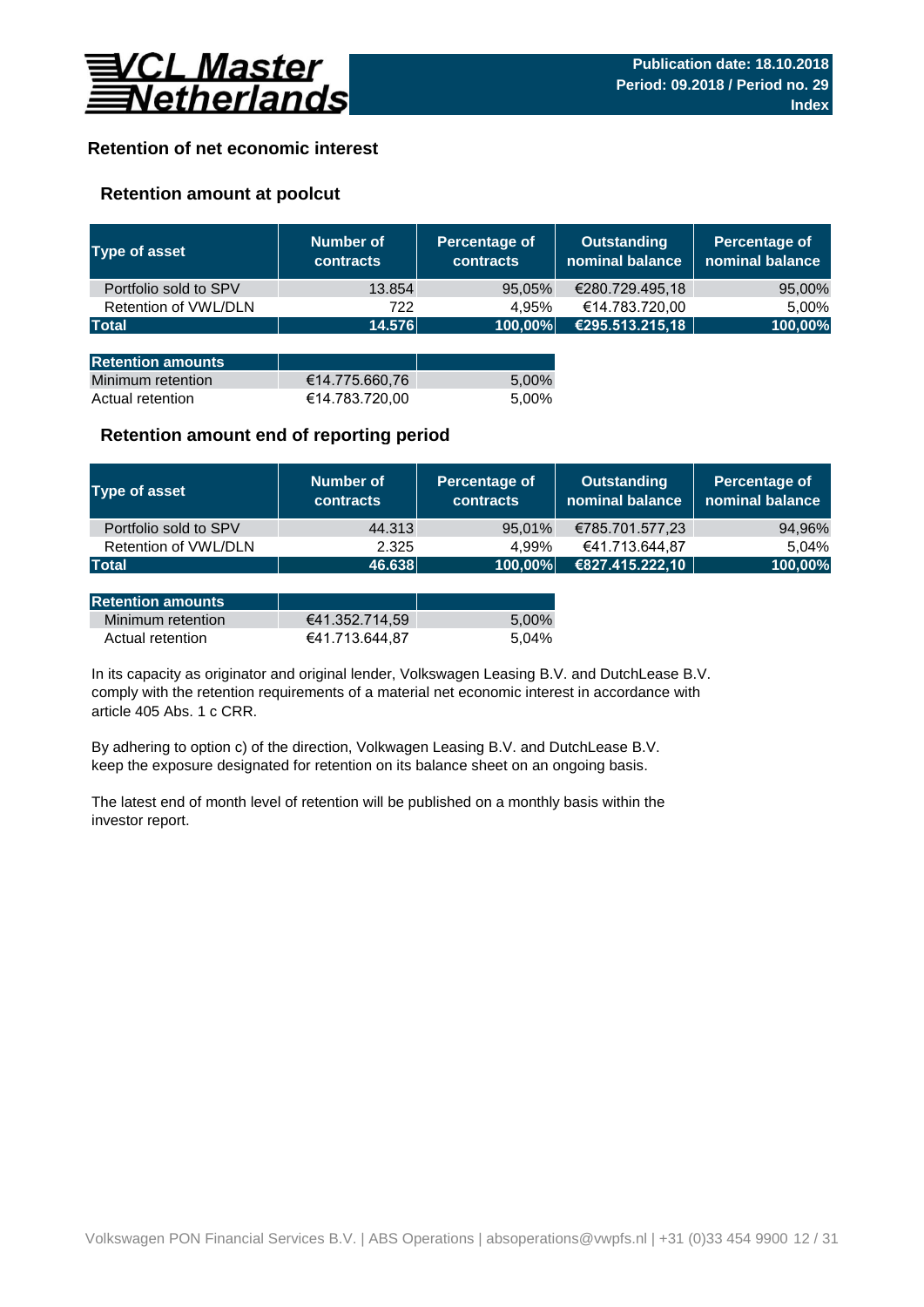**Amortisation profile I**

#### **Class A Class B Class B Class B Class B Class B CLASS B CLASS B CLASS B CLASS B CLASS B CLASS B CLASS B CLASS B CLASS B CLASS B CLASS B CLASS B CLASS B CLASS B CLASS B CLASS B C Note class** ┓ **Payment date and the Sale of the Case of the Sale of the Sale of the Sale of the Sale of the Sale of the Sale of the Sale of the Sale of the Sale of the Sale of the Sale of the Sale of the Sale of the Sale of the Sale of** Poolcut ∈19.000.000,00 ∈171.700.000,00 ∈171.700.000,00 ∈19.000.000,00 ∈19.000.000,00 ∈19.000.000,00 ∈19.000.000,00 ∈19.000.000,00 ∈19.000.000,00 ∈19.000.000,00 ∈19.000.000,00 ∈19.000.000,00 ∈19.000.000,00 ∈19.000.000,00 ∈ r  $\begin{array}{cccccccc} \textbf{06-2016} & & & & & & \in 171.700.000,00 & & & & & & & \in 19.000.000,00 \\ \textbf{07-2016} & & & & & & \in 233.200.000,00 & & & & & & \in 235.00000,00 \\ \textbf{08-2016} & & & & & & & \in 233.200.000,00 & & & & & & \in 235.00000,00 \\ \textbf{09-2016} & & & & & & & \in 235.00000,000 & &$ 07-2016 €233.200.000,00 €25.800.000,00 08-2016 €233.200.000,00 €25.800.000,00 09-2016 €275.000.000,00 €30.400.000,00 Ì. 10-2016 €275.000.000,00 €30.400.000,00 11-2016 €296.600.000,00 €32.800.000,00 11-2016<br>  $C296.600.000,00$ <br>  $C296.600.000,00$ <br>  $C296.600.000,00$ <br>  $C296.600.000,00$ <br>  $C296.600.000,00$ <br>  $C296.600.000,00$ <br>  $C296.600.000,00$ <br>  $C296.600.000,00$ <br>  $C286.600.000,00$ <br>  $C286.600.000,00$ <br>  $C286.600.000,00$ <br>  $C$ 12-2016 €296.600.000,00 €32.800.000,00 01-2017 €296.600.000,00 €32.800.000,00  $6346.700.000,00$  ∈38.300.000,00 ∈38.300.000,00 × 0**4-2017** €38.300.000,00 €346.700.000,00 €346.700.000,00 €38.300.000,00 €38.300.000,00 €38.300.000,00 €38.300.000,00<br>05-2017 €38.300.000,00 €346.700.000,00 €346.700.000,00 €346.700.000,00 €346.700 €38.300.000,00 €38.300.0 × 06-2017 €375.300.000,00 €41.400.000,00  $\epsilon$ 375.300.000,00  $\epsilon$  (and the set of  $\epsilon$ 41.400.000,00  $\epsilon$ 0**8-2017 ∈**41.400.000,00 ∈375.300.000,00 ∈375.300.000,00 ∈41.400.000,00 ∈41.400.000,00 ∈41.400.000,00 ∈41.400.000,00 ∈41.400.000,00 ∈41.400.000,00 ∈41.400.000,00 ∈41.400.000,00 ∈41.400.000,00 ∈41.400.000,00 ∈41.400.000,00 п 10-2017 €404.500.000,00 €44.600.000,00 11-2017 €404.500.000,00 €404.500.000,00 €404.500.000,00 €404.500.000,00 €404.500.000,00 €44.600.000,00 €44.600.000,00 Ì. 12-2017 €404.500.000,00 €404.500.000,00 €404.500.000,00 €404.500.000,00 €44.600.000,00 €44.600.000,00  $01-2018$  ∈404.500.000,00 ∈404.500.000,00 ∈404.500.000,00 ∈404.600.000,00 × 02-2018 €404.500.000,00 **€44.600.000,00** 03-2018 €451.400.000,00 €49.700.000,00 п 04-2018 €451.400.000,00 €49.700.000,00  $65-2018$  ∈451.400.000,00 ∈451.400.000,00 ∈451.400.000,00 ∈49.700.000,00 × 06-2018 €451.400,000,00<br>07-2018 €49.700.000,00 €49.700.000,00 €49.700.000,00<br>08-2018 €49.700.000,00 €431.400.000,00<br>09-2018 €483.400.000,00 €483.400.000,00 €63.200.000,00 €53.200.000,00 Ė 10-2018 €53.200.000,00 €53.200.000,00<br>11-2018 €53.200.000,00 €483.400.000,00 € 483.400.000,00<br>12-2018 €53.200.000,00 €53.200.000,00 € 53.200.000,00 € 53.200.000,00 € 53.200.000,00 € 53.200.000,00 € 53.20  $6444.515.411,20$  ∈53.200.000,00 ∈ €53.200.000,00 × 02-2019 €53.200.000,00 €53.200.000,00 €624.251.960,07 € 6424.251.960,07 € 6424.251.960,07 € 653.200.000,00  $03-2019$  ∈53.200.000,00 i. 04-2019 €383.260.732,18 €53.200.000,00  $0.2019$  ∈53.200.000,000,000 ∈53.200.000,000 ∈53.200.000,000 ∈53.200.000,000 ∈53.200.000,000 ∈53.200.000,000 ∈53.200.000,00 ×. 06-2019 €344.006.907,58 €53.200.000,00  $07$ -2019 ∈44.925.492,05 ∈44.925.492,05 × 08-2019 €319.973.327,73 €41.735.651,44  $09-2019$  ∈40.274.024,82 10-2019 €297.300.788,38 €38.778.363,70 11-2019 ∈37.244.140,51 ∈ €37.244.140,51 ∈ €37.244.140,51 ∈ €37.244.140,51 ∈ €37.244.140,51 ∈ €37.244.140,51 ∈ €37.244.140,51 ∈ ∈ 57.244.140,51 ∈ 57.244.140,51 ∈ 57.244.140,51 ∈ 57.244.140,51 ∈ 57.244.140,51 ∈ 57.244.140, 12-2019 €273.166.124,85 €35.630.364,11 01-2020 ∈34.041.257,05 €34.041.257,05 €34.041.257,05 €34.041.257,05 €34.041.257,05 €34.041.257,05 €34.041.257,05 п 02-2020 €32.308.390,09 €32.308.390,09 €32.308.390,09 €347.697.657,39  $\blacksquare$  $03-2020$  €30.364.197,87 €30.364.197,87 Ì. 04-2020 €28.885.198,45 €28.885.198,45 €28.885.198,45 €28.885.198,45 €28.885.198,45 €28.885.198,45 €28.885.198,45 05-2020 €205.120.496,71 €26.754.847,40 n. 06-2020 €25.482.556,49  $\in$  5.56,49  $\in$  5.56,49  $\in$  5.366.266,45  $\in$  5.366.266,45  $\in$  5.366.265,45  $\in$  5.56,49  $\in$  5.56,49  $\in$  5.56,49  $\in$  5.56,49  $\in$  5.56,49  $\in$  5.56,49  $\in$  5.56,49  $\in$  5.56,49  $\in$  5.56,49  $07$ -2020 ∈24.093.552,24 r. 08-2020 €22.887.804,38 € 20.887.804,38 € 20.887.804,38 € 30.94 € 30.94 € 30.94 € 30.94 € 30.94 € 30.94 € 30.94 € 30.94 € 30.94 € 30.94 € 30.94 € 30.94 € 30.94 € 30.95 € 30.94 € 30.95 € 30.95 € 30.95 € 30.95 € 30.95 € 30.  $09-2020$  ∈21.684.382,70 п 10-2020 €155.958.062,19 €20.342.355,94 11-2020 €146.515.906,81 €19.110.770,45 n. 12-2020 €138.283.160,30 €18.036.933,95 01-2021 ∈129.520.080,36 ∈129.520.080,36 ∈129.520.080,36 ∈129.520.080,36 ∈129.520.080,36 ∈16.893.923,52 02-2021 €15.676.769,08 €120.188.562,95 €120.188.562,95 €120.188.562,95 €120.188.562,95 €15.676.769,08  $03-2021$  ∈ 14.404.180,62 04-2021 €13.333.393,93  $05$ - $2021$  ∈91.123.200,96 ∈91.123.200,96 ∈91.123.200,96 ∈91.123.200,96 ∈91.123.200,96 ∈91.123.200,96 ∈91.123.200,96 ∈91.123.200,96 ∈91.123.200,96 ∈91.123.200,96 ∈91.123.200,96 ∈91.123.200,96 ∈91.123.200,96 ∈91.123.200,9 06-2021 ∈11.010.682,17 ∈11.010.682,17 ∈11.010.682,17 ∈11.010.682,17  $07-2021$  ∈10.056.090,80 ∈ €77.096.696,13 08-2021  $\epsilon$ 71.141.405,46  $\epsilon$ 71.141.405,46  $\epsilon$ 71.141.405,46  $\epsilon$ 9.279.313,76  $\epsilon$ 9.279.313,76  $09-2021$  ∈65.079.031,38  $\epsilon$ 65.079.031,38 ∈8.488.569,31 ∈8.488.569,31 ∈8.488.569,31 ∈8.488.569,31 ∈8.488.569,31 ∈8.488.569,31 ∈8.488.569,31 ∈8.488.569,31 ∈8.488.569,31 ∈8.488.569,31 ∈8.488.569,31 ∈8.488.569,31 ∈8.488.56 10-2021 €7.769.099,96 €7.769.099,96 €7.769.099,96 €7.769.099,96 €89.563.099,70 € 7.769.099,96 € 7.769.099,96 € 11-2021 €7.017.216,32 12-2021 €6.380.673,47 €6.380.673,47 €6.380.673,47 €6.390.673,47 €6.390.673,47 €6.390.673,47 01-2022 ∈5.771.762,88 02-2022 €35.508.072,52 €5.771.762,88  $03$ -2022 ∈5.771.762,88 r. 04-2022 €21.461.722,72 €5.771.762,88  $65.2022$  ∈9.006.915,49  $\epsilon$ 6.006.915,49  $\epsilon$ 5.771.762,88 ÷ 06-2022  $\epsilon$ 2.796.000,26  $\epsilon$ 2.796.000,26  $\epsilon$ 2.796.000,26  $\epsilon$ 2.796.000,26  $\epsilon$

 $07-2022$  ∈1.897.536,92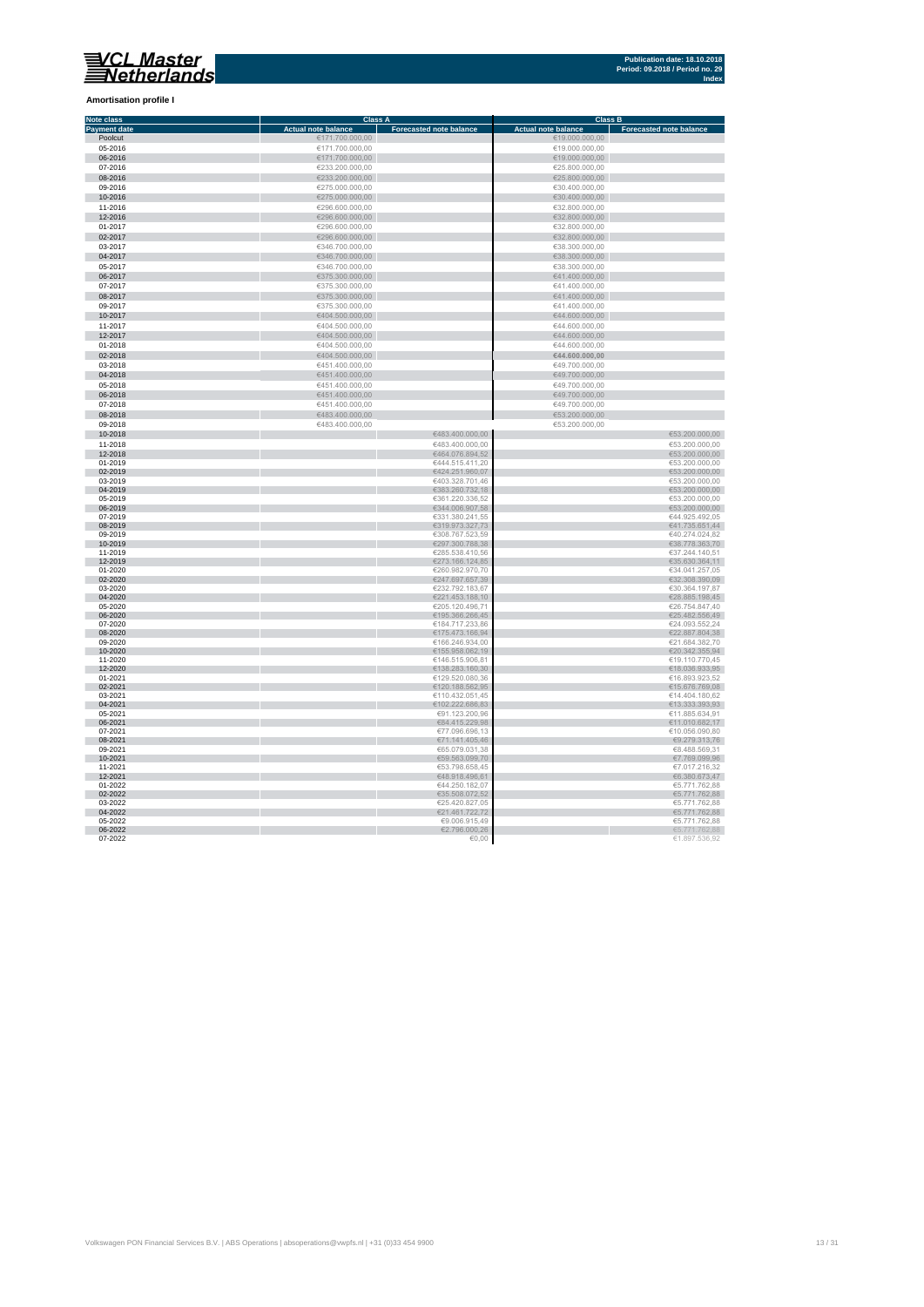

**Amortisation profile I**

**Note class Payment date Actual note balance Forecasted note balance Actual note balance2 Forecasted note balance3 Class A Class B**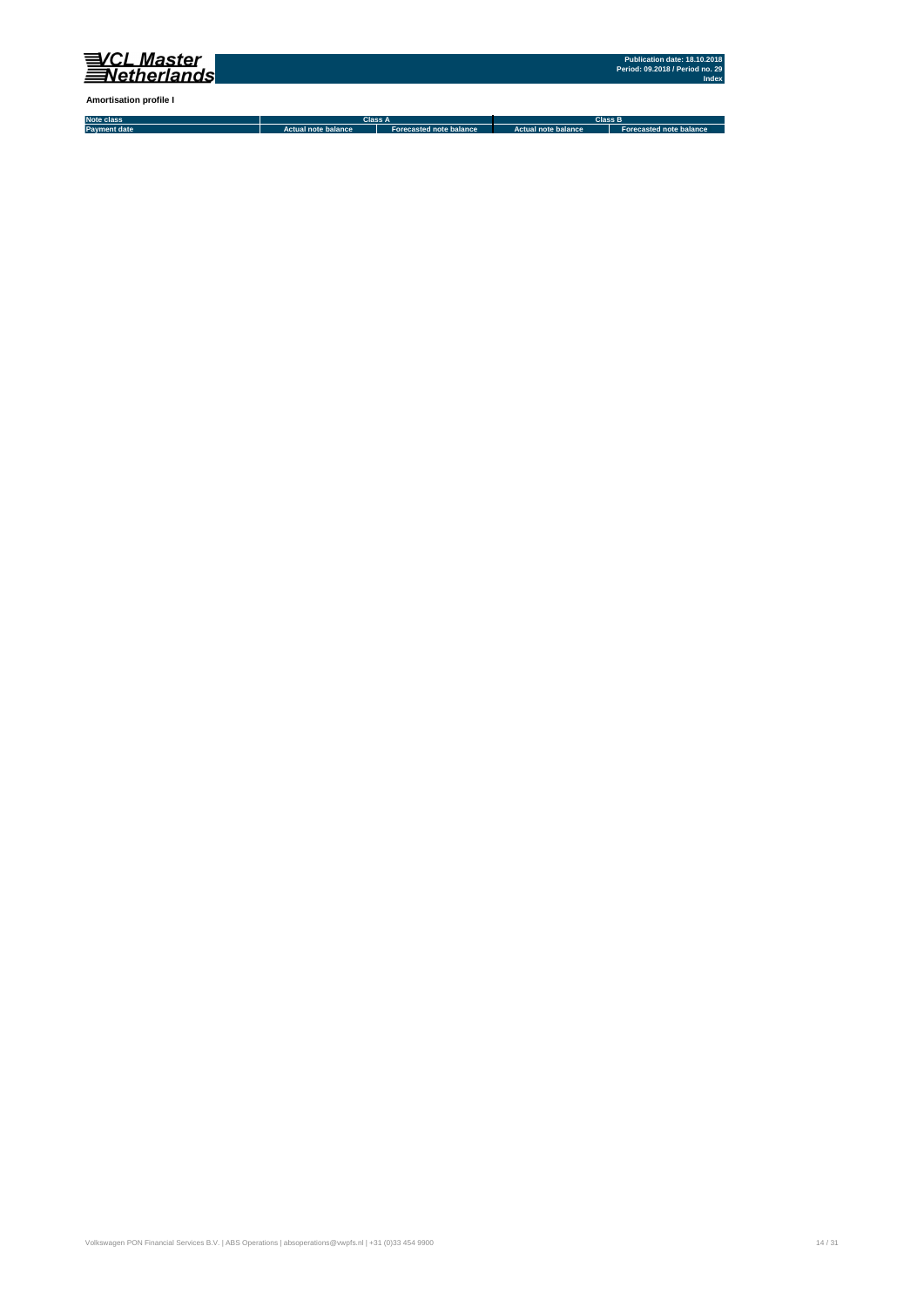# <u>VCL Master</u><br>∄Netherlands

#### **Amortisation profile II**



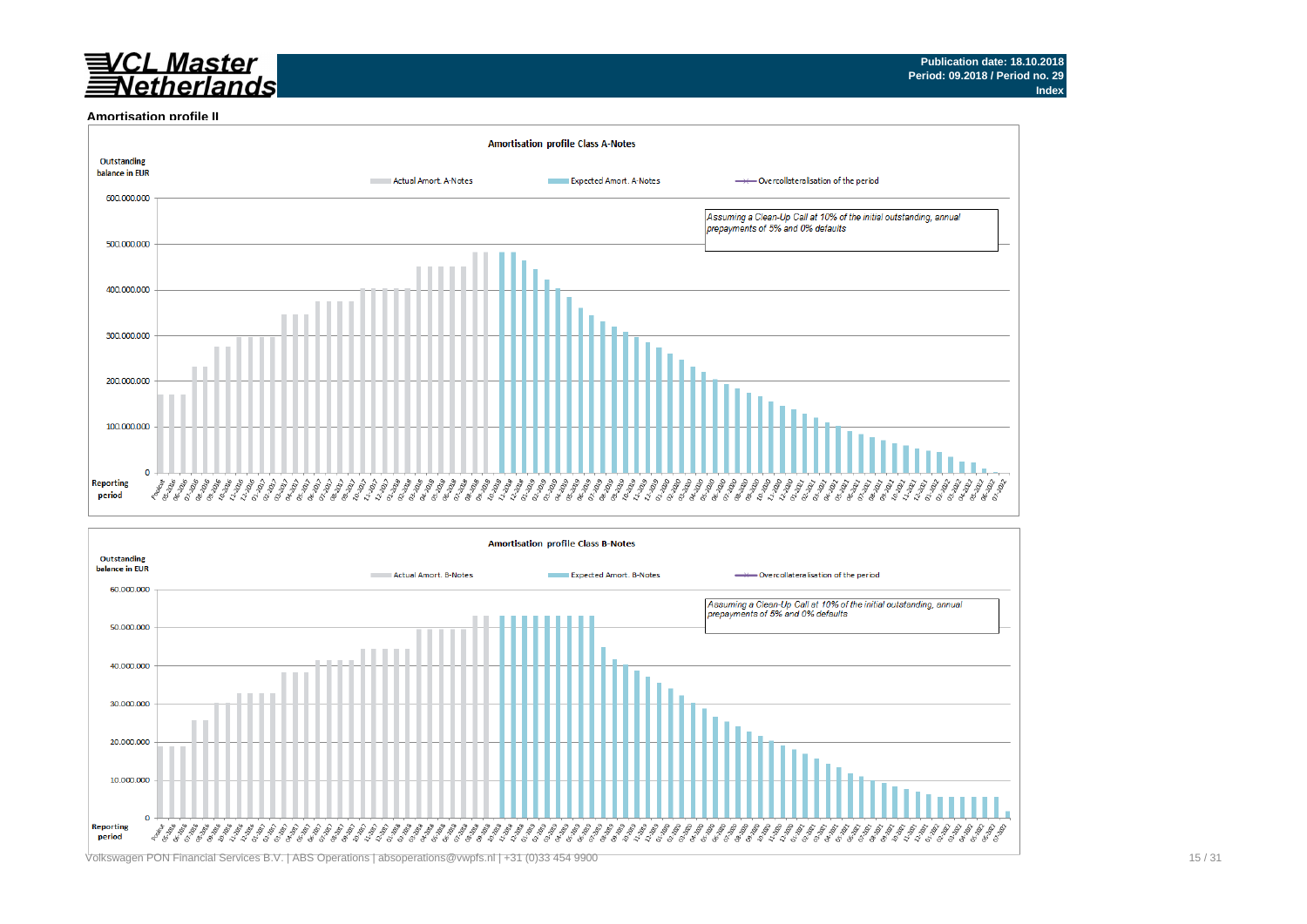

#### **Run out schedule I**

| <b>Reporting period</b> | <b>Principal</b>                     | <b>Interest</b>                | <b>Instalment</b>                |
|-------------------------|--------------------------------------|--------------------------------|----------------------------------|
| arrears                 | €1.363.427,68                        | €315.844,71                    | €1.679.272,39                    |
| 10-2018                 | €17.015.791,19                       | €2.682.599,07                  | €19.698.390,26                   |
| 11-2018                 | €17.998.276,62                       | €2.619.914,19                  | €20.618.190,81                   |
| 12-2018                 | €17.392.175,72                       | €2.553.609,78                  | €19.945.785,50                   |
| 01-2019                 | €19.555.627,98                       | €2.489.538,13                  | €22.045.166,11                   |
| 02-2019                 | €15.205.546,58                       | €2.160.514,32                  | €17.366.060,90                   |
| 03-2019                 | €18.687.089,21                       | €2.619.409,01                  | €21.306.498,22                   |
| 04-2019                 | €18.278.076,06                       | €2.283.626,59                  | €20.561.702,65                   |
| 05-2019                 | €18.156.546,69                       | €2.234.350,43                  | €20.390.897,12                   |
| 06-2019<br>07-2019      | €18.846.667.03<br>€19.374.048.50     | €2.158.417,75<br>€2.088.989,30 | €21.005.084,78                   |
| 08-2019                 | €20.743.449,94                       | €2.017.615,54                  | €21.463.037,80<br>€22.761.065,48 |
| 09-2019                 | €20.548.651,12                       | €1.941.198,22                  | €22.489.849,34                   |
| 10-2019                 | €22.827.777,92                       | €1.865.499.39                  | €24.693.277,31                   |
| 11-2019                 | €25.985.267,18                       | €1.781.402,39                  | €27.766.669,57                   |
| 12-2019                 | €19.698.547,59                       | €1.685.676,43                  | €21.384.224,02                   |
| 01-2020                 | €29.213.767,17                       | €1.613.107,37                  | €30.826.874,54                   |
| 02-2020                 | €17.162.468,93                       | €1.406.179,47                  | €18.568.648,40                   |
| 03-2020                 | €18.890.948,04                       | €1.541.934,57                  | €20.432.882,61                   |
| 04-2020                 | €16.545.169,41                       | €1.372.668,14                  | €17.917.837,55                   |
| 05-2020                 | €16.622.351,57                       | €1.311.719,02                  | €17.934.070,59                   |
| 06-2020                 | €18.931.613,26                       | €1.250.483,02                  | €20.182.096,28                   |
| 07-2020                 | €17.568.614,81                       | €1.180.739,24                  | €18.749.354,05                   |
| 08-2020                 | €15.018.793,90                       | €1.116.018,99                  | €16.134.812,89                   |
| 09-2020                 | €16.214.797,85                       | €1.060.691,31                  | €17.275.489,16                   |
| 10-2020                 | €17.366.165,71                       | €1.000.956,17                  | €18.367.121,88                   |
| 11-2020                 | €18.509.155,10                       | €936.980,84                    | €19.446.135,94                   |
| 12-2020                 | €15.588.345,92                       | €868.794,43                    | €16.457.140,35                   |
| 01-2021                 | €21.519.950,71                       | €811.368,96                    | €22.331.319,67                   |
| 02-2021<br>03-2021      | €13.118.672,95<br>€14.504.132,25     | €663.666,62<br>€752.441,56     | €13.782.339,57<br>€15.256.573,81 |
| 04-2021                 | €11.861.730,43                       | €627.770,49                    | €12.489.500,92                   |
| 05-2021                 | €12.380.018,51                       | €589.203,18                    | €12.969.221,69                   |
| 06-2021                 | €11.803.852,16                       | €541.026,68                    | €12.344.878,84                   |
| 07-2021                 | €12.149.252,89                       | €497.542,12                    | €12.646.795,01                   |
| 08-2021                 | €9.908.320,69                        | €452.785,44                    | €10.361.106,13                   |
| 09-2021                 | €9.416.317,80                        | €416.284,23                    | €9.832.602,03                    |
| 10-2021                 | €10.312.594,35                       | €381.595,02                    | €10.694.189,37                   |
| 11-2021                 | €12.077.524,06                       | €343.604,09                    | €12.421.128,15                   |
| 12-2021                 | €4.843.543,18                        | €299.111,50                    | €5.142.654,68                    |
| 01-2022                 | €15.487.446,35                       | €281.268,76                    | €15.768.715,11                   |
| 02-2022                 | €7.877.239,88                        | €207.556,12                    | €8.084.796,00                    |
| 03-2022                 | €8.616.979,83                        | €211.913,96                    | €8.828.893,79                    |
| 04-2022                 | €7.004.936,98                        | €163.245,91                    | €7.168.182,89                    |
| 05-2022<br>06-2022      | €7.417.411,07<br>€5.854.341,90       | €137.850,64<br>€110.319,84     | €7.555.261,71<br>€5.964.661,74   |
| 07-2022                 | €3.902.986,23                        | €88.753,44                     | €3.991.739,67                    |
| 08-2022                 | €2.656.500,05                        | €74.375,08                     | €2.730.875,13                    |
| 09-2022                 | €2.141.835,93                        | €64.588,28                     | €2.206.424,21                    |
| 10-2022                 | €2.108.556,97                        | €56.698,16                     | €2.165.255,13                    |
| 11-2022                 | €2.383.888,56                        | €48.930,36                     | €2.432.818,92                    |
| 12-2022                 | €515.854,92                          | €40.148,23                     | €556.003,15                      |
| 01-2023                 | €2.738.307,77                        | €38.247,97                     | €2.776.555,74                    |
| 02-2023                 | €1.704.746,30                        | €25.907,94                     | €1.730.654,24                    |
| 03-2023                 | €1.535.620,07                        | €24.140.85                     | €1.559.760,92                    |
| 04-2023                 | €1.351.014,59                        | €16.220,58                     | €1.367.235,17                    |
| 05-2023                 | €1.342.845,58                        | €11.248,53                     | €1.354.094,11                    |
| 06-2023                 | €1.042.945,10                        | €6.299,10                      | €1.049.244,20                    |
| 07-2023                 | €469.849,94                          | €2.456,93                      | €472.306,87                      |
| 08-2023                 | €186.894,76                          | €726,08                        | €187.620,84                      |
| 09-2023                 | €269,65                              | €37,58                         | €307,23                          |
| 10-2023<br>11-2023      | €270,64<br>€271,64                   | €36,59<br>€35,59               | €307,23<br>€307,23               |
| 12-2023                 | €272,64                              | €34,59                         | €307,23                          |
| 01-2024                 | €273,65                              | €33,58                         | €307,23                          |
| 02-2024                 | €274,66                              | €32,57                         | €307,23                          |
| 03-2024                 | €275,67                              | €31,56                         | €307,23                          |
| 04-2024                 | €276,68                              | €30,55                         | €307,23                          |
| 05-2024                 | €277,70                              | €29,53                         | €307,23                          |
| 06-2024                 | €7.737,74                            | €28,51                         | €7.766,25                        |
| <b>Total</b>            | $\pmb{\epsilon}$<br>729.555.472,11 € | 56.146.105,12 $ \epsilon$      | 785.503.425,07                   |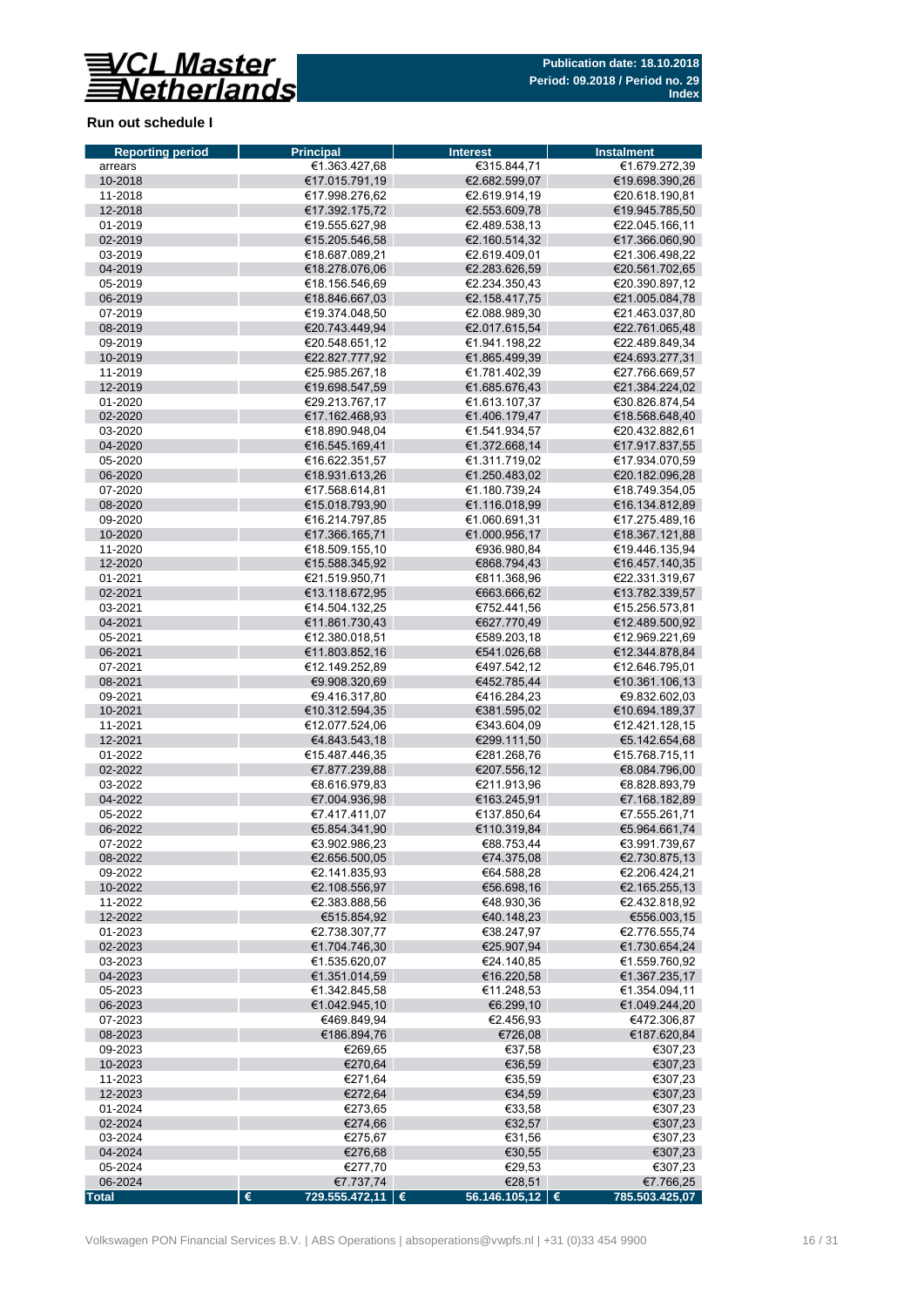

### **Run out schedule II**

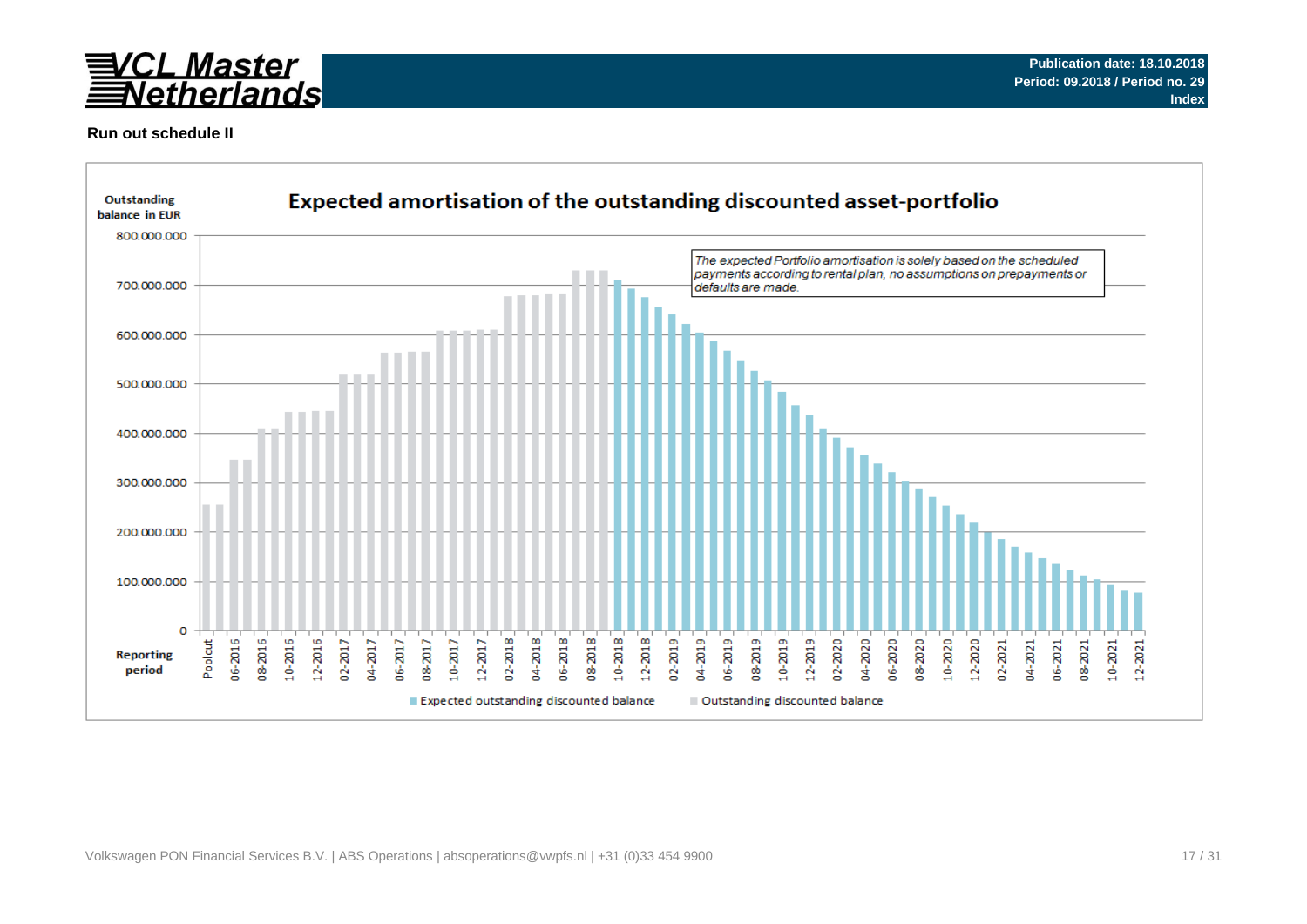## <u>WCL Master</u><br>ENetherlands

#### **Outstanding contracts**

| <b>Collections by source</b>                | <b>Collections</b> |
|---------------------------------------------|--------------------|
| Paid instalments of monthly period          | €12.619.815.02     |
| therof capital                              | €9.717.153.87      |
| therof interest                             | €2.902.661.15      |
| Paid instalments of previous periods        | €1.347.825.39      |
| Payment due from early settlement           | €291.001.82        |
| Compensation Payments from contract changes | (€4.136.36)        |
| thereof payments from the Issuer to VWL/DLN | (€148.405.22)      |
| therof payments from VWL/DLN to the Issuer  | €144.268.86        |
| Servicing collections                       | €10.456.667.36     |
| VAT collections                             | €4.659.471.76      |
| <b>Total Lease Collections</b>              | €29.370.644.99     |

| <b>Collections by status</b> | <b>Number of</b><br>contracts | <b>Collections</b> |
|------------------------------|-------------------------------|--------------------|
| Current                      | 42.164                        | €28.284.234.11     |
| Delinquent                   | 1.235                         | €371.864.35        |
| Early settlement             | 300                           | €254.246.50        |
| Default                      | 44                            | €7.793.84          |
| End of term                  | 352                           | €445.869.88        |
| Write Off                    | 15                            | €6.636.31          |
| <b>Total</b>                 | 44.110                        | €29.370.644.99     |

| Evolution of outstanding pool during the reporting<br>period | <b>Number of active</b><br>contracts | Outstanding<br>discounted<br>balance | Outstanding<br>nominal balance |
|--------------------------------------------------------------|--------------------------------------|--------------------------------------|--------------------------------|
| Balance as of the begin of the period                        | 44.110                               | €730.002.930.35                      | €786.891.196.16                |
| Balance at the end of the period - before top/tap-up         | 43.465                               | €709.966.704.72                      | €763.939.783.95                |
| Top/tap-up of the period                                     | 848                                  | €19.588.767.39                       | €21.761.793.28                 |
| Term take out                                                | $\overline{\phantom{a}}$             |                                      |                                |
| Balance as of the end of the period                          | 44.313                               | €729.555.472.11                      | €785.701.577.23                |

| Total portfolio as of pool cut date  |                    |                           | Type of car         |                    |                  | <b>Customer type</b>      |                  |                           |           |                                  |
|--------------------------------------|--------------------|---------------------------|---------------------|--------------------|------------------|---------------------------|------------------|---------------------------|-----------|----------------------------------|
|                                      | <b>New vehicle</b> |                           | <b>Used vehicle</b> |                    |                  | <b>Commercial</b>         | <b>Private</b>   |                           |           |                                  |
| <b>Contract status development I</b> | Number of          | Outstanding<br>discounted | <b>Number of</b>    | <b>Outstanding</b> | <b>Number of</b> | Outstanding<br>discounted | <b>Number of</b> | Outstanding<br>discounted | Number of | <b>Outstanding</b><br>discounted |
|                                      | contracts          | balance                   | contracts           | discounted balance | contracts        | halance                   | contracts        | halance                   | contracts | balance                          |
| Current                              | 13.854             | €254.509.899.87           | 13.108              | €244.342.851.74    | 746              | €10.167.048.13            | 7.789            | €178.013.878.55           | 6.065     | €76.496.021,32                   |
| Delinquent                           |                    | €0,00                     |                     | €0,00              |                  | €0.00                     |                  | €0,00                     |           | €0,00                            |
| Early settlement                     |                    | €0,00                     |                     | €0,00              |                  | €0,00                     |                  | €0,00                     |           | €0,00                            |
| Default                              |                    | €0.00                     |                     | €0,00              |                  | €0,00                     |                  | €0,00                     |           | €0,00                            |
| End of term                          |                    | €0,00                     |                     | €0.00              |                  | €0.00                     | $\Omega$         | €0.00                     |           | €0,00                            |
| Write Off                            |                    | €0.00                     |                     | €0.00              |                  | €0.00                     |                  | €0.00                     |           | €0.00                            |
| <b>Total</b>                         | 13.854             | €254.509.899.87           | 13.108              | €244.342.851.74    | 746              | €10.167.048.13            | 7.789            | €178.013.878.55           | 6.065     | €76.496.021,32                   |

| Total portfolio as of current reporting period |                        |                                      | Type of car                   |                                          |                               | <b>Customer type</b>                 |                               |                                      |                               |                                      |
|------------------------------------------------|------------------------|--------------------------------------|-------------------------------|------------------------------------------|-------------------------------|--------------------------------------|-------------------------------|--------------------------------------|-------------------------------|--------------------------------------|
|                                                |                        | <b>New vehicle</b>                   |                               | <b>Used vehicle</b>                      |                               | Commercial                           |                               | <b>Private</b>                       |                               |                                      |
| <b>Contract status development II</b>          | Number of<br>contracts | Outstanding<br>discounted<br>balance | <b>Number of</b><br>contracts | <b>Outstanding</b><br>discounted balance | <b>Number of</b><br>contracts | Outstanding<br>discounted<br>balance | <b>Number of</b><br>contracts | Outstanding<br>discounted<br>balance | <b>Number of</b><br>contracts | Outstanding<br>discounted<br>balance |
| Current                                        | 43.283                 | €707.847.404.96                      | 40.338                        | €662.339.765.89                          | 2.945                         | €45.507.639.07                       | 25,287                        | €496.205.995.99                      | 17.996                        | €211.641.408.97                      |
| Delinquent                                     | 1.243                  | €21.041.697.74                       | 1.154                         | €19.734.312.69                           | 89                            | €1.307.385.05                        | 929                           | €17.339.784.65                       | 314                           | €3.701.913.09                        |
| Early settlement                               | 4.991                  | €213.530.95                          | 4.416                         | €190.169.20                              | 575                           | €23.361.75                           | 2.902                         | €147.036.01                          | 2.089                         | €66.494.94                           |
| Default                                        | 142                    | €222.266.23                          | 133                           | €207.720.50                              |                               | €14.545.73                           | 141                           | €222.266.23                          |                               | €0.00                                |
| End of term                                    | 4.330                  | €45.660.40                           | 3.541                         | €45,660.40                               | 789                           | €0.00                                | 2.953                         | €37.969.28                           | 1.377                         | €7.691.12                            |
| Write Off                                      | 236                    | €184.911.83                          | 217                           | €148.042.16                              | 19                            | €36.869.67                           | 197                           | €0.00                                | 39                            | €184.911.83                          |
| <b>Total</b>                                   | 54.225                 | €729.555.472.11                      | 49.799 €                      | 682.665.670.84                           |                               | 4.426 € 46.889.801.27                | 32.409 €                      | 513.953.052.16                       | 21.816                        | €215.602.419.95                      |

| <b>Contract status development III</b>        |                               |                                      |                        |                                   |                               |                                      | Contract status as of the end of the current period |                                      |                               |                                      |                        |                                   |
|-----------------------------------------------|-------------------------------|--------------------------------------|------------------------|-----------------------------------|-------------------------------|--------------------------------------|-----------------------------------------------------|--------------------------------------|-------------------------------|--------------------------------------|------------------------|-----------------------------------|
|                                               | Current                       |                                      | <b>Delinguent</b>      |                                   |                               | <b>Early settlement</b>              |                                                     | <b>Default</b>                       |                               | End of term                          |                        | <b>Write Off</b>                  |
| Contract status as of the begin of the period | <b>Number of</b><br>contracts | Outstanding<br>discounted<br>balance | Number of<br>contracts | Outstanding<br>discounted balance | <b>Number of</b><br>contracts | Outstanding<br>discounted<br>balance | Number of<br>contracts                              | Outstanding<br>discounted<br>balance | <b>Number of</b><br>contracts | Outstanding<br>discounted<br>balance | Number of<br>contracts | Outstanding<br>discounted balance |
| Top-/Tap-Up contracts                         | 848                           | €19.588.767.39                       |                        | €0,00                             |                               | €0.00                                |                                                     | €0,00                                |                               | €0.00                                |                        | €0,00                             |
| Current                                       | 41.202                        | €666.167.143.04                      | 683                    | €11.967.762.48                    | 267                           | €41.858.63                           |                                                     | €22.449.23                           | 323                           | €21.612.10                           |                        | €0,00                             |
| Delinquent                                    | 1.200                         | €22.029.917.28                       | 555                    | €9.057.208.21                     | 28                            | €0.00                                |                                                     | €0,00                                | 34                            | €10.606.92                           |                        | €0,00                             |
| Early settlement                              |                               | €0.00                                |                        | €0,00                             | 4.685                         | €171.672.32                          |                                                     | €0,00                                |                               | €0,00                                |                        | €0,00                             |
| Default                                       |                               | €61.577.25                           |                        | €0.00                             |                               | €0.00                                | 139                                                 | €199.817.00                          |                               | €0.00                                |                        | €0,00                             |
| End of term                                   | 29                            | €0.00                                |                        | €16.727.05                        |                               | €0.00                                |                                                     | €0.00                                | 3.972                         | €13.441.38                           |                        | €0.00                             |
| Write Off                                     |                               | €0.00                                |                        | €0,00                             |                               | €0,00                                |                                                     | €0,00                                |                               | €0,00                                | 231                    | €184.911,83                       |
| <b>Total</b>                                  | 43.283                        | €707.847.404.96                      | 1.243                  | €21.041.697.74                    | 4.991                         | €213.530.95                          | 142                                                 | €222.266.23                          | 4.330                         | €45,660,40                           | 236                    | €184.911.83                       |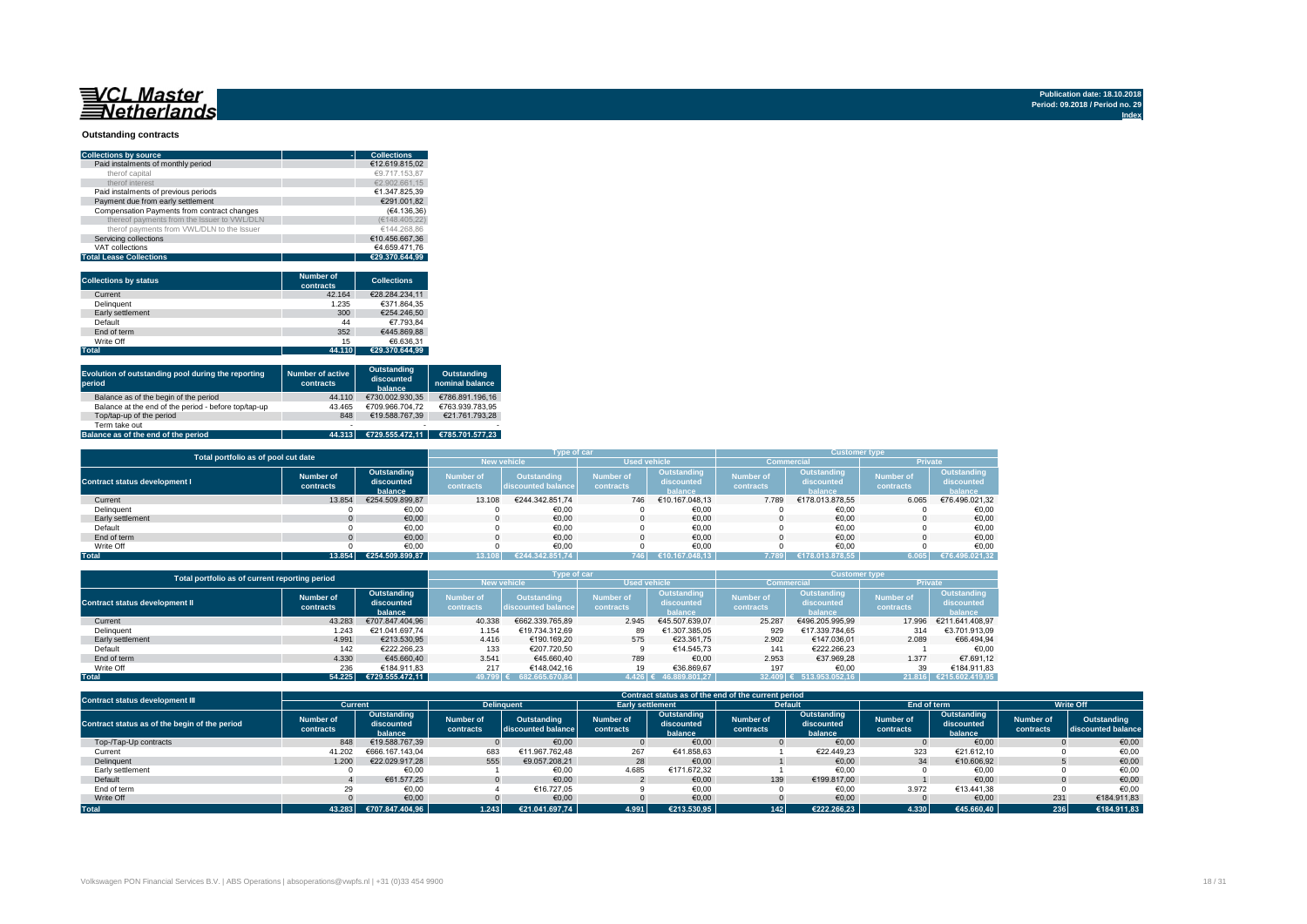

|                        |                        |                            |                                   |                                                    | <b>Type of car</b>            |                                      |  | <b>Customer type</b>          |                                      |                               |                                      |                               |                                      |           |
|------------------------|------------------------|----------------------------|-----------------------------------|----------------------------------------------------|-------------------------------|--------------------------------------|--|-------------------------------|--------------------------------------|-------------------------------|--------------------------------------|-------------------------------|--------------------------------------|-----------|
|                        |                        |                            | <b>Delinquent contracts</b>       |                                                    | New vehicle                   |                                      |  | <b>Used vehicle</b>           |                                      |                               | <b>Commercial</b>                    | <b>Private</b>                |                                      |           |
| Days in arrears        | Number of<br>contracts | Percentage of<br>contracts | Outstanding<br>discounted balance | Percentage of<br>outstanding<br>discounted balance | <b>Number of</b><br>contracts | Outstanding<br>discounted<br>balance |  | <b>Number of</b><br>contracts | Outstanding<br>discounted<br>balance | <b>Number of</b><br>contracts | Outstanding<br>discounted<br>balance | <b>Number of</b><br>contracts | Outstanding<br>discounted<br>balance |           |
| < 1 month delinguent   | 1.207                  | 2,72%                      | €20.431.908.15                    | 2,80%                                              | 1.121                         | 19.150.005.48                        |  | 86                            | 1.281.902.67                         | 903 $\epsilon$                | 16.818.175.09                        | 304                           | 3.613.733,06                         |           |
| 1 month delinquent     | 36                     | 0,08%                      | €609.789.59                       | 0,08%                                              | 33 $\epsilon$                 | 584.307,21                           |  |                               | 25.482,38                            | 26 €                          | 521.609,56                           |                               |                                      | 88.180,03 |
| 2 months delinquent    |                        | 0,00%                      | €0,00                             | 0,00%                                              | 0 €                           |                                      |  | $0 \in$                       | $\overline{\phantom{a}}$             |                               | $0 \in$                              | $0 \in$                       |                                      |           |
| 3 months delinquent    |                        | 0,00%                      | €0,00                             | 0,00%                                              | 0 €                           |                                      |  | €<br>$\Omega$                 | $\overline{\phantom{0}}$             |                               | 0 <sup>1</sup>                       | $0 \in$                       |                                      |           |
| 4 months delinquent    |                        | 0.00%                      | €0.00                             | 0,00%                                              | $0 \in$                       | $\overline{\phantom{a}}$             |  | $0 \in$                       | $\overline{\phantom{a}}$             |                               | $0 \in$                              | $0 \in$                       |                                      |           |
| 5 months delinquent    |                        | 0,00%                      | €0,00                             | 0,00%                                              | $0 \in$                       |                                      |  |                               | $\overline{\phantom{0}}$             | 0                             |                                      | $0 \in$                       |                                      |           |
| 6 months delinquent    |                        | 0,00%                      | €0.00                             | 0,00%                                              | $0 \in$                       |                                      |  | $0 \in$                       | $\overline{\phantom{0}}$             |                               | $0 \in$                              | $0 \in$                       |                                      |           |
| 7 months delinquent    |                        | 0,00%                      | €0,00                             | 0,00%                                              | $0 \in$                       |                                      |  | €                             |                                      |                               | $0 \in$                              | $0 \in$                       |                                      |           |
| 8 months delinquent    |                        | 0,00%                      | €0,00                             | 0,00%                                              | $0 \in$                       |                                      |  | $0 \in$                       | $\overline{\phantom{0}}$             |                               | $0 \in$                              | $0 \in$                       |                                      |           |
| 9 months delinquent    |                        | 0,00%                      | €0,00                             | 0,00%                                              | $0 \in$                       |                                      |  |                               | $\overline{\phantom{0}}$             | $\Omega$                      |                                      | $0 \in$                       |                                      |           |
| 10 months delinquent   |                        | 0,00%                      | €0.00                             | 0,00%                                              | $0 \in$                       | $\overline{\phantom{a}}$             |  | $0 \in$                       | $\overline{\phantom{a}}$             |                               | $0 \in$                              | $0 \in$                       |                                      | $\sim$    |
| > 10 months delinquent |                        | 0,00%                      | €0.00                             | 0,00%                                              |                               |                                      |  |                               | $\overline{\phantom{a}}$             | $\Omega$                      |                                      | $0 \in$                       |                                      |           |
| <b>Total</b>           | 1.243                  | 2,81%                      | €21.041.697,74                    | 2,88%                                              | 1.154                         | 312.69                               |  | 89.                           | $-1.307.385.05$                      | 929                           | 1.784.65                             | 314                           | €3.701.913,09                        |           |

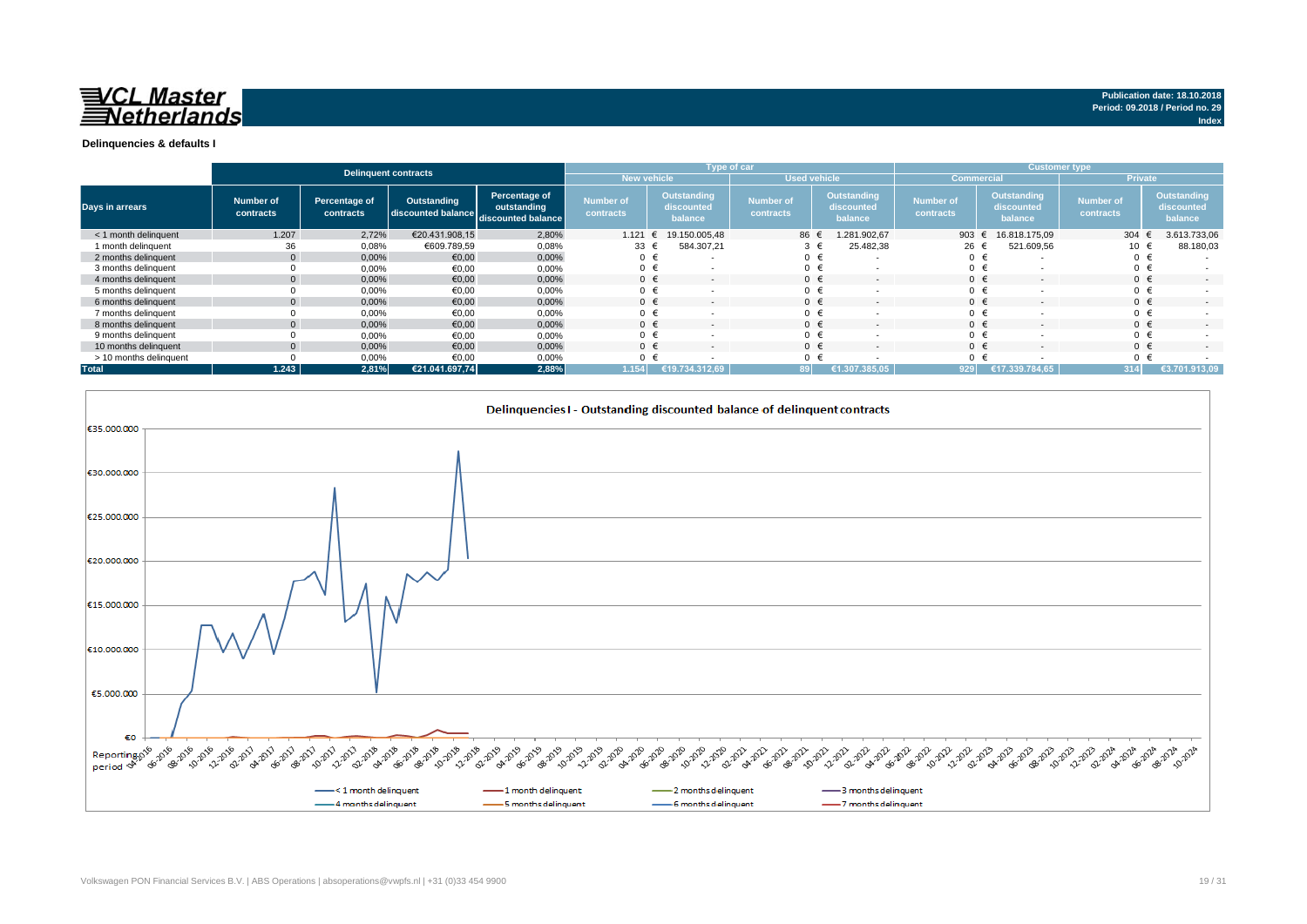

**Index**

**Delinquencies & Defaults II**

|                        |                        |                            |                                   |                                                    |                                                        |                               |                                      | <b>Type of car</b>            |                                      |                               |                                             | <b>Customer type</b>          |                                      |
|------------------------|------------------------|----------------------------|-----------------------------------|----------------------------------------------------|--------------------------------------------------------|-------------------------------|--------------------------------------|-------------------------------|--------------------------------------|-------------------------------|---------------------------------------------|-------------------------------|--------------------------------------|
|                        |                        |                            | <b>Defaulted contracts</b>        |                                                    |                                                        | <b>New vehicle</b>            |                                      | <b>Used vehicle</b>           |                                      | <b>Commercial</b>             |                                             |                               | <b>Private</b>                       |
| Days in arrears        | Number of<br>contracts | Percentage of<br>contracts | Outstanding<br>discounted balance | Percentage of<br>outstanding<br>discounted balance | Outstanding<br>discounted balance<br>at day of default | <b>Number of</b><br>contracts | Outstanding<br>discounted<br>balance | <b>Number of</b><br>contracts | Outstanding<br>discounted<br>balance | <b>Number of</b><br>contracts | <b>Outstanding</b><br>discounted<br>balance | <b>Number of</b><br>contracts | Outstanding<br>discounted<br>palance |
| < 1 month delinquent   | 117                    | 0,26%                      | €222.266.23                       | 0,03%                                              | €222.266,23                                            | 111                           | €207.720.50                          |                               | €14.545.73                           | 117                           | €222.266.23                                 |                               | €0,00                                |
| 1 month delinguent     | $\Omega$               | 0,00%                      | €0,00                             | 0,00%                                              | €0,00                                                  |                               | €0.00                                |                               | €0,00                                |                               | €0,00                                       |                               | €0,00                                |
| 2 months delinquent    | $\mathbf{0}$           | 0,00%                      | €0,00                             | 0,00%                                              | €0,00                                                  |                               | €0.00                                |                               | €0,00                                |                               | €0,00                                       |                               | €0,00                                |
| 3 months delinquent    |                        | 0,00%                      | €0,00                             | 0,00%                                              | €0,00                                                  |                               | €0,00                                |                               | €0,00                                |                               | €0,00                                       |                               | €0,00                                |
| 4 months delinguent    | $\mathbf{0}$           | 0,00%                      | €0,00                             | 0,00%                                              | €0,00                                                  |                               | €0.00                                |                               | €0.00                                |                               | €0.00                                       |                               | €0.00                                |
| 5 months delinguent    |                        | 0,00%                      | €0,00                             | 0,00%                                              | €0,00                                                  |                               | €0.00                                |                               | €0,00                                |                               | €0,00                                       |                               | €0,00                                |
| 6 months delinquent    | $\mathbf{0}$           | 0,00%                      | €0,00                             | 0,00%                                              | €0,00                                                  |                               | €0,00                                |                               | €0,00                                |                               | €0,00                                       |                               | €0,00                                |
| 7 months delinquent    |                        | 0,00%                      | €0,00                             | 0,00%                                              | €0,00                                                  |                               | €0,00                                |                               | €0,00                                |                               | €0,00                                       |                               | €0,00                                |
| 8 months delinquent    | $\mathbf{0}$           | 0,00%                      | €0,00                             | 0,00%                                              | €0,00                                                  |                               | €0.00                                |                               | €0,00                                |                               | €0,00                                       |                               | €0,00                                |
| 9 months delinquent    |                        | 0,00%                      | €0.00                             | 0,00%                                              | €0,00                                                  |                               | €0,00                                |                               | €0,00                                |                               | €0,00                                       |                               | €0,00                                |
| 10 months delinguent   | $\Omega$               | 0,00%                      | €0.00                             | 0.00%                                              | €0,00                                                  |                               | €0.00                                |                               | €0.00                                |                               | €0.00                                       |                               | €0,00                                |
| > 10 months delinquent |                        | 0,00%                      | €0,00                             | 0,00%                                              | €0,00                                                  |                               | €0,00                                |                               | €0,00                                |                               | €0,00                                       |                               | €0,00                                |
| <b>Total</b>           | 117                    | 0.26%                      | €222.266.23                       | 0,03%                                              | €222.266.23                                            | 111                           | €207.720.50                          |                               | €14.545.73                           | 117                           | €222.266.23                                 |                               | €0,00                                |

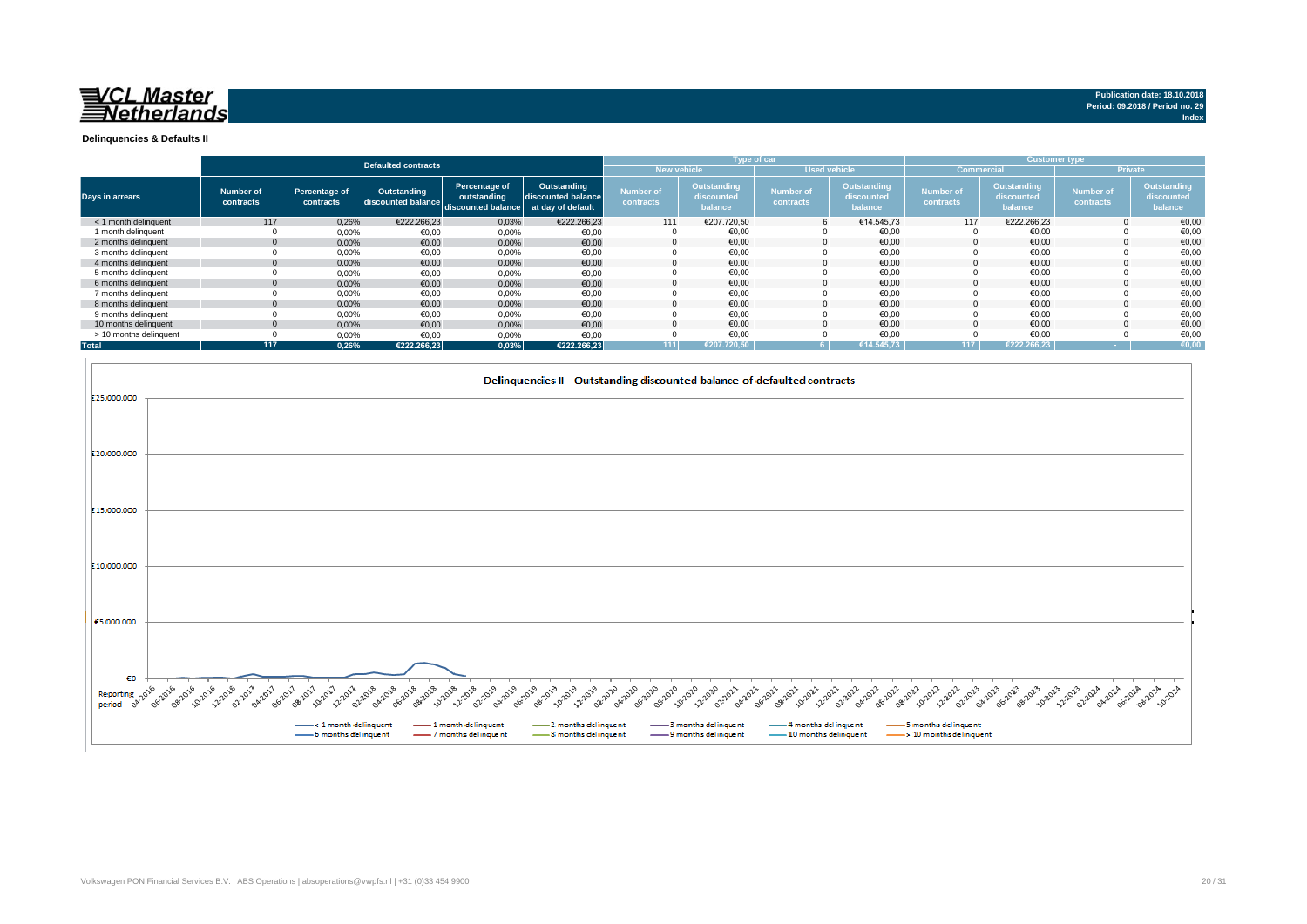#### **Delinquencies & defaults III**

|                        | Delinguent and defaulted contracts |                            |                                      |                                                       |                                      | Type of car                          |                               |                                             | <b>Customer type</b>          |                                   |                               |                                             |
|------------------------|------------------------------------|----------------------------|--------------------------------------|-------------------------------------------------------|--------------------------------------|--------------------------------------|-------------------------------|---------------------------------------------|-------------------------------|-----------------------------------|-------------------------------|---------------------------------------------|
|                        |                                    |                            |                                      |                                                       | <b>New vehicle</b>                   |                                      |                               | <b>Used vehicle</b>                         |                               | <b>Commercial</b>                 | <b>Private</b>                |                                             |
| <b>Days in arrears</b> | Number of<br>contracts             | Percentage of<br>contracts | Outstanding<br>discounted<br>balance | Percentage of<br>outstanding<br>discounted<br>balance | <b>Number of</b><br><b>contracts</b> | Outstanding<br>discounted<br>balance | <b>Number of</b><br>contracts | <b>Outstanding</b><br>discounted<br>balance | <b>Number of</b><br>contracts | Outstanding<br>discounted balance | <b>Number of</b><br>contracts | <b>Outstanding</b><br>discounted<br>balance |
| < 1 month delinguent   | 1.324                              | 2,99%                      | €20.654.174.38                       | 2,83%                                                 | 1.232                                | 19.357.725.98                        | 92 $\epsilon$                 | .296.448.40                                 | 1.020                         | 17.040.441.32                     | 304                           | 3.613.733,06                                |
| 1 month delinquent     | 36                                 | 0,08%                      | €609.789,59                          | 0,08%                                                 | $33 \div$                            | 584.307,21                           |                               | 25.482,38                                   | 26 €                          | 521.609,56                        |                               | 88.180,03                                   |
| 2 months delinquent    |                                    | 0,00%                      | €0,00                                | 0,00%                                                 | $0 \in$                              | $\sim$                               | $0 \in$                       |                                             |                               | $0 \in$                           | $0 \in$                       | $\sim$                                      |
| 3 months delinguent    |                                    | 0,00%                      | €0,00                                | 0,00%                                                 | 0 <sup>1</sup>                       |                                      | $0 \in$                       |                                             |                               | $0 \in$                           |                               |                                             |
| 4 months delinquent    |                                    | 0,00%                      | €0,00                                | 0,00%                                                 | $0 \in$                              | $\sim$                               | $0 \in$                       |                                             |                               | $0 \in$                           | $0 \in$                       | $\sim$                                      |
| 5 months delinquent    |                                    | 0,00%                      | €0,00                                | 0,00%                                                 | 0 <sup>1</sup>                       |                                      | $0 \in$                       |                                             |                               | $0 \in$                           |                               |                                             |
| 6 months delinguent    |                                    | 0,00%                      | €0,00                                | 0,00%                                                 | $\Omega$                             |                                      | $0 \in$                       |                                             |                               | $0 \in$                           |                               | $\sim$                                      |
| 7 months delinguent    |                                    | 0,00%                      | €0,00                                | 0,00%                                                 | $\mathbf{0}$                         |                                      | $0 \in$                       |                                             |                               | $0 \in$                           |                               |                                             |
| 8 months delinguent    |                                    | 0,00%                      | €0,00                                | 0,00%                                                 | 0 <sup>1</sup>                       |                                      | $\Omega$                      |                                             | $0 \in$                       |                                   |                               | $\sim$                                      |
| 9 months delinguent    |                                    | 0,00%                      | €0,00                                | 0,00%                                                 | 0 <sup>1</sup>                       |                                      | $0 \in$                       |                                             |                               | $0 \in$                           |                               |                                             |
| 10 months delinquent   |                                    | 0,00%                      | €0,00                                | 0,00%                                                 | $0 \in$                              |                                      | $\cap$ $\in$                  |                                             |                               | $0 \in$                           | $0 \in$                       | $\sim$                                      |
| > 10 months delinquent |                                    | 0,00%                      | €0,00                                | 0,00%                                                 | 0                                    |                                      | $0 \in$                       |                                             |                               | $0 \in$                           |                               |                                             |
| <b>Total</b>           | 1.360                              | 3.07%                      | €21.263.963,97                       | 2,91%                                                 | 1.265 €                              |                                      | $95 \in$                      | 1.321.930.78                                | 1.046                         | 17.562.050.88                     | 314 $\epsilon$                | 3.701.913.09                                |

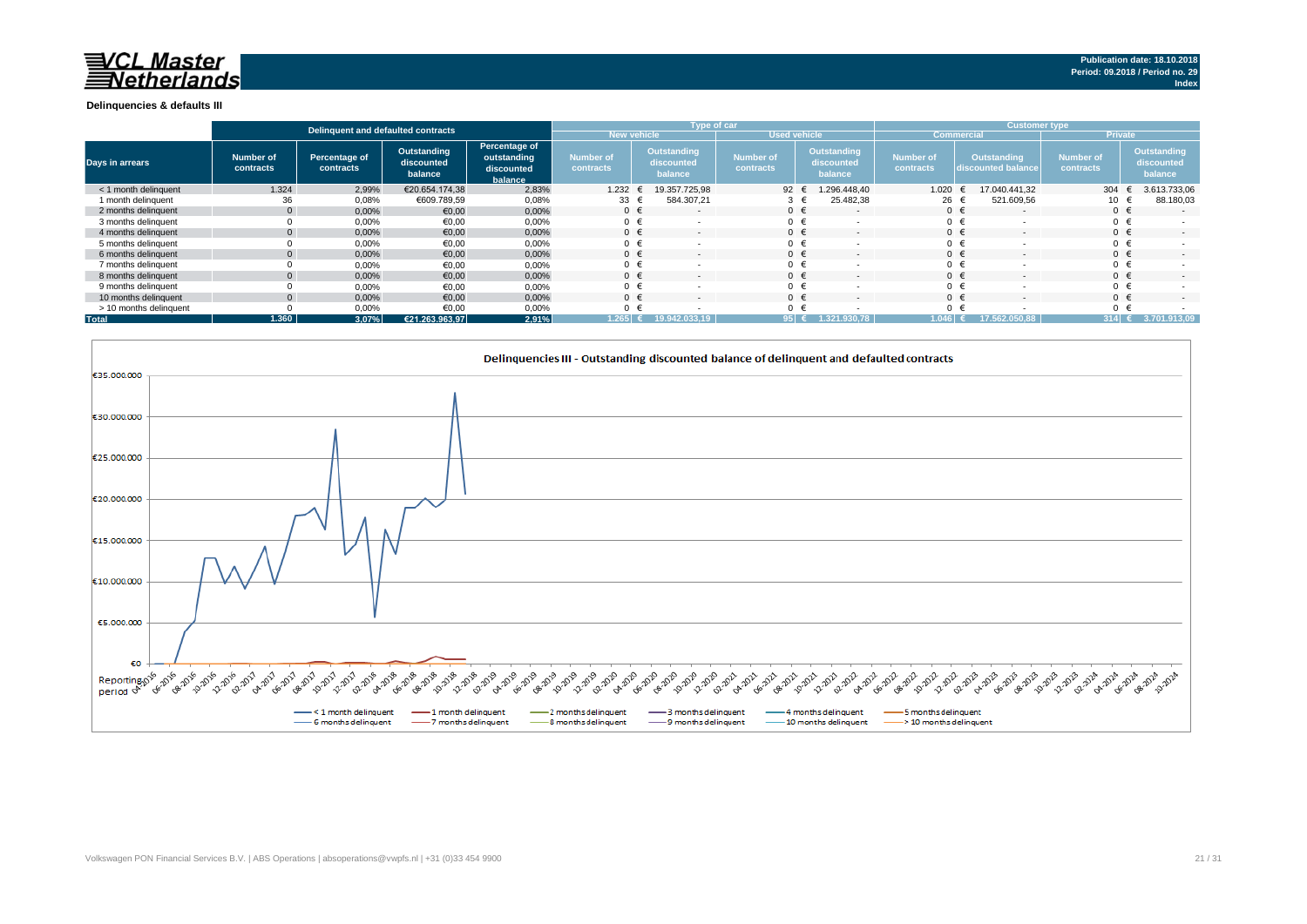

### **Write-Offs**

| Write-Offs of the monthly<br>period | <b>Number of contracts</b> | Amount    |
|-------------------------------------|----------------------------|-----------|
| 30-9-2018                           |                            | €1.510.13 |
|                                     |                            |           |

**Cumulative Write-Offs as of the end of the monthly period Discounted balance of all initial and additional assets Cumulative net loss ratio**

€48.627,68 €1.098.911.215,63 0,00443%

|                       | <b>Current period</b>      |                   | <b>Cumulative Write-Offs</b> |                   |
|-----------------------|----------------------------|-------------------|------------------------------|-------------------|
| <b>Monthly period</b> | <b>Number of contracts</b> | <b>Write-Offs</b> | <b>Number of contracts</b>   | <b>Write-Offs</b> |
| 30-4-2016             | $\mathbf 0$                | €0,00             | $\mathbf 0$                  | €0,00             |
| 31-5-2016             | 0                          | €0,00             | 0                            | €0,00             |
| 30-6-2016             | $\overline{0}$             | €0.00             | $\mathbf 0$                  | €0,00             |
| 31-7-2016             | 0                          | €0.00             | 0                            | €0,00             |
| 31-8-2016             | $\mathbf 0$                | €0.00             | $\mathbf 0$                  | €0,00             |
| 30-9-2016             | 1                          | €467,06           |                              | €467,06           |
| 31-10-2016            | $\mathbf 0$                | €0,00             | $\mathbf{1}$                 | €467,06           |
| 30-11-2016            | 1                          | €0.00             | $\overline{2}$               | €467,06           |
| 31-12-2016            | 3                          | €2.508,91         | 5                            | €2.975,97         |
| 31-1-2017             | $\mathbf 0$                | €0,00             | 5                            | €2.975,97         |
| 28-2-2017             | $\mathbf 0$                | €0.00             | 5                            | €2.975,97         |
| 31-3-2017             | 1                          | €311,30           | 6                            | €3.287,27         |
| 30-4-2017             | $\mathbf 0$                | €0,00             | 6                            | €3.287,27         |
| 31-5-2017             | $\mathbf 0$                | €0.00             | 6                            | €3.287,27         |
| 30-6-2017             | $\mathbf 0$                | €0,00             | 6                            | €3.287,27         |
| 31-7-2017             | $\mathbf 0$                | €0.00             | 6                            | €3.287,27         |
| 31-8-2017             | $\mathbf 0$                | €0,00             | 6                            | €3.287,27         |
| 30-9-2017             | $\mathbf 0$                | €0,00             | 6                            | €3.287,27         |
| 31-10-2017            | $\overline{0}$             | €0,00             | 6                            | €3.287,27         |
| 30-11-2017            | $\mathbf 0$                | €0,00             | 6                            | €3.287,27         |
| 31-12-2017            | 22                         | €13.371.69        | 28                           | €16.658,96        |
| 31-1-2018             | 0                          | €0,00             | 28                           | €16.658,96        |
| 28-2-2018             | $\overline{0}$             | €0.00             | 28                           | €16.658,96        |
| 31-3-2018             | $\mathbf 0$                | €0,00             | 28                           | €16.658,96        |
| 30-4-2018             | $\mathbf 0$                | €0.00             | 28                           | €16.658,96        |
| 31-5-2018             |                            | €344.61           | 29                           | €17.003,57        |
| 30-6-2018             | $\overline{2}$             | €504,76           | 31                           | €17.508,33        |
| 31-7-2018             | $\Omega$                   | €0,00             | 31                           | €17.508,33        |
| 31-8-2018             | 43                         | €29.609,22        | 74                           | €47.117,55        |
| 30-9-2018             | $\overline{2}$             | €1.510,13         | 76                           | €48.627,68        |
| <b>Total</b>          | 76                         | €48.627,68        |                              |                   |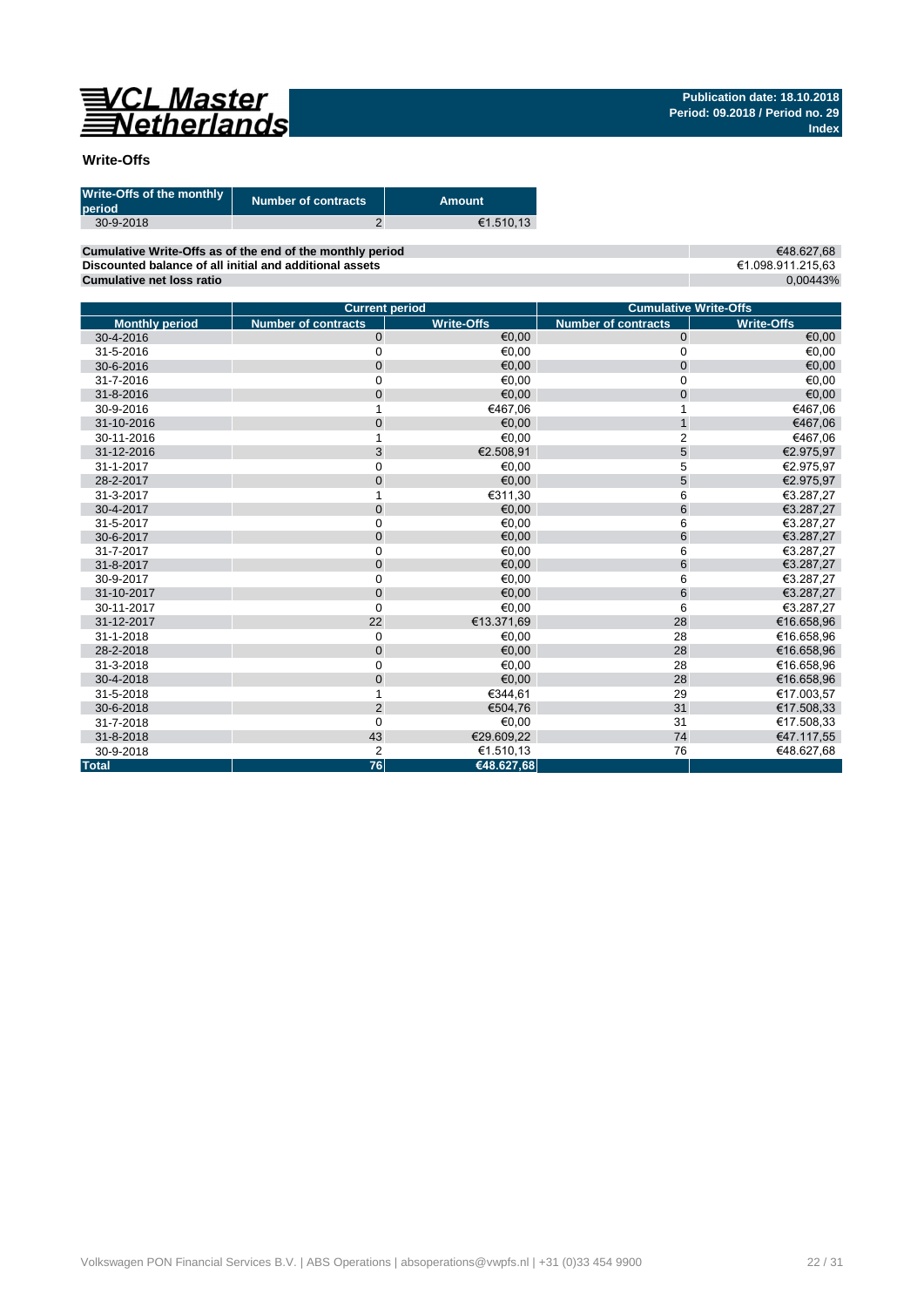## VCL Master<br>ENetherlands

**Pool data I**

|                               |                     |                            |                                   |                                                    |                               | <b>Type of car</b>                   |                                      |                                      | <b>Customer type</b>          |                                             |                               |                                             |                   |  |                |  |
|-------------------------------|---------------------|----------------------------|-----------------------------------|----------------------------------------------------|-------------------------------|--------------------------------------|--------------------------------------|--------------------------------------|-------------------------------|---------------------------------------------|-------------------------------|---------------------------------------------|-------------------|--|----------------|--|
|                               |                     |                            |                                   |                                                    |                               |                                      | <b>Total porfolio</b><br>New vehicle |                                      |                               |                                             | <b>Used vehicle</b>           |                                             | <b>Commercial</b> |  | <b>Private</b> |  |
| Distribution by payment type  | Number of contracts | Percentage of<br>contracts | Outstanding<br>discounted balance | Percentage of<br>outstanding<br>discounted balance | <b>Number of</b><br>contracts | Outstanding<br>discounted<br>balance | Number of<br>contracts               | Outstanding<br>discounted<br>balance | <b>Number of</b><br>contracts | <b>Outstanding</b><br>discounted<br>balance | <b>Number of</b><br>contracts | <b>Outstanding</b><br>discounted<br>balance |                   |  |                |  |
| Direct borrower account debit | 38.474              | 86.82% €                   | 616.872.774.90                    | 84,55%                                             | 35.896                        | € 576.877.144.22                     |                                      | 2.578 € 39.995.630,68                |                               | 20.274 € 401.774.980.04                     |                               | 18.200 € 215.097.794,86                     |                   |  |                |  |
| Others                        | 5.839               | 13.18% €                   | 112.682.697.21                    | 15,45%                                             |                               | 5.404 € 105.788.526,62               | 435                                  | 6.894.170,59                         |                               | 5.783 € 112.178.072.12                      | 56                            | 504.625,09                                  |                   |  |                |  |
| <b>Total</b>                  | 44.313              | 100,00%                    | €729.555.472.11                   | 100,00%                                            |                               | 41.300 € 682.665.670,84              | $3.013$ $\leftrightarrow$            | 46.889.801.27                        | 26.057                        | €513.953.052.16                             | 18.256                        | €215.602.419,95                             |                   |  |                |  |

|                                                  |                     |                            | <b>Total porfolio</b>             |                                                    |                               |                                      | <b>Type of car</b>            |                                      | <b>Customer type</b>          |                                      |                               |                                      |
|--------------------------------------------------|---------------------|----------------------------|-----------------------------------|----------------------------------------------------|-------------------------------|--------------------------------------|-------------------------------|--------------------------------------|-------------------------------|--------------------------------------|-------------------------------|--------------------------------------|
|                                                  |                     |                            |                                   |                                                    |                               | <b>New vehicle</b>                   |                               | <b>Used vehicle</b>                  |                               | <b>Commercial</b>                    | <b>Private</b>                |                                      |
| <b>Distribution by contract</b><br>concentration | Number of contracts | Percentage of<br>contracts | Outstanding<br>discounted balance | Percentage of<br>outstanding<br>discounted balance | <b>Number of</b><br>contracts | Outstanding<br>discounted<br>balance | <b>Number of</b><br>contracts | Outstanding<br>discounted<br>balance | <b>Number of</b><br>contracts | Outstanding<br>discounted<br>balance | <b>Number of</b><br>contracts | Outstanding<br>discounted<br>balance |
|                                                  | 22.203              | 50,10%                     | 307.446.134.95                    | 42,14%                                             |                               | 20.949 € 288.989.918,52              | 1.254                         | € 18.456.216.43                      | 4.071                         | € 93.259.161,05                      |                               | 18.132 € 214.186.973,90              |
| $2 - 10$                                         | 9.912               | 22.37%                     | 202.653.157.95                    | 27,78%                                             |                               | 8.909 € 185.734.833.65               | $1.003$ €                     | 16.918.324.30                        |                               | 9.788 € 201.237.711.90               | 124                           | 1.415.446.05                         |
| $11 - 20$                                        | 4.250               | 9,59% $\in$                | 81.941.987.37                     | 11,23%                                             |                               | 3.915 € 76.777.887.85                | 335 $\epsilon$                | 5.164.099.52                         |                               | 4.250 € 81.941.987.37                | $0 \in$                       | $\sim$                               |
| $21 - 50$                                        | 5.173               | 11.67% €                   | 98.260.378.02                     | 13,47%                                             |                               | 4.890 € 93.691.015.41                | 283 €                         | 4.569.362.61                         |                               | 5.173 € 98.260.378.02                | $0 \in$                       |                                      |
| > 50                                             | 2.775               | 6,26%                      | 39.253.813.82                     | 5,38%                                              |                               | 2.637 € 37.472.015,41                | 138 €                         | 1.781.798.41                         |                               | 2.775 € 39.253.813,82                | $0 \in$                       |                                      |
| <b>Total</b>                                     | 44.313              | $100.00\%$                 | €729.555.472.11                   | 100,00%                                            | 41.300                        | €682.665.670.84                      | 3.013                         | 646.889.801,27                       | 26.057                        | €513.953.052.16                      | 18.256                        | €215.602.419.95                      |

|                                       |                            | <b>Total porfolio</b>      |                                   |                                                    |                               |                                             | <b>Type of car</b>            |                                             | <b>Customer type</b>          |                                             |                               |                                             |
|---------------------------------------|----------------------------|----------------------------|-----------------------------------|----------------------------------------------------|-------------------------------|---------------------------------------------|-------------------------------|---------------------------------------------|-------------------------------|---------------------------------------------|-------------------------------|---------------------------------------------|
|                                       |                            |                            |                                   |                                                    | <b>New vehicle</b>            |                                             | <b>Used vehicle</b>           |                                             | <b>Commercial</b>             |                                             | Private                       |                                             |
| <b>Distribution by largest lessee</b> | <b>Number of contracts</b> | Percentage of<br>contracts | Outstanding<br>discounted balance | Percentage of<br>outstanding<br>discounted balance | <b>Number of</b><br>contracts | <b>Outstanding</b><br>discounted<br>balance | <b>Number of</b><br>contracts | <b>Outstanding</b><br>discounted<br>balance | <b>Number of</b><br>contracts | <b>Outstanding</b><br>discounted<br>balance | <b>Number of</b><br>contracts | <b>Outstanding</b><br>discounted<br>balance |
|                                       | 46                         | $0,10%$ €                  | 999.993,67                        | 0,14%                                              | 46 €                          | 999.993,67                                  | $0 \in$                       | $\sim$                                      | 46 €                          | 999.993,67                                  | $0 \in$                       | $\sim$                                      |
|                                       | 64                         | $0,14%$ €                  | 999.658,79                        | 0,14%                                              | 64 €                          | 999.658,79                                  | $0 \in$                       |                                             | 64 €                          | 999.658,79                                  | $0 \in$                       |                                             |
| -3                                    | 48                         | $0,11\%$ €                 | 999.601,76                        | 0,14%                                              | 44 €                          | 934.041,68                                  | $4 \in$                       | 65.560,08                                   | 48 €                          | 999.601,76                                  | $0 \in$                       | $\overline{\phantom{a}}$                    |
|                                       | 104                        | $0,23%$ €                  | 999.261,45                        | 0,14%                                              | 95 €                          | 933.412,40                                  | $9 \in$                       | 65.849,05                                   | 104 €                         | 999.261,45                                  | $0 \in$                       |                                             |
|                                       | 85                         | $0,19%$ €                  | 998.656,95                        | 0,14%                                              | 78 €                          | 917.222,77                                  | $7 \in$                       | 81.434,18                                   | 85 €                          | 998.656,95                                  | $0 \in$                       |                                             |
|                                       | 51                         | $0,12%$ €                  | 996.561,40                        | 0,14%                                              | 51 €                          | 996.561,40                                  | $0 \in$                       |                                             | 51 €                          | 996.561,40                                  | $0 \in$                       |                                             |
|                                       | 56                         | $0,13%$ €                  | 995.753,11                        | 0,14%                                              | 55 €                          | 983.095,99                                  | 1 €                           | 12.657,12                                   | 56 €                          | 995.753,11                                  | $0 \in$                       | $\overline{a}$                              |
|                                       | 64                         | $0,14%$ €                  | 995.340,97                        | 0,14%                                              | 61 €                          | 939.749,42                                  | $3 \in$                       | 55.591,55                                   | 64 €                          | 995.340,97                                  | $0 \in$                       |                                             |
| 9                                     | 48                         | $0,11\%$ €                 | 995.150,43                        | 0,14%                                              | 47 $\in$                      | 959.894,37                                  | $1 \in$                       | 35.256,06                                   | 48 €                          | 995.150,43                                  | $0 \in$                       | $\overline{\phantom{a}}$                    |
| 10                                    | 70                         | $0,16%$ €                  | 995.058,93                        | 0,14%                                              | 70 €                          | 995.058,93                                  | $0 \in$                       |                                             | 70 €                          | 995.058,93                                  | $0 \in$                       |                                             |
| 11                                    | 43                         | $0,10%$ €                  | 994.766,09                        | 0,14%                                              | 38 €                          | 876.415,30                                  | $5 \in$                       | 118.350,79                                  | 43 $\epsilon$                 | 994.766.09                                  | $0 \in$                       | $\overline{\phantom{a}}$                    |
| 12                                    | 37                         | $0.08%$ €                  | 994.482,71                        | 0,14%                                              | 35 $\epsilon$                 | 971.884,36                                  | $2 \in$                       | 22.598,35                                   | 37 $\epsilon$                 | 994.482.71                                  | $0 \in$                       |                                             |
| 13                                    | 64                         | $0,14%$ €                  | 994.264,40                        | 0,14%                                              | 63 $\epsilon$                 | 971.304,80                                  | $1 \in$                       | 22.959,60                                   | 64 $\in$                      | 994.264,40                                  | $0 \in$                       |                                             |
| 14                                    | 60                         | $0,14%$ €                  | 993.729,56                        | 0,14%                                              | 60                            | 993.729,56                                  | $0 \in$                       |                                             | 60 €                          | 993.729,56                                  | $0 \in$                       |                                             |
| 15                                    | 68                         | $0,15%$ €                  | 993.523,94                        | 0,14%                                              | 68 €                          | 993.523,94                                  | $0 \in$                       | $\overline{a}$                              | 68 €                          | 993.523,94                                  | $0 \in$                       |                                             |
| 16                                    | 47                         | $0,11\%$ €                 | 993.449,69                        | 0,14%                                              | 45 €                          | 950.938,29                                  | $2 \in$                       | 42.511,40                                   | 47 €                          | 993.449,69                                  | $0 \in$                       |                                             |
| 17                                    | 67                         | $0,15%$ €                  | 992.533,28                        | 0,14%                                              | 67 $\epsilon$                 | 992.533,28                                  | $0 \in$                       | $\overline{a}$                              | 67 €                          | 992.533,28                                  | $0 \in$                       | $\overline{\phantom{a}}$                    |
| 18                                    | 67                         | $0,15%$ €                  | 990.933,86                        | 0,14%                                              | 67 €                          | 990.933,86                                  | $0 \in$                       |                                             | 67 €                          | 990.933,86                                  | $0 \in$                       |                                             |
| 19                                    | 53                         | $0,12%$ €                  | 990.832,65                        | 0,14%                                              | 25 $\epsilon$                 | 574.740,94                                  | 28 €                          | 416.091,71                                  | 53 €                          | 990.832,65                                  | $0 \in$                       | $\overline{\phantom{a}}$                    |
| 20                                    | 65                         | $0,15%$ €                  | 989.861,01                        | 0,14%                                              | 55                            | 795.174,06                                  | 10 €                          | 194.686,95                                  | 65                            | 989.861,01                                  | $0 \in$                       |                                             |
| <b>Total 1 - 20</b>                   | 1.207                      | 2,72%                      | €19.903.414,65                    | 2,73%                                              | $1.134$ €                     | 18.769.867,81                               | $73 \in$                      | 1.133.546,84                                | 1.207 €                       | 19.903.414,65                               | $0 \in$                       | <b>Contract</b>                             |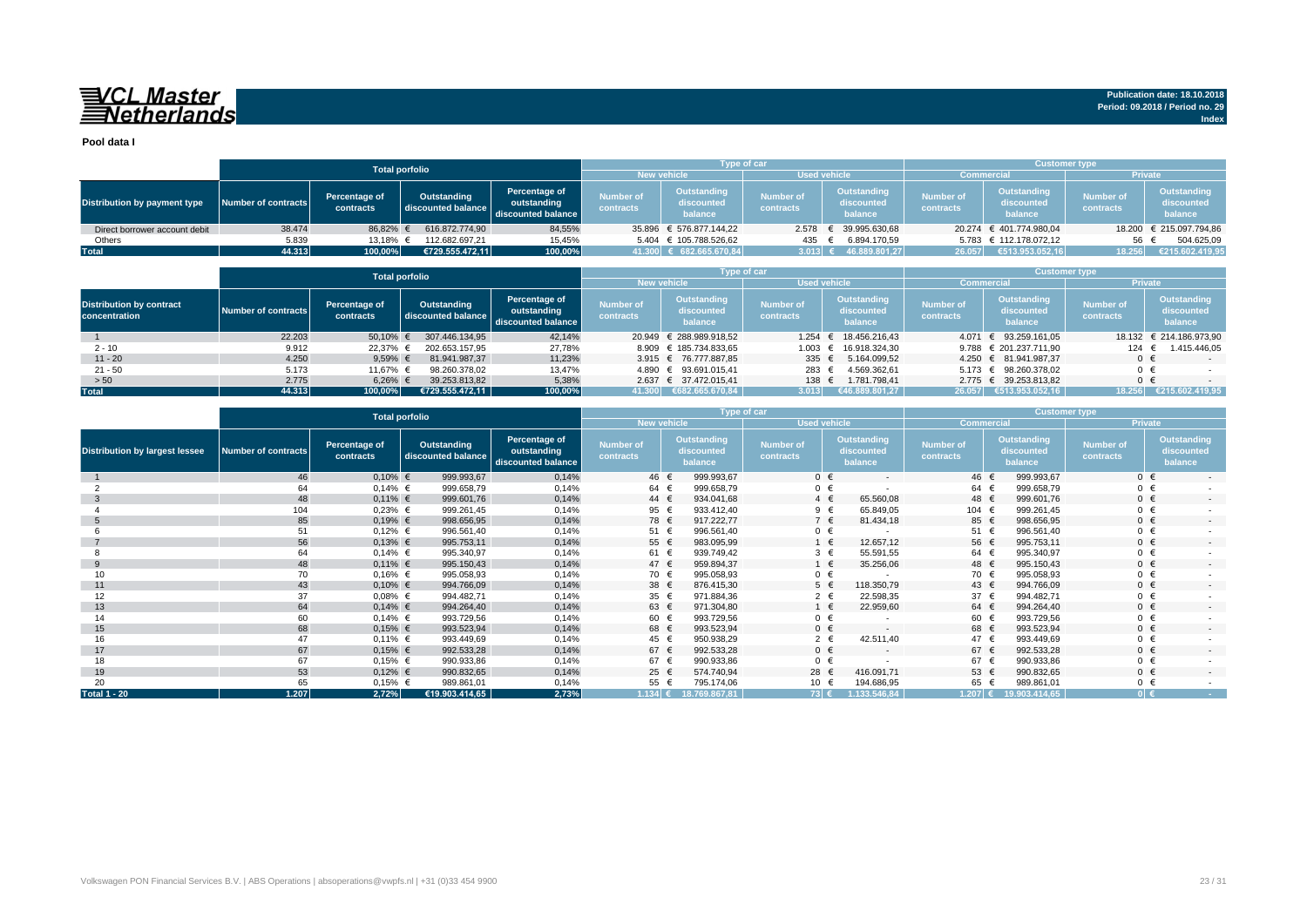# 

#### **Pool data II**

|                                                             |                        |                            | <b>Total porfolio</b>             |                                                       |                               |                                             | Type of car                   |                                      | <b>Customer type</b>          |                                             |                               |                                      |
|-------------------------------------------------------------|------------------------|----------------------------|-----------------------------------|-------------------------------------------------------|-------------------------------|---------------------------------------------|-------------------------------|--------------------------------------|-------------------------------|---------------------------------------------|-------------------------------|--------------------------------------|
|                                                             |                        |                            |                                   |                                                       | <b>New vehicle</b>            |                                             | <b>Used vehicle</b>           |                                      | <b>Commercial</b>             |                                             | <b>Private</b>                |                                      |
| <b>Distribution by</b><br>outstanding discounted<br>balance | Number of<br>contracts | Percentage of<br>contracts | Outstanding<br>discounted balance | Percentage of<br>outstanding<br>discounted<br>balance | <b>Number of</b><br>contracts | <b>Outstanding</b><br>discounted<br>balance | <b>Number of</b><br>contracts | Outstanding<br>discounted<br>balance | <b>Number of</b><br>contracts | <b>Outstanding</b><br>discounted<br>balance | <b>Number of</b><br>contracts | Outstanding<br>discounted<br>balance |
| $0.01 - 5.000.00$                                           | 463                    | $1.04\%$ €                 | 1.790.229.26                      | 0,25%                                                 | 425                           | 1.663.758.04                                | 38 $\epsilon$                 | 126.471.22                           | 172 €                         | 498.586.46                                  | 291                           | 1.291.642.80                         |
| 5.000.01 - 10.000.00                                        | 11.042                 | 24,92% €                   | 88.629.016.08                     | 12,15%                                                | $10.325 \in$                  | 82.906.775.29                               | 717                           | 5.722.240.79                         | 3.019 $\in$                   | 24.604.000.14                               | 8.023                         | 64.025.015.94                        |
| 10.000.01 - 15.000.00                                       | 12.256                 | 27,66% €                   | 152.434.738.52                    | 20,89%                                                |                               | 11.342 € 141.139.666.13                     | 914 $\epsilon$                | 11.295.072.39                        |                               | 5.780 € 73.301.535.96                       | 6.476                         | 79.133.202.56                        |
| 15.000.01 - 20.000.00                                       | 7.955                  | 17.95% €                   | 137.772.231.99                    | 18,88%                                                |                               | 7.369 € 127.725.978.36                      | 586                           | 10.046.253.63                        |                               | 6.060 € 105.570.411.67                      | 1.895                         | 32.201.820.32                        |
| 20.000.01 - 25.000.00                                       | 5.964                  | 13.46% €                   | 133.483.619.71                    | 18,30%                                                |                               | 5.560 € 124.409.693.32                      | 404 €                         | 9.073.926.39                         |                               | 4.970 € 111.477.850.54                      | 994                           | 22.005.769.17                        |
| 25.000.01 - 30.000.00                                       | 3.597                  | $8.12\%$ €                 | 97.984.398.44                     | 13.43%                                                |                               | 3.337 € 90.902.265.37                       | 260                           | 7.082.133.07                         |                               | 3.213 € 87.585.297.30                       | 384                           | 10.399.101.14                        |
| >30.000,00                                                  | 3.036                  | $6,85%$ €                  | 117.461.238.11                    | 16,10%                                                |                               | 2.942 € 113.917.534.33                      | 94 $\epsilon$                 | 3.543.703.78                         |                               | 2.843 € 110.915.370.09                      | 193                           | 6.545.868,02                         |
| <b>Total</b>                                                | 44.313                 | 100,00%                    | €729.555.472.11                   | 100,00%                                               | 41.300                        | €682.665.670.84                             | 3.013                         | €46.889.801.27                       |                               | 26.057 € 513.953.052.16                     |                               | $-18.256$ € 215.602.419.95           |
|                                                             |                        |                            |                                   |                                                       |                               |                                             |                               |                                      |                               |                                             |                               |                                      |

| <b>Statistics</b>                      |   |            |
|----------------------------------------|---|------------|
| Minimum outstanding discounted balance |   | 22.21      |
| Maximum outstanding discounted balance |   | 180.428.31 |
| Average outstanding discounted balance | € | 16.463.69  |

|                                                          | <b>Total porfolio</b>         |                            |                                   |                                                              |                        | <b>Type of car</b>                   |                               |                                      | <b>Customer type</b>                 |                                      |                               |                                      |
|----------------------------------------------------------|-------------------------------|----------------------------|-----------------------------------|--------------------------------------------------------------|------------------------|--------------------------------------|-------------------------------|--------------------------------------|--------------------------------------|--------------------------------------|-------------------------------|--------------------------------------|
|                                                          |                               |                            |                                   |                                                              | <b>New vehicle</b>     |                                      | <b>Used vehicle</b>           |                                      | <b>Commercial</b>                    |                                      | <b>Private</b>                |                                      |
| <b>Distribution by</b><br>outstanding nominal<br>balance | <b>Number of</b><br>contracts | Percentage of<br>contracts | Outstanding<br>discounted balance | <b>Percentage of</b><br>outstanding<br>discounted<br>balance | Number of<br>contracts | Outstanding<br>discounted<br>balance | <b>Number of</b><br>contracts | Outstanding<br>discounted<br>balance | <b>Number of</b><br><b>contracts</b> | Outstanding<br>discounted<br>balance | <b>Number of</b><br>contracts | Outstanding<br>discounted<br>balance |
| $0.01 - 5.000.00$                                        | 423                           | 0.95%                      | €1.592.972.86                     | 0.22%                                                        | 387 €                  | 1.476.206.56                         | $36 \epsilon$                 | 116.766.30                           | 165 €                                | 464.612.90                           | 258                           | 1.128.359,96                         |
| 5.000,01 - 10.000,00                                     | 9.479                         | 21,39%                     | €73.399.567.88                    | 10.06%                                                       | $8.845 \in$            | 68.494.246.03                        | 634 €                         | 4.905.321.85                         | $2.456 \in$                          | 19.148.269.31                        | 7.023 $∈$                     | 54.251.298.57                        |
| 10.000.01 - 15.000.00                                    | 11.618                        | 26,22%                     | €135.595.196.69                   | 18,59%                                                       |                        | 10.751 € 125.402.237.64              | 867                           | 10.192.959.05                        | $5.165 \in$                          | 61.606.222.44                        | 6.453 €                       | 73.988.974,25                        |
| 15.000.01 - 20.000.00                                    | 8.288                         | 18.70%                     | €133.433.666.03                   | 18.29%                                                       |                        | 7.670 € 123.396.494.93               | 618                           | 10.037.171.10                        | 5.761 €                              | 94.238.679.60                        | 2.527                         | 39.194.986,43                        |
| 20.000.01 - 25.000.00                                    | 5.837                         | 13,17%                     | €121.442.715.95                   | 16.65%                                                       |                        | 5.455 € 113.376.270.24               | 382 €                         | 8.066.445.71                         |                                      | 4.726 € 98.643.308.08                | 1.111 €                       | 22.799.407.87                        |
| 25.000.01 - 30.000.00                                    | 4.149                         | 9,36%                      | €104.186.860,19                   | 14,28%                                                       |                        | 3.856 € 96.738.167.84                | 293 €                         | 7.448.692.35                         |                                      | 3.617 € 91.011.582,30                | 532 $\epsilon$                | 13.175.277,89                        |
| > 30.000.00                                              | 4.519                         | 10.20%                     | €159.904.492.51                   | 21.92%                                                       |                        | 4.336 € 153.782.047.60               | 183                           | 6.122.444.91                         |                                      | 4.167 € 148.840.377.53               | 352 $\epsilon$                | 11.064.114.98                        |
| <b>Total</b>                                             | 44.313                        | 100.00%                    | €729.555.472.11                   | 100.00%                                                      | 41.300                 | €682.665.670,84                      | 3.013                         | €46.889.801,27                       | 26.057                               | €513.953.052.16                      | 18.256                        | €215.602.419,95                      |

| <b>Statistics</b>                   |            |
|-------------------------------------|------------|
| Minimum outstanding nominal balance | 22.29      |
| Maximum outstanding nominal balance | 199.508.45 |
| Average outstanding nominal balance | 17.730.72  |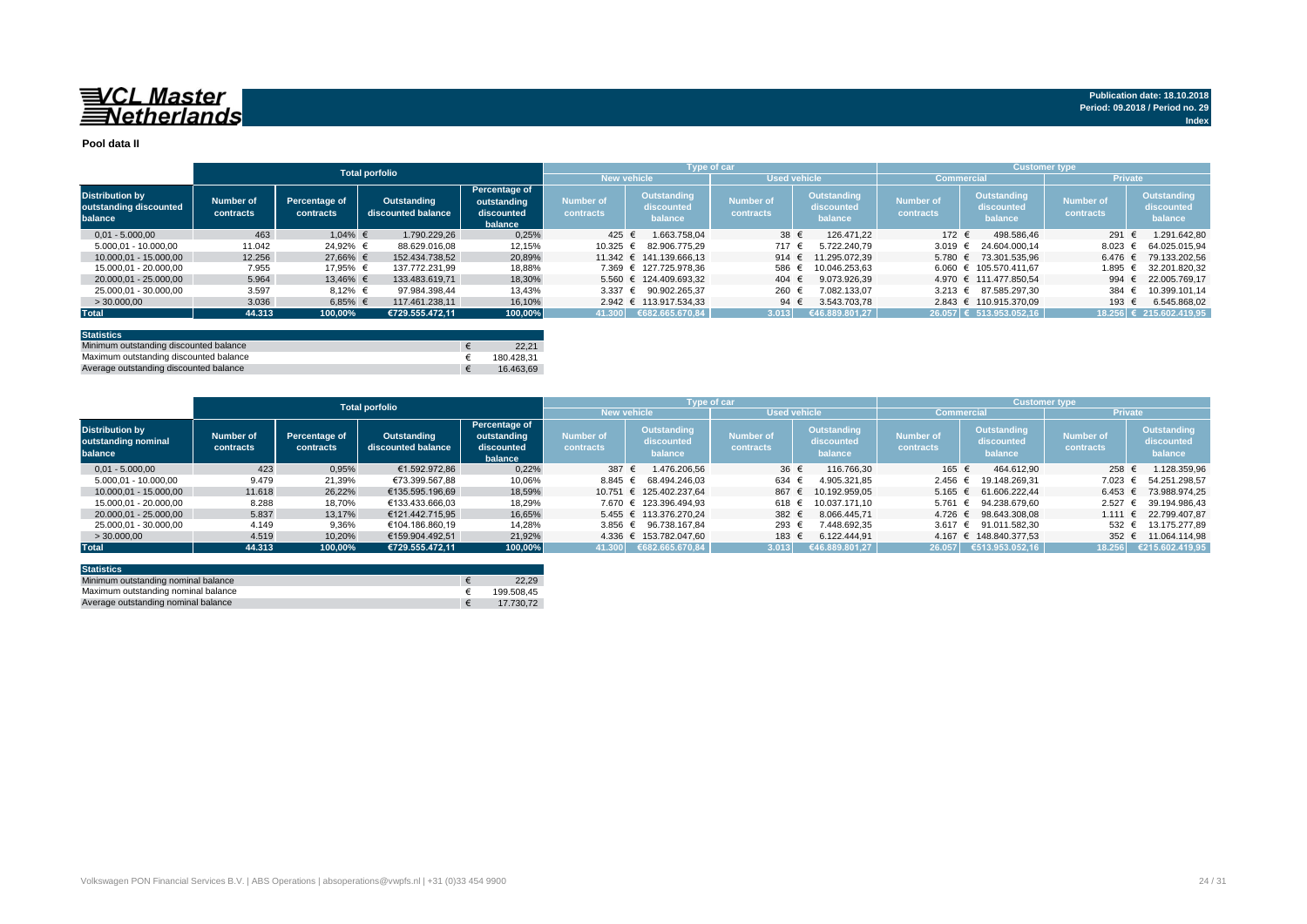

#### **Pool data III**

|                                          |                        |                            | <b>Total porfolio</b>                |                                                    |                                      | Type of car                          |                               |                                             |                               |                                      | <b>Customer type</b>          |                                      |
|------------------------------------------|------------------------|----------------------------|--------------------------------------|----------------------------------------------------|--------------------------------------|--------------------------------------|-------------------------------|---------------------------------------------|-------------------------------|--------------------------------------|-------------------------------|--------------------------------------|
|                                          |                        |                            |                                      |                                                    | <b>New vehicle</b>                   |                                      | <b>Used vehicle</b>           |                                             | <b>Commercial</b>             |                                      | <b>Private</b>                |                                      |
| <b>Distribution by</b><br>remaining term | Number of<br>contracts | Percentage of<br>contracts | Outstanding<br>discounted<br>balance | Percentage of<br>outstanding<br>discounted balance | <b>Number of</b><br><b>contracts</b> | Outstanding<br>discounted<br>balance | <b>Number of</b><br>contracts | <b>Outstanding</b><br>discounted<br>balance | <b>Number of</b><br>contracts | Outstanding<br>discounted<br>balance | <b>Number of</b><br>contracts | Outstanding<br>discounted<br>balance |
| $01 - 12$                                | 7.812                  | 17.63% €                   | 88.630.148.32                        | 12,15%                                             | 6.964                                | 78.824.661.65<br>$\epsilon$          | 848                           | 9.805.486.67                                | 4.269                         | 57.088.176.75                        | 3.543 $\epsilon$              | 31.541.971,57                        |
| $13 - 24$                                | 14.285                 |                            | 32.24% € 205.872.286.52              | 28,22%                                             |                                      | 13.058 € 187.242.873.09              | 1.227                         | 18.629.413.43<br>€                          |                               | 7.469 € 131.164.498.02               |                               | 6.816 € 74.707.788.50                |
| 25-36                                    | 12.364                 |                            | 27.90% € 227.230.631.24              | 31,15%                                             | 11.617                               | € 212.968.127.33                     |                               | 747 € 14.262.503.91                         |                               | 7.854 € 168.592.166.10               | 4.510 $€$                     | 58.638.465.14                        |
| 37-48                                    | 8.142                  |                            | 18.37% € 168.580.974.94              | 23.11%                                             |                                      | 7.969 € 164.777.230.40               | 173                           | 3.803.744.54<br>$\epsilon$                  |                               | $5.103 \text{ } \in 124.441.100,11$  | 3.039 $\in$                   | 44.139.874.83                        |
| 49-60                                    | 1.709                  | 3.86% $\in$                | 39.216.954.75                        | 5.38%                                              |                                      | 1.691 € 38.828.302.03                | 18 €                          | 388.652.72                                  | 1.361                         | 32.642.634.84                        | 348 $\epsilon$                | 6.574.319.91                         |
| 61-72                                    |                        | $0.00\%$ €                 | 24.476.34                            | 0,00%                                              |                                      | 24.476.34                            | $0 \in$                       |                                             |                               | 24.476.34                            |                               |                                      |
| $>72$                                    |                        | $0.00\%$ €                 |                                      | 0,00%                                              |                                      | $0 \in$                              | $0 \in$                       | $\overline{\phantom{a}}$                    |                               | $0 \in$                              |                               | $0 \in$                              |
| <b>Total</b>                             | 44.313                 | 100,00%                    | €729.555.472.11                      | 100,00%                                            | 41.300                               | 6682.665.670.84                      | 3.013                         | €46.889.801.27                              | 26.057                        | €513.953.052.16                      | 18.256                        | €215.602.419,95                      |

| <b>Statistics</b>               |       |
|---------------------------------|-------|
| Minimum Remaining Term          |       |
| Maximum Remaining Term          |       |
| Weighted Average Remaining Term | 28.07 |

|                        |           |               | <b>Total porfolio</b> |                    | Type of car    |                           |              | 'Customer type , |                  |                        |                  |                       |
|------------------------|-----------|---------------|-----------------------|--------------------|----------------|---------------------------|--------------|------------------|------------------|------------------------|------------------|-----------------------|
|                        |           |               |                       |                    |                | <b>New vehicle</b>        | Used vehicle |                  | Commercial       |                        | <b>Private</b>   |                       |
|                        |           |               | Outstanding           | Percentage of      |                | Outstanding               |              | Outstanding      | <b>Number of</b> | Outstanding            | <b>Number of</b> | Outstanding           |
| <b>Distribution by</b> | Number of | Percentage of | discounted            | outstanding        | Number of      | discounted                | Number of    | discounted       |                  | discounted             |                  | discounted            |
| seasoning              | contracts | contracts     | balance               | discounted balance | contracts      | balance                   | contracts    | balance          | contracts        | balance                | contracts        | balance               |
| $01 - 12$              | 12.542    | 28,30%        | €244.247.585.61       | 33,48%             |                | 11.682 € 230.739.646.90   | 860 €        | 13.507.938.71    |                  | 7.052 € 168.159.029.20 | 5.490            | € 76.088.556.41       |
| $13 - 24$              | 13.924    | 31.42%        | €242.939.652.92       | 33,30%             |                | 12.634 € 223.151.253.30   | 1.290        | 19.788.399.62    |                  | 8.359 € 173.446.664.33 |                  | 5.565 € 69.492.988.59 |
| $25 - 36$              | 13.368    | 30.17%        | €196.651.079.65       | 26,95%             |                | 12.578 € 183.772.867.21   | 790 €        | 12.878.212.44    |                  | 8.482 € 145.074.310.78 |                  | 4.886 € 51.576.768.87 |
| 37-48                  | 4.079     | 9,20%         | €42.384.656.05        | 5,81%              |                | 4.011 $\in$ 41.719.476.14 | 68 €         | 665.179.91       | 1.863            | 24.649.668.45          |                  | 2.216 € 17.734.987.60 |
| 49-60                  | 394       | 0,89%         | €3.285.132.74         | 0,45%              | 389 $\epsilon$ | 3.235.062.15              | $5 \in$      | 50.070,59        | 295 $\in$        | 2.576.014.26           | 99 €             | 709.118,48            |
| 61-72                  |           | 0,01%         | €47.365,14            | 0,01%              | 6 €            | 47.365.14                 | $0 \in$      |                  |                  | 47.365.14              | 0 €              |                       |
| $>72$                  |           | 0,00%         | €0,00                 | 0,00%              |                | $0 \in$                   | 0 €          |                  |                  |                        | $0 \in$          |                       |
| <b>Total</b>           | 44.313    | 100.00%       | \$729.555.472.11      | 100,00%            | 41.300         | €682.665.670.84           | 3.013        | €46.889.801.27   | 26.057           | €513.953.052.16        | 18.256           | €215.602.419.95       |

| <b>Statistics</b>          |       |
|----------------------------|-------|
| Minimum seasoning          |       |
| Maximum seasoning          | 69    |
| Weighted average seasoning | 19,57 |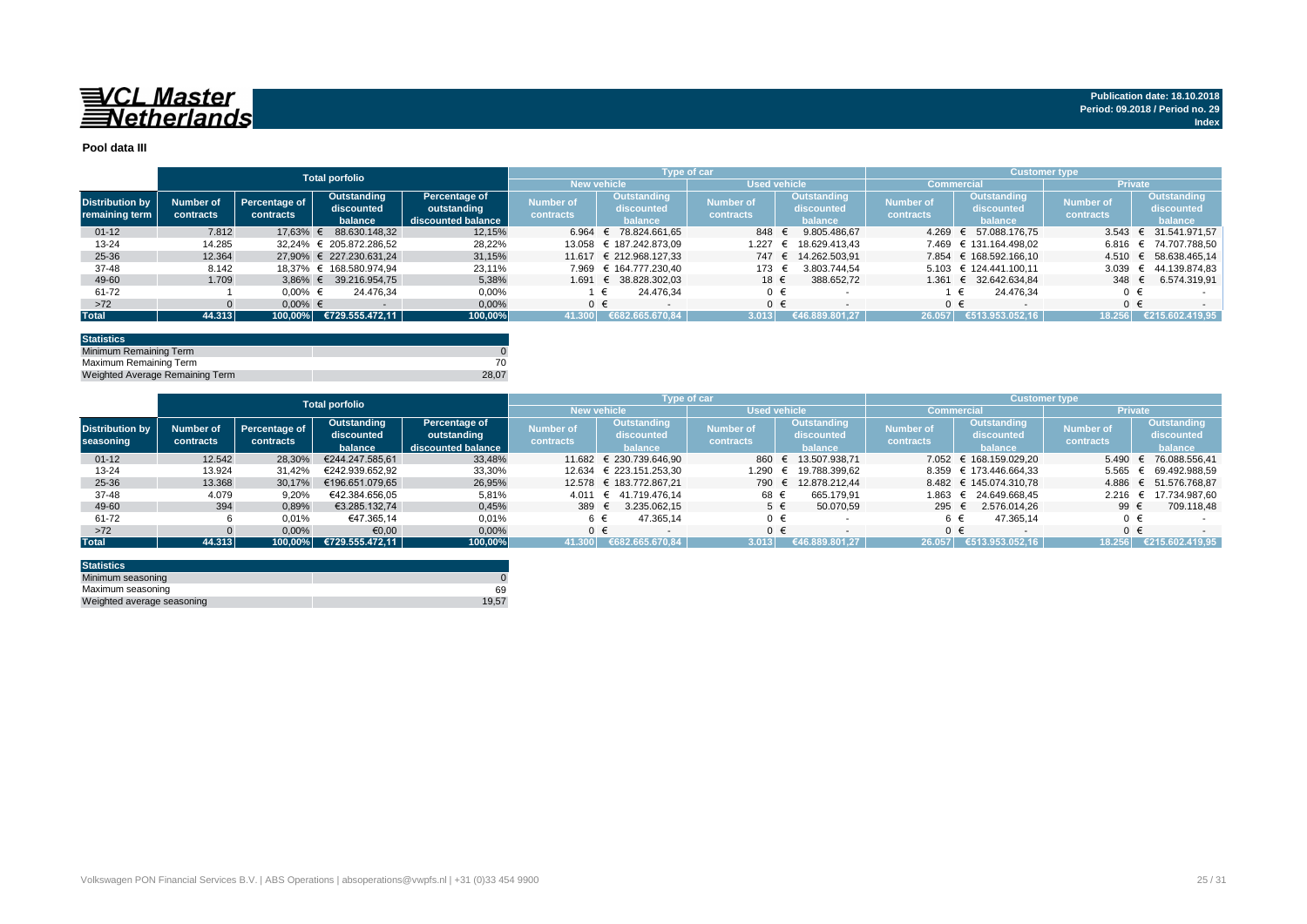## 

**Pool data IV**

|                              |           |               | <b>Total porfolio</b>   |                    |                  | <b>Type of car</b>                 |                  |                     | <b>Customer type</b> |                        |                  |                       |  |  |  |  |
|------------------------------|-----------|---------------|-------------------------|--------------------|------------------|------------------------------------|------------------|---------------------|----------------------|------------------------|------------------|-----------------------|--|--|--|--|
|                              |           |               |                         |                    |                  | <b>New vehicle</b>                 |                  | <b>Used vehicle</b> |                      | <b>Commercial</b>      | <b>Private</b>   |                       |  |  |  |  |
|                              | Number of | Percentage of | Outstanding             | Percentage of      | <b>Number of</b> | Outstanding                        | <b>Number of</b> | Outstanding         | <b>Number of</b>     | Outstanding            | <b>Number of</b> | Outstanding           |  |  |  |  |
| <b>Distribution by brand</b> |           |               | discounted              | outstanding        |                  | discounted                         | contracts        | discounted          |                      | discounted             |                  | discounted            |  |  |  |  |
|                              | contracts | contracts     | halance                 | discounted balance | contracts        | halance                            |                  | halance             | contracts            | alance                 | contracts        | balance               |  |  |  |  |
| <b>VW</b>                    | 15.288    | 34.50%        | €234.974.588.61         | 32,21%             |                  | 14.043 € 214.839.776.88            | $1.245 \in$      | 20.134.811.73       |                      | 8.380 € 157.328.016.56 |                  | 6.908 € 77.646.572,05 |  |  |  |  |
| <b>VW LCV</b>                | 3.750     | 8,46%         | €65.678.713.70          | 9,00%              |                  | 3.628 € 64.078.000.65              | 122 €            | 1.600.713.05        |                      | 3.750 € 65.678.713,70  | 0 €              |                       |  |  |  |  |
| Audi                         | 5.001     | 11.29%        | €121.131.949.92         | 16,60%             |                  | 4.703 € 114.362.827.78             | 298 €            | 6.769.122.14        |                      | 2.694 € 75.368.885.85  |                  | 2.307 € 45.763.064.07 |  |  |  |  |
| Seat                         | 5.743     | 12.96%        | €66.244.085.86          | 9,08%              |                  | $5.428 \text{ } \in 62.998.895.48$ | 315 €            | 3.245.190.38        |                      | 1.473 € 22.499.358.46  |                  | 4.270 € 43.744.727,40 |  |  |  |  |
| Skoda                        | 7.870     | 17.76%        | €103.998.753.14         | 14.26%             |                  | 7.600 € 100.813.520,53             | 270 €            | 3.185.232.61        |                      | 3.100 € 55.570.896.70  |                  | 4.770 € 48.427.856.44 |  |  |  |  |
| Other brands                 | 6.661     | 15.03%        | €137.527.380.88         | 18.85%             |                  | 5.898 € 125.572.649.52             |                  | 763 € 11.954.731.36 |                      | 6.660 € 137.507.180.89 |                  | 20.199.99             |  |  |  |  |
| <b>Total</b>                 | 44.313    |               | 100,00% €729.555.472,11 | 100,00%            |                  | 41.300 €682.665.670,84             | 3.013            | 1€46.889.801.27     |                      | 26.057 €513.953.052.16 | 18.256           | €215.602.419,95       |  |  |  |  |

|                                                   |                        |                                                                                                    | <b>Total porfolio</b> |                    |                               | <b>Type of car</b>                          |                               |                                                    | <b>Customer type</b>          |                                      |                               |                                             |  |  |  |
|---------------------------------------------------|------------------------|----------------------------------------------------------------------------------------------------|-----------------------|--------------------|-------------------------------|---------------------------------------------|-------------------------------|----------------------------------------------------|-------------------------------|--------------------------------------|-------------------------------|---------------------------------------------|--|--|--|
|                                                   |                        |                                                                                                    |                       |                    |                               | <b>New vehicle</b>                          | <b>Used vehicle</b>           |                                                    |                               | Commercia                            | <b>Private</b>                |                                             |  |  |  |
| <b>Distribution by geographic</b><br>distribution | Number of<br>contracts | Percentage of<br>Outstanding<br>Percentage of<br>outstanding<br>discounted<br>contracts<br>balance |                       | discounted balance | <b>Number of</b><br>contracts | <b>Outstanding</b><br>discounted<br>balance | <b>Number of</b><br>contracts | <b>Outstanding</b><br>discounted<br><b>balance</b> | <b>Number of</b><br>contracts | Outstanding<br>discounted<br>balance | <b>Number of</b><br>contracts | <b>Outstanding</b><br>discounted<br>balance |  |  |  |
| Noord-Holland                                     | 7.313                  | 16.50%                                                                                             | €129.313.169.86       | 17,72%             |                               | 6.758 € 119.931.649.57                      | 555 €                         | 9.381.520.29                                       | $4.613 \in$                   | 95.786.600.96                        | 2.700                         | 33.526.568,90                               |  |  |  |
| Flevoland                                         | 1.113                  | 2.51%                                                                                              | €16.601.439,84        | 2,28%              |                               | 1.055 € 15.863.402.61                       | 58 €                          | 738.037.23                                         | 416 €                         | 8.668.632.83                         | 697 €                         | 7.932.807,01                                |  |  |  |
| Utrecht                                           | 4.403                  | 9,94%                                                                                              | €73.582.997.43        | 10,09%             |                               | 4.014 € 67.700.298.71                       | 389 $\epsilon$                | 5.882.698.72                                       |                               | 2.760 € 54.956.877.88                | $1.643 \in$                   | 18.626.119.55                               |  |  |  |
| Zuid-Holland                                      | 11.265                 | 25.42%                                                                                             | €182.595.476.52       | 25,03%             |                               | 10.531 € 171.055.411.89                     | 734 €                         | 11.540.064.63                                      |                               | 6.265 € 123.125.812.99               | 5.000                         | 59.469.663.53                               |  |  |  |
| Gelderland                                        | 4.745                  | 10.71%                                                                                             | €76.152.536.45        | 10,44%             |                               | 4.450 € 71.738.726.17                       | 295 $\epsilon$                | 4.413.810.28                                       |                               | 2.977 € 56.055.716.60                | 1.768                         | 20.096.819.85<br>÷                          |  |  |  |
| Noord-Brabant                                     | 6.610                  | 14.92%                                                                                             | €108.036.921.68       | 14,81%             |                               | $6.227 \text{ } \in 102.233.855.15$         | 383 €                         | 5.803.066.53                                       |                               | 3.759 € 74.312.801.45                | 2.851                         | 33.724.120.23<br>€                          |  |  |  |
| Zeeland                                           | 760                    | 1.72%                                                                                              | €12.061.455.57        | 1,65%              |                               | 706 € 11.370.688.78                         | $54 \text{ } \in$             | 690.766.79                                         | 371 €                         | 7.331.265.40                         | 389 $\epsilon$                | 4.730.190.17                                |  |  |  |
| Limburg                                           | 2.421                  | 5,46%                                                                                              | €36.006.510.27        | 4,94%              |                               | 2.285 € 33.896.372.20                       | 136 €                         | 2.110.138.07                                       |                               | 1.217 € 21.781.882.98                | 1.204                         | 14.224.627.29<br>$\cdot$ $\epsilon$         |  |  |  |
| Overijssel                                        | 3.137                  | 7,08%                                                                                              | €55,003,518,22        | 7,54%              |                               | 2.892 € 51.233.982.68                       | 245 $\in$                     | 3.769.535.54                                       |                               | 2.394 € 45.977.567.67                | 743 €                         | 9.025.950,55                                |  |  |  |
| Drenthe                                           | 790                    | 1,78%                                                                                              | €12.778.178.62        | 1,75%              |                               | 737 € 11.945.229.40                         | 53 €                          | 832.949.22                                         | 417 €                         | 8.564.210.64                         | $373 \in$                     | 4.213.967,98                                |  |  |  |
| Friesland                                         | 621                    | 1.40%                                                                                              | €8.622.567.58         | 1,18%              | 594 €                         | 8.173.198,45                                | 27 $\in$                      | 449.369.13                                         | 182 €                         | 3.693.958.53                         | 439 €                         | 4.928.609,05                                |  |  |  |
| Groningen                                         | 1.135                  | 2,56%                                                                                              | €18,800,700.07        | 2,58%              |                               | 1.051 € 17.522.855,23                       | 84 €                          | 1.277.844.84                                       | 686 €                         | 13.697.724.23                        | 449                           | 5.102.975,84                                |  |  |  |
| <b>Total</b>                                      | 44.313                 | 100.00%                                                                                            | €729.555.472.11       | 100,00%            |                               | 41.300 €682.665.670.84                      | 3.013                         | €46.889.801.27                                     |                               | 26.057 €513.953.052.16               | 18.256                        | €215.602.419.95                             |  |  |  |

|                                                                   |                               | <b>Total porfolio</b>      |                                      |                                     |                               | Type of car                          |                               |                                             | <b>Customer type</b>          |                                             |                               |                                             |  |  |  |  |
|-------------------------------------------------------------------|-------------------------------|----------------------------|--------------------------------------|-------------------------------------|-------------------------------|--------------------------------------|-------------------------------|---------------------------------------------|-------------------------------|---------------------------------------------|-------------------------------|---------------------------------------------|--|--|--|--|
|                                                                   |                               |                            |                                      |                                     |                               | <b>New vehicle</b>                   | <b>Used vehicle</b>           |                                             | Commercial                    |                                             | <b>Private</b>                |                                             |  |  |  |  |
| <b>Distribution by industry sector</b>                            | <b>Number of</b><br>contracts | Percentage of<br>contracts | Outstanding<br>discounted<br>balance | Percentage of<br>discounted balance | <b>Number of</b><br>contracts | Outstanding<br>discounted<br>balance | <b>Number of</b><br>contracts | <b>Outstanding</b><br>discounted<br>balance | <b>Number of</b><br>contracts | <b>Outstanding</b><br>discounted<br>palance | <b>Number of</b><br>contracts | <b>Outstanding</b><br>discounted<br>balance |  |  |  |  |
| Agriculture / Forestry                                            | 172                           | 0,39%                      | €3.530.930.04                        | 0,48%                               | 163 €                         | 3.357.367.39                         | $9 \in$                       | 173.562.65                                  | $172 \in$                     | 3.530.930.04                                | $0 \in$                       | $\sim$                                      |  |  |  |  |
| Construction                                                      | 145                           | 0,33%                      | €2.715.912.47                        | 0,37%                               | 143 €                         | 2.679.468.14                         | $2 \in$                       | 36.444.33                                   | 145 €                         | 2.715.912.47                                | $0 \in$                       |                                             |  |  |  |  |
| Energy / Mining                                                   | 140                           | 0,32%                      | €3.323.819,01                        | 0,46%                               | 129 €                         | 3.087.949.01                         | 11 €                          | 235.870.00                                  | 140 €                         | 3.323.819.01                                | $0 \in$                       | $\sim$                                      |  |  |  |  |
| <b>Financial services</b>                                         | 1.677                         | 3.78%                      | €34.735.712.98                       | 4,76%                               | 1.569 €                       | 32.645.252.01                        | 108 €                         | 2.090.460.97                                | 1.677 €                       | 34.735.712.98                               | $0 \in$                       |                                             |  |  |  |  |
| Hotel and restaurant industry                                     | 121                           | 0,27%                      | €2.309.605.44                        | 0,32%                               | 115 €                         | 2.207.809.72                         | 6 €                           | 101.795.72                                  | $121$ €                       | 2.309.605.44                                | $0 \in$                       | $\sim$                                      |  |  |  |  |
| Information technology                                            | 1.432                         | 3,23%                      | €27.502.587.20                       | 3,77%                               | 1.344 €                       | 26.003.196.24                        | 88 €                          | .499.390,96                                 | 1.432 $∈$                     | 27.502.587.20                               | $0 \in$                       |                                             |  |  |  |  |
| Manufacturing industry                                            | 2.971                         | 6,70%                      | €62.822.460.36                       | 8.61%                               |                               | 2.757 € 59.255.964.93                | 214 $\in$                     | 3.566.495.43                                | $2.971 \in$                   | 62.822.460.36                               | $0 \in$                       |                                             |  |  |  |  |
| Other                                                             | 6.469                         | 14,60%                     | €137.079.960,24                      | 18,79%                              |                               | 5.416 € 119.066.049.66               | 1.053                         | 18.013.910.58                               |                               | 6.466 € 137.045.429.68                      | $0 \in$                       |                                             |  |  |  |  |
| Other services                                                    | 6.068                         | 13,69%                     | €104.987.000.26                      | 14,39%                              |                               | 5.499 € 96.296.395.06                | 569                           | 8.690.605.20                                |                               | 6.068 € 104.987.000.26                      | $0 \in$                       |                                             |  |  |  |  |
| Private                                                           | 18.253                        | 41,19%                     | €215.567.889,39                      | 29,55%                              |                               | 17.715 € 209.909.945,62              | 538 €                         | 5.657.943.77                                | $0 \in$                       |                                             | 18.256                        | € 215.602.419.95                            |  |  |  |  |
| Public administration, education,<br>health care, public services | 564                           | 1.27%                      | €10.054.626.94                       | 1,38%                               |                               | 512 € 9.183.653,27                   | $52 \in$                      | 870.973.67                                  | 564 €                         | 10.054.626.94                               | $0 \in$                       |                                             |  |  |  |  |
| Real estate                                                       | 580                           | 1,31%                      | €12.034.347.71                       | 1.65%                               | 528 €                         | 11.095.445.43                        | 52 €                          | 938.902.28                                  | 580 €                         | 12.034.347.71                               | $0 \in$                       |                                             |  |  |  |  |
| Retail / Wholesale                                                | 1.655                         | 3,73%                      | €28.865.527.86                       | 3,96%                               | 1.561                         | 27.509.431.72<br>$\epsilon$          | 94 $\in$                      | .356.096.14                                 | 1.655 $∈$                     | 28.865.527.86                               | $0 \in$                       | $\sim$                                      |  |  |  |  |
| Transportation                                                    | 4.066                         | 9,18%                      | €84.025.092,21                       | 11,52%                              |                               | 3.849 € 80.367.742.64                | 217 €                         | 3.657.349.57                                | $4.066$ €                     | 84.025.092.21                               | $0 \in$                       |                                             |  |  |  |  |
| <b>Total</b>                                                      | 44.313                        | 100,00%                    | €729.555.472.11                      | 100,00%                             |                               | 41.300 €682.665.670.84               | 3.013                         | €46.889.801.27                              |                               | 26.057 €513.953.052.16                      | 18.256                        | €215,602.419.95                             |  |  |  |  |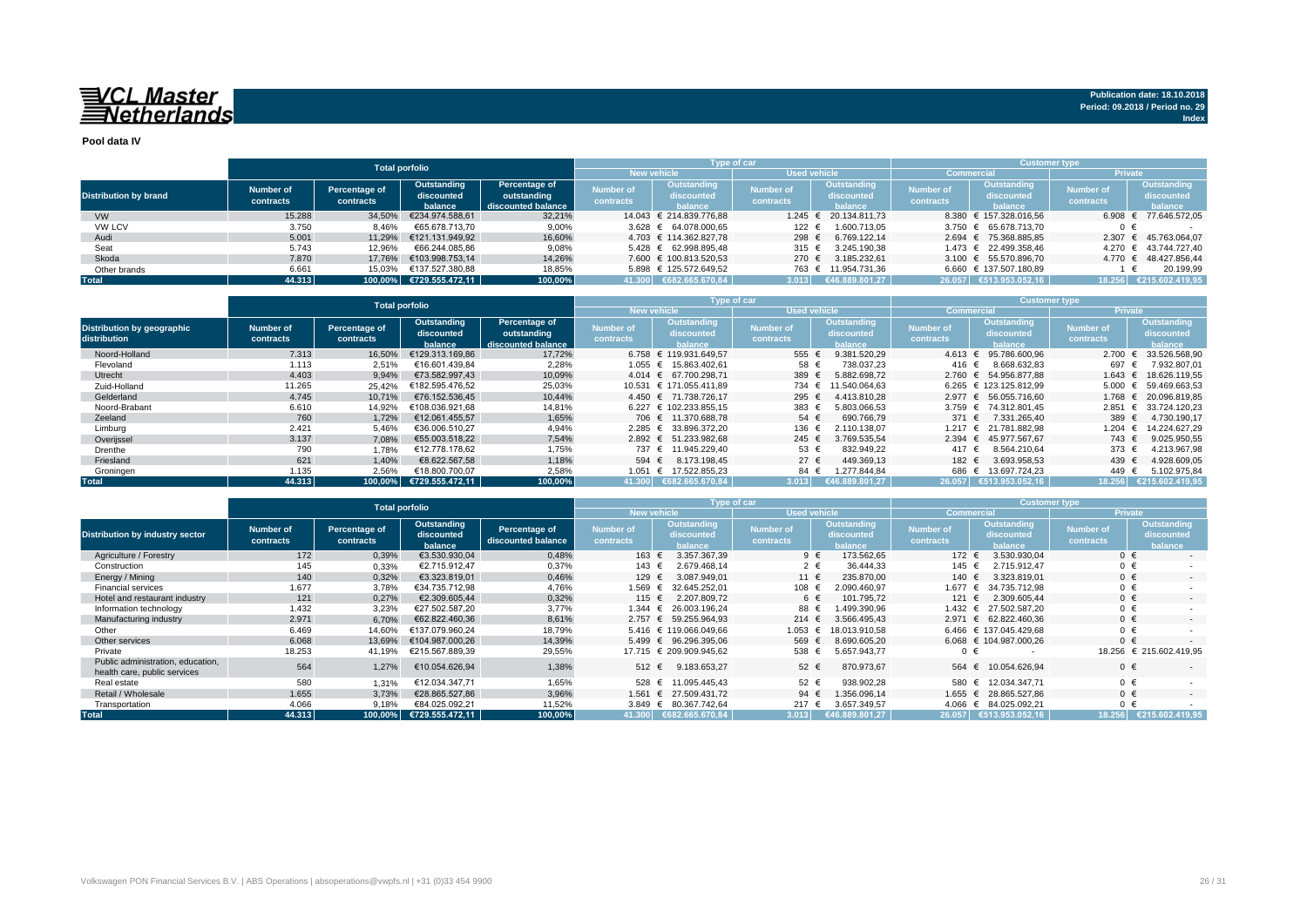## <u>WCL Master</u><br>ENetherlands

**Publication date: 18.10.2018 Period: 09.2018 / Period no. 29**

**Index**

**Pool data V**

|                                          |                      |                  |                        | <b>Total porfolio</b>               |                    |                          | Type of car                  |                     |                         | <b>Customer type</b>         |                             |                        |                                  |  |  |  |
|------------------------------------------|----------------------|------------------|------------------------|-------------------------------------|--------------------|--------------------------|------------------------------|---------------------|-------------------------|------------------------------|-----------------------------|------------------------|----------------------------------|--|--|--|
|                                          |                      |                  |                        |                                     |                    | <b>New vehicle</b>       |                              | <b>Used vehicle</b> |                         | <b>Commercial</b>            |                             |                        | Private                          |  |  |  |
|                                          |                      | <b>Number of</b> | Percentage of          | <b>Outstanding</b>                  | Percentage of      | Number of                | <b>Outstanding</b>           | Number of           | <b>Outstanding</b>      | <b>Number of</b>             | <b>Outstanding</b>          | <b>Number of</b>       | <b>Outstanding</b>               |  |  |  |
| <b>Distribution by brand &amp; Model</b> | <b>Model</b>         | contracts        | contracts              | discounted                          | outstanding        | contracts                | discounted                   | contracts           | discounted              | contracts                    | discounted                  | contracts              | discounted                       |  |  |  |
|                                          |                      |                  |                        | balance                             | discounted balance |                          | <b>balance</b>               |                     |                         |                              | balance                     |                        |                                  |  |  |  |
| Volkswagen                               | Amarok               | $\overline{1}$   | $0.00\%$ €             | 19.724.39                           | 0.00%              |                          | 1 €<br>19.724,39             | $0 \in$             | $\sim$                  | 1 €                          | 19.724,39                   |                        | $0 \in$                          |  |  |  |
|                                          | Arteon               | 43               | $0,10%$ €              | 1.585.742,80                        | 0,22%              | 43 €                     | 1.585.742,80                 | $0 \in$             |                         | 43 €                         | 1.585.742,80                | $\mathbf{0}$           | $\epsilon$                       |  |  |  |
|                                          | Beetle               | 10               | $0,02%$ €              | 215.172,96                          | 0,03%              | 9                        | $\epsilon$<br>201.026,17     | 1 €                 | 14.146,79               | 7 €                          | 149.181,23                  | $3 \in$                | 65.991.73                        |  |  |  |
|                                          | Caddv                | 126              | $0,28%$ €              | 1.790.052,42                        | 0,25%              | 122 $∈$                  | 1.732.893,07                 | $4 \in$             | 57.159,35               | 121 $\in$                    | 1.702.808,07                | $5 \in$                | 87.244.35                        |  |  |  |
|                                          | Crafter              | 77               | $0,17%$ €              | 1.576.720,37                        | 0,22%              | 66 €                     | 1.431.224,02                 | 11 €                | 145.496,35              | 77 €                         | 1.576.720,37                |                        | $0 \in$                          |  |  |  |
|                                          | Golf                 | 4.680            |                        | 10,56% € 83.334.130,44              | 11,42%             | $4.116$ €                | 72.841.776,96                | 564 €               | 10.492.353,48           |                              | 2.916 € 56.871.789,30       |                        | 1.764 € 26.462.341,14            |  |  |  |
|                                          | Jetta                | $\overline{2}$   | $0,00%$ €              | 15.153,74                           | 0,00%              | $\mathbf{1}$             | 7.597,35<br>€                | 1 €                 | 7.556,39                | $2 \in$                      | 15.153,74                   | $\mathbf{0}$           |                                  |  |  |  |
|                                          | Passat<br>Polo       | 1.765            |                        | 3,98% € 44.766.971,68               | 6,14%              | $1.574$ €<br>3.279 $\in$ | 39.901.571,72                | 191 €<br>254 $\in$  | 4.865.399,96            | 1.299 $∈$                    | 1.747 € 44.348.006,78       | 18 €<br>2.234          | 418.964,90<br>25.284.535,35<br>€ |  |  |  |
|                                          | Sharan               | 3.533<br>18      | $0,04%$ €              | 7,97% € 41.442.995,27<br>505.957,61 | 5,68%<br>0,07%     | 16 €                     | 38.917.188,52<br>451.382,31  | 2 €                 | 2.525.806,75            | 16                           | 16.158.459,92<br>448.421,60 | $\overline{2}$         | 57.536,01<br>€                   |  |  |  |
|                                          | Tiquan               | 557              |                        | 1,26% € 16.255.637,69               | 2,23%              | 547 €                    | 15.986.558,58                | 10 €                | 54.575,30<br>269.079,11 | €                            | 483 € 14.205.091,66         | 74 €                   | 2.050.546,03                     |  |  |  |
|                                          | Touareg              | 3                | $0,01\%$ €             | 172.500,94                          | 0,02%              | $\overline{2}$           | 142.935,47<br>€              | $1 \in$             | 29.565,47               | $\mathbf{3}$<br>€            | 172.500,94                  | $\Omega$               | $\epsilon$                       |  |  |  |
|                                          | Touran               | 168              | $0,38%$ €              | 3.820.269,69                        | 0,52%              | 161 €                    | 3.693.885,83                 | 7 €                 | 126.383,86              | 153 €                        | 3.468.818,84                | 15                     | 351.450,85                       |  |  |  |
|                                          | Transporter          | 351              | $0,79%$ €              | 5.952.173,71                        | 0,82%              | 338 $\epsilon$           | 5.763.639,76                 | 13 €                | 188.533,95              | 351 $\epsilon$               | 5.952.173,71                | $\mathbf{0}$           | €                                |  |  |  |
|                                          | T-roc                | 111              | $0.25\%$ $\in$         | 2.718.348,44                        | 0,37%              | 111 €                    | 2.718.348,44                 | $0 \in$             | $\sim$                  | $52 \in$                     | 1.308.123,93                | 59 €                   | 1.410.224,5                      |  |  |  |
|                                          | Up!                  | 3.843            |                        | 8,67% € 30.803.036,46               | 4,22%              |                          | 3.657 € 29.444.281,49        | 186 €               | 1.358.754,97            | 1.109 $∈$                    | 9.345.299,28                |                        | 2.734 € 21.457.737,18            |  |  |  |
| <b>Sub-Total VW</b>                      |                      | 15.288           |                        | 34,50% €234.974.588,61              | 32,21%             | 14.043                   | €214.839.776.88              | 245                 | €20.134.811.73          |                              | €157.328.016.56             |                        | €77 646 572 0                    |  |  |  |
| <b>VW LCV</b>                            | Amarok               | 17               | $0.04\% \in$           | 464.607,06                          | 0,06%              | 15 $\epsilon$            | 410.672,57                   | $2 \in$             | 53.934,49               | 17 €                         | 464.607,06                  | $\mathbf{0}$           | €                                |  |  |  |
|                                          | Caddy                | 1.588            |                        | 3,58% € 20.039.983,13               | 2,75%              |                          | 1.548 € 19.693.142,44        | 40 €                | 346.840,69              |                              | 1.588 € 20.039.983,13       | $\mathbf 0$            | €                                |  |  |  |
|                                          | Crafter              | 791              | 1,79% €                | 18.144.960,31                       | 2,49%              |                          | 753 € 17.580.615,49          | 38 €                | 564.344,82              |                              | 791 € 18.144.960,31         |                        | $0 \in$                          |  |  |  |
|                                          | Tiquan               | $\overline{7}$   | $0,02%$ €              | 146.725,51                          | 0,02%              | 7 €                      | 146.725.51                   | $0 \in$             |                         | 7 €                          | 146.725,51                  |                        | $0 \in$                          |  |  |  |
|                                          | Touran               | $\overline{4}$   | $0,01\%$ €             | 71.340,15                           | 0,01%              | $4 \in$                  | 71.340,15                    | $0 \in$             |                         | $4 \in$                      | 71.340,15                   | $0 \in$                |                                  |  |  |  |
|                                          | Transporter          | 1.339            |                        | 3,02% € 26.713.976,67               | 3,66%              |                          | 1.297 € 26.078.383,62        | 42 €                | 635.593,05              |                              | 1.339 € 26.713.976,67       |                        | $0 \in$                          |  |  |  |
|                                          | Sharan               | $\overline{a}$   | $0.01\%$ €             | 97.120,87                           | 0.01%              |                          | $4 \in$<br>97.120,87         | $0 \in$             |                         | $4 \in$                      | 97.120,87                   |                        | $0 \in$                          |  |  |  |
| Sub-Total VW LCV                         |                      | 3.750            | 8.46%                  | €65.678.713.70                      | 9.00%              | 3.628                    | €64.078.000.65               | 122 <sub>1</sub>    | €1.600.713.05           | 3.750                        | €65.678.713.70              |                        |                                  |  |  |  |
| Audi                                     | A1                   | 1.039            |                        | 2,34% € 15.312.241,93               | 2,10%              | 1.015 $∈$                | 14.997.036,30                | 24 €                | 315.205,63              | 176 €                        | 2.807.878,34                |                        | 863 € 12.504.363,59              |  |  |  |
|                                          | A3                   | 2.288            |                        | 5,16% € 50.068.192,44               | 6,86%              | $2.073$ €                | 45.391.138.96                | 215 $\in$           | 4.677.053,48            | 1.212<br>€                   | 27.396.678,60               | 1.076 $∈$              | 22.671.513,84                    |  |  |  |
|                                          | A4                   | 817              |                        | 1,84% € 23.884.770,62               | 3,27%              |                          | 795 € 23.371.781,08          | 22 $\in$            | 512.989,54              | 613 €                        | 18.106.401,84               | 204 $\in$              | 5.778.368,78                     |  |  |  |
|                                          | A <sub>5</sub>       | 175              | $0,39%$ €              | 6.506.207,11                        | 0,89%              | 169 €                    | 6.355.341,53                 | 6 €                 | 150.865,58              | 152 €                        | 5.609.470,13                | 23 $\epsilon$          | 896.736,98                       |  |  |  |
|                                          | A6                   | 245              | $0,55%$ €              | 8.752.946,18                        | 1.20%              | 230 $∈$                  | 8.405.792,75                 | 15 €                | 347.153,43              | 240 €                        | 8.583.180,04                | $5 \in$                | 169.766,14                       |  |  |  |
|                                          | A7                   | 15               | $0,03%$ €              | 698.036,56                          | 0,10%              | 15 €                     | 698.036,56                   | $0 \in$             |                         | 14<br>€                      | 674.559,28                  | 1 €                    | 23.477,28                        |  |  |  |
|                                          | A8                   | $\overline{7}$   | $0,02%$ €              | 474.953,38                          | 0,07%              | 7 €                      | 474.953,38                   | $0 \in$             |                         | 7 €                          | 474.953,38                  |                        | $0 \in$                          |  |  |  |
|                                          | Q2                   | 191              | $0.43%$ €              | 5.296.580,63                        | 0,73%              | 186 €                    | 5.151.801,72                 | $5 \in$             | 144.778,91              | 107 €                        | 3.014.520,57                | 84                     | €<br>2.282.060,06                |  |  |  |
|                                          | Q3<br>Q <sub>5</sub> | 77               | $0,17%$ €              | 2.179.988,82                        | 0,30%              | 76 €<br>65 €             | 2.159.415,48<br>2.956.951.31 | $1 \in$<br>$0 \in$  | 20.573,34               | 32 €<br>63<br>€              | 935.805,77<br>2.888.291.25  | 45 €<br>$\overline{2}$ | 1.244.183,05<br>68,660.06<br>€   |  |  |  |
|                                          | Q7                   | 65<br>74         | $0,15%$ €<br>$0,17%$ € | 2.956.951,31<br>4.731.196,93        | 0,41%<br>0,65%     | 66 €                     | 4.183.764,16                 | 8 €                 | 547.432,77              | 74 €                         | 4.731.196,93                | $\mathbf{0}$           | €                                |  |  |  |
|                                          | <b>TT</b>            | $\mathbf{8}$     | $0,02%$ €              | 269.884,01                          | 0,04%              | 6 €                      | 216.814,55                   | $2 \in$             | 53.069,46               | $4 \in$                      | 145.949,72                  | $4 \in$                | 123.934,29                       |  |  |  |
| <b>Sub-Total Audi</b>                    |                      | 5.001            |                        | 11,29% €121.131.949,92              | 16.60%             | .703                     | €114.362.827.78              | 298                 | €6.769.122.14           |                              | 2.694 €75.368.885.85        | 2.307                  | .763.064.07                      |  |  |  |
| Seat                                     | Alhambra             | 19               | $0,04%$ €              | 548.216,01                          | 0,08%              | 18 €                     | 518.562,62                   | $1 \in$             | 29.653,39               | 18 €                         | 531.040,12                  | $1 \in$                | 17.175,89                        |  |  |  |
|                                          | Altea                | $\overline{2}$   | $0,00%$ €              | 23.949,45                           | 0,00%              | $2 \in$                  | 23.949,45                    | $0 \in$             | $\sim$                  | $0 \in$                      |                             | $2 \in$                | 23.949,45                        |  |  |  |
|                                          | Arona                | 84               |                        | $0,19\%$ $\in$ 1.624.252,31         | 0,22%              | 83 €                     | 1.604.512,15                 | $1 \in$             | 19.740,16               | 20<br>€                      | 414.570,03                  | 64 €                   | 1.209.682,28                     |  |  |  |
|                                          | Ibiza                | 2.599            |                        | 5,87% € 27.704.097,46               | 3,80%              | $2.474 \in$              | 26.532.974,50                | 125 €               | 1.171.122,96            | 431<br>€                     | 5.084.386,15                | 2.168 ∈                | 22.619.711,3                     |  |  |  |
|                                          | Leon                 | 1.315            |                        | 2,97% € 20.218.007,65               | 2,77%              |                          | 1.179 € 18.600.820,57        | 136 €               | 1.617.187,08            |                              | 697 € 11.377.931,57         | 618 €                  | 8.840.076,08                     |  |  |  |
|                                          | Mii                  | 1.490            |                        | 3,36% € 10.888.166,41               | 1,49%              | 1.443 $∈$                | 10.575.963,32                | 47 €                | 312.203,09              | 134<br>€                     | 1.044.511,76                | $1.356$ €              | 9.843.654,65                     |  |  |  |
|                                          | Ateca                | 199              | $0,45%$ €              | 4.805.720,57                        | 0,66%              | 195 €                    | 4.719.330,71                 | $4 \in$             | 86.389,86               | 155 $\epsilon$               | 3.773.496,90                | 44 $\in$               | 1.032.223,67                     |  |  |  |
|                                          | Toledo               | 35               | $0,08%$ €              | 431.676,00                          | 0,06%              | 34 $\in$                 | 422.782,16                   | 1 €                 | 8.893,84                | 18 €                         | 273.421,93                  | 17 €                   | 158.254,07                       |  |  |  |
| <b>Sub-Total Seat</b>                    |                      | 5.743            | 12.96%                 | €66.244.085,86                      | 9.08%              | 5.428                    | 62.998.895.48                |                     | 3.245.190.38            | 473                          | €22.499.358.46              | 4.270                  | €43.744.727,40                   |  |  |  |
| Skoda                                    | Citigo               | 2.391            |                        | 5,40% € 18.399.371,83               | 2,52%              |                          | 2.340 € 18.077.057,80        | $51 \in$            | 322.314,03              | 199 €                        | 1.561.078,14                |                        | 2.192 € 16.838.293,69            |  |  |  |
|                                          | Fabia                | 2.319            |                        | 5,23% € 26.798.797,38               | 3,67%              | $2.270 \in$              | 26.257.693,03                | 49 €                | 541.104,35              | 436<br>€                     | 5.181.467,29                |                        | 1.883 € 21.617.330,09            |  |  |  |
|                                          | Octavia              | 1.947            |                        | 4,39% € 34.986.880,01               | 4.80%              | 1.804 $∈$                | 33.098.593,67                | 143 €               | 1.888.286,34            | 1.719<br>€                   | 31.315.924,39               | 228                    | 3.670.955,62<br>€                |  |  |  |
|                                          | Rapid                | 518              | 1,17% €                | 6.351.253,75                        | 0,87%              | 509 €                    | 6.268.048,35                 | 9 €                 | 83.205,40               | 105 €                        | 1.412.122,61                | 413 €                  | 4.939.131,14                     |  |  |  |
|                                          | Roomster             | $\overline{1}$   | $0,00%$ €              | 6.174,76                            | 0,00%              | $\overline{1}$           | 6.174.76<br>$\epsilon$       | $0 \in$             |                         | $\epsilon$<br>$\overline{1}$ | 6.174,76                    | $\mathbf{0}$           |                                  |  |  |  |
|                                          | Superb               | 452              |                        | 1,02% € 10.391.150,24               | 1,42%              | 436 €                    | 10.085.373,68                | 16 €                | 305.776,56              | 433 $∈$                      | 9.884.451,21                | 19 €                   | 506.699,03                       |  |  |  |
|                                          | Kodiaq               | 153              | $0,35%$ €              | 4.798.945,60                        | 0,66%              | 152 €                    | 4.763.546,96                 | 1 €                 | 35.398,64               | 143<br>€                     | 4.481.490,92                | 10 €                   | 317.454,68                       |  |  |  |
|                                          | Karog                | 65               | $0,15%$ €              | 1.866.410,26                        | 0,26%              | 65 €                     | 1.866.410,26                 | $0 \in$             |                         | 56 €                         | 1.609.505,63                | $9 \in$                | 256.904,63                       |  |  |  |
|                                          | Yeti                 | 24               | $0.05%$ €              | 399.769,31                          | 0,05%              | 23 $\epsilon$            | 390.622,02                   | 1 €                 | 9.147,29                | 8 €                          | 118.681,75                  | 16 €                   | 281.087,56                       |  |  |  |
| <b>Sub-Total Skoda</b>                   |                      | 7.870            | 17,76%                 | €103.998.753,14                     | 14,26%             | 7.600                    | €100.813.520.53              | 270                 | €3.185.232.61           | 3.100                        | €55.570.896.70              | 4.770                  | €48.427.856.44                   |  |  |  |
| Other brands                             |                      | 6.661<br>44.313  | 15.03%                 | €137.527.380,88                     | 18.85%             | 5.898                    | €125.572.649.52              | 763                 | €11.954.731.36          |                              | 6.660 €137.507.180.89       |                        | €20.199.99                       |  |  |  |
| <b>Total</b>                             |                      |                  |                        | 100,00% €729.555.472,11             | 100,00%            |                          | 41.300 €682.665.670,84       |                     | 3.013 €46.889.801,27    |                              | 26.057 €513.953.052,16      | 18.256                 | €215.602.419,95                  |  |  |  |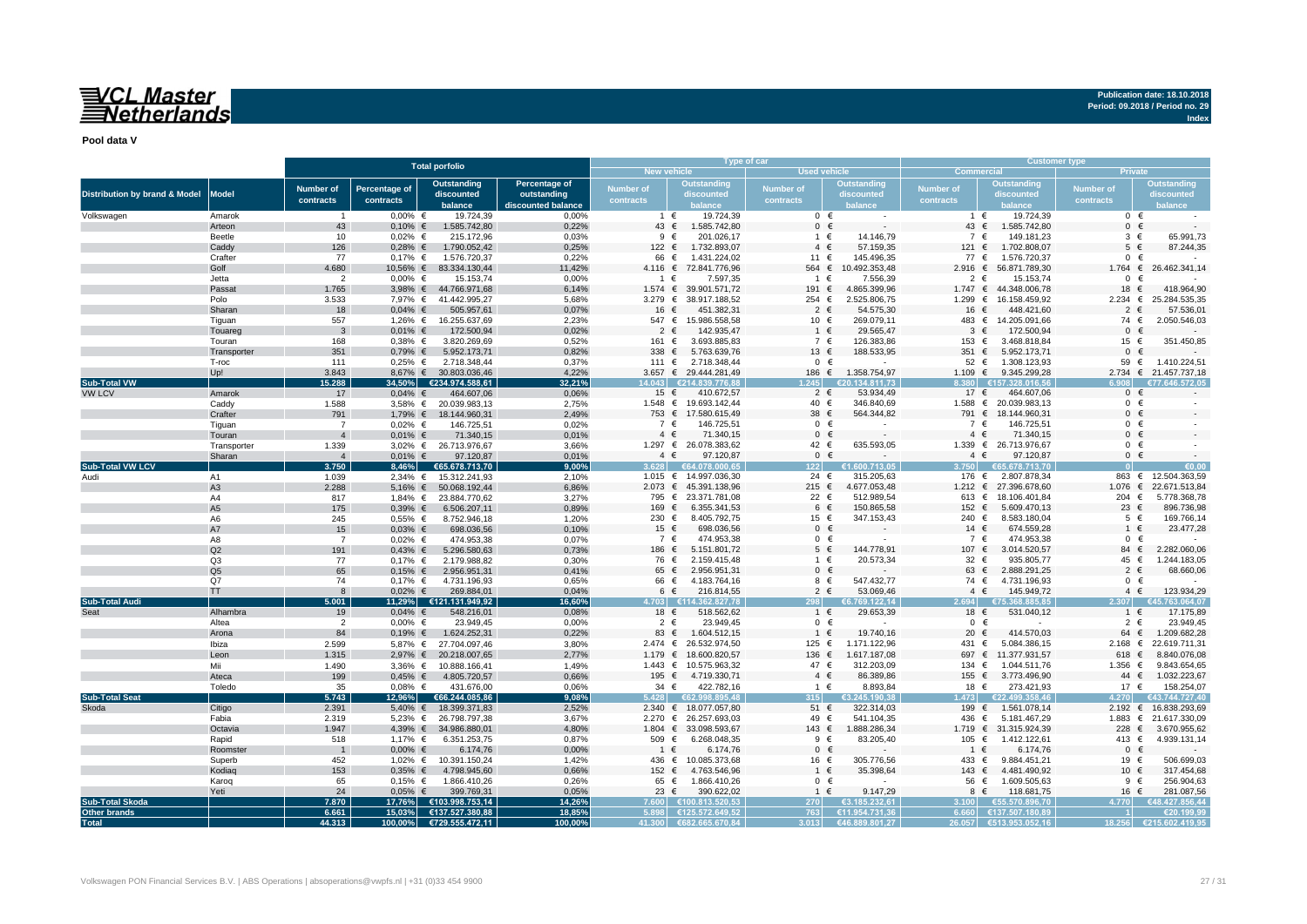

## **Pool data VI**

|               |                     |                                                  | <b>Total portfolio</b> |                                                    | <b>Customer type</b> |                                          |                     |                                          |  |  |  |  |  |  |
|---------------|---------------------|--------------------------------------------------|------------------------|----------------------------------------------------|----------------------|------------------------------------------|---------------------|------------------------------------------|--|--|--|--|--|--|
|               |                     |                                                  | <b>Commercial</b>      |                                                    | <b>Private</b>       |                                          |                     |                                          |  |  |  |  |  |  |
| Type of car   | Number of contracts | Percentage of<br>discounted balance<br>contracts |                        | Percentage of<br>outstanding<br>discounted balance | Number of contracts  | <b>Outstanding</b><br>discounted balance | Number of contracts | <b>Outstanding</b><br>discounted balance |  |  |  |  |  |  |
| New vehicles  | 41.300              | 93,20% $\in$                                     | 682.665.670.84         | 93,57%                                             | 23.584               | €472.743.660,28                          | 17.716              | €209.922.010,56                          |  |  |  |  |  |  |
| Used vehicles | 3.013               | 6.80% €                                          | 46.889.801.27          | 6.43%                                              | 2.473                | €41.209.391.88                           | 540                 | €5.680.409,39                            |  |  |  |  |  |  |
| <b>Total</b>  | 44.313              | 100,00%                                          | €729.555.472,11        | 100,00%                                            | 26.057               | €513.953.052,16                          | 18.256              | €215.602.419,95                          |  |  |  |  |  |  |

|                      |                     | <b>Total portfolio</b>     |                                          |                                                    |  |  |  |  |  |  |  |  |  |
|----------------------|---------------------|----------------------------|------------------------------------------|----------------------------------------------------|--|--|--|--|--|--|--|--|--|
| <b>Customer type</b> | Number of contracts | Percentage of<br>contracts | <b>Outstanding</b><br>discounted balance | Percentage of<br>outstanding<br>discounted balance |  |  |  |  |  |  |  |  |  |
| Commercial           | 26.057              | 58,80%                     | €513.953.052,16                          | 70,45%                                             |  |  |  |  |  |  |  |  |  |
| Private              | 18.256              | 41,20%                     | €215.602.419,95                          | 29,55%                                             |  |  |  |  |  |  |  |  |  |
| <b>Total</b>         | 44.313              | 100,00%                    | €729.555.472,11                          | 100,00%                                            |  |  |  |  |  |  |  |  |  |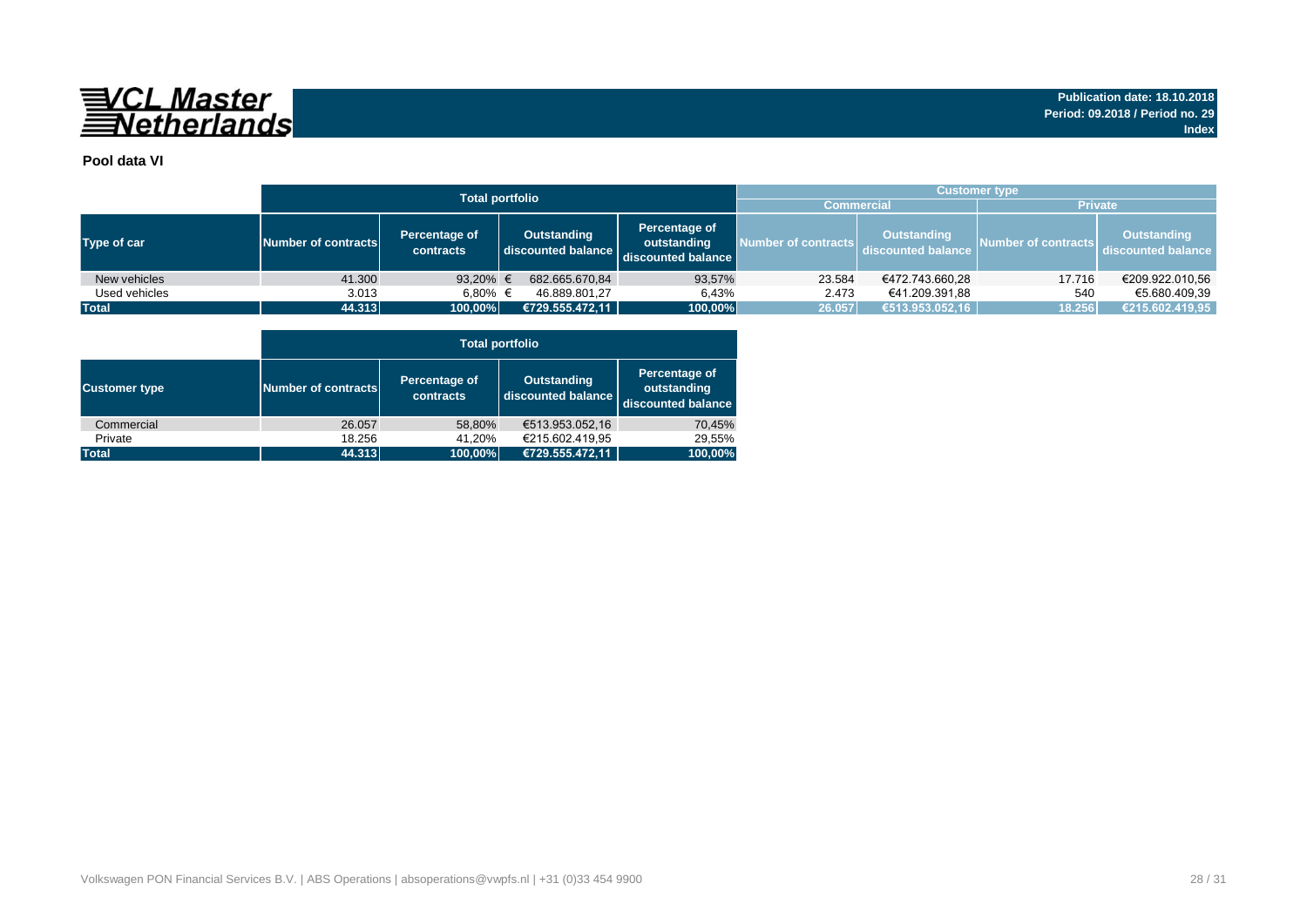## 

|                            |                               |                            | <b>Total porfolio</b>                |                                                       | <b>New vehicle</b>            | Type of car                                 | <b>Used vehicle</b>    |                                      | <b>Customer type</b><br><b>Private</b><br><b>Commercial</b> |                                      |                               |                                      |  |  |  |
|----------------------------|-------------------------------|----------------------------|--------------------------------------|-------------------------------------------------------|-------------------------------|---------------------------------------------|------------------------|--------------------------------------|-------------------------------------------------------------|--------------------------------------|-------------------------------|--------------------------------------|--|--|--|
| Distribution by motor type | <b>Number of</b><br>contracts | Percentage of<br>contracts | Outstanding<br>discounted<br>balance | Percentage of<br>outstanding<br>discounted<br>balance | <b>Number of</b><br>contracts | <b>Outstanding</b><br>discounted<br>balance | Number of<br>contracts | Outstanding<br>discounted<br>balance | <b>Number of</b><br>contracts                               | Outstanding<br>discounted<br>balance | <b>Number of</b><br>contracts | Outstanding<br>discounted<br>balance |  |  |  |
| EA189 (unfixed)            | 330                           | 0.74%                      | 3.026.856.29                         | 0,41%                                                 | 299                           | €2.786.885.79                               | 31                     | €239.970,50                          | 319                                                         | €2.909.957,34                        |                               | €116.898,95                          |  |  |  |
| Other                      | 43.983                        | 99.26%                     | € 726.528.615.82                     | 99,59%                                                | 41.001                        | €679.878.785.05                             | 2.982                  | €46.649.830.77                       | 25.738                                                      | €511.043.094.82                      | 18.245                        | €215.485.521.00                      |  |  |  |
| <b>Total</b>               | 44.313                        |                            | 100.00% € 729.555.472.11             | 100,00%                                               |                               | 41.300 € 682.665.670,84                     | 3.013                  | 46.889.801.27                        |                                                             | 26.057 € 513.953.052,16              |                               | 18.256 € 215.602.419,95              |  |  |  |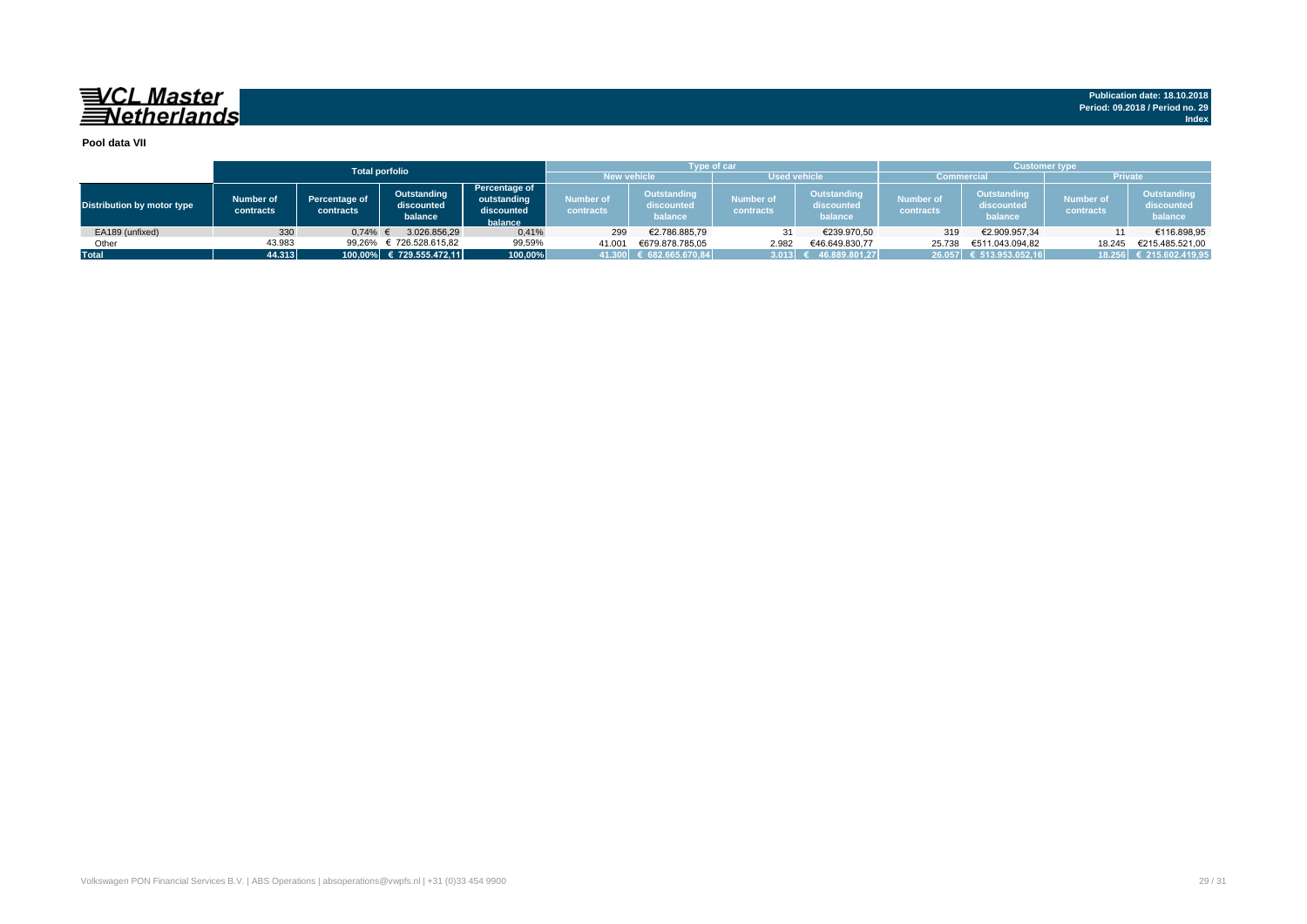# 

**Publication date: 18.10.2018 Period: 09.2018 / Period no. 29 Index**

#### **Prepayments**

| <b>Reporting period</b> | <b>Unscheduled payments</b> | Discounted balance as of<br>previous period | <b>Periodic CPR</b> | <b>Annualised CPR</b> |
|-------------------------|-----------------------------|---------------------------------------------|---------------------|-----------------------|
| Pool cut                |                             |                                             |                     |                       |
| 31-5-2016               | €498.994,73                 | €254.509.899,87                             | 0,196%              | 2,328%                |
| 30-6-2016               | €90.546,38                  | €255.186.298,49                             | 0,035%              | 0,425%                |
| 31-7-2016               | €630.907,72                 | €346.248.092,83                             | 0,182%              | 2,165%                |
| 31-8-2016               | €149.257,83                 | €347.052.186,47                             | 0,043%              | 0,515%                |
| 30-9-2016               | €118.674,28                 | €409.005.121,41                             | 0,029%              | 0,348%                |
| 31-10-2016              | €200.293,91                 | €408.532.596,90                             | 0,049%              | 0,587%                |
| 30-11-2016              | €145.231,57                 | €443.219.201,18                             | 0,033%              | 0,393%                |
| 31-12-2016              | €149.774,20                 | €443.088.269,96                             | 0,034%              | 0,405%                |
| 31-1-2017               | €427.650,04                 | €444.454.906,82                             | 0,096%              | 1,149%                |
| 28-2-2017               | €161.859,45                 | €444.520.828,63                             | 0,036%              | 1,149%                |
| 31-3-2017               | €198.635,00                 | €518.870.496,20                             | 0,038%              | 0,458%                |
| 30-4-2017               | €198.635,00                 | €519.662.281,03                             | 0,044%              | 0,522%                |
| 31-5-2017               | €203.476,68                 | €519.617.330,16                             | 0,039%              | 0,469%                |
| 30-6-2017               | €215.892,12                 | €563.390.649,12                             | 0,038%              | 0,459%                |
| 31-7-2017               | €278.939,02                 | €563.447.253,24                             | 0,050%              | 0,592%                |
| 31-8-2017               | €260.693,26                 | €564.451.015,23                             | 0,046%              | 0,553%                |
| 30-9-2017<br>31-10-2017 | €260.638,06<br>€371.540,38  | €564.886.419,96<br>€607.195.061,29          | 0,046%<br>0,061%    | 0,552%<br>0,732%      |
| 30-11-2017              | €357.595,85                 | €608.264.526,13                             | 0,059%              | 0,703%                |
| 31-12-2017              | €213.238,36                 | €607.738.186,77                             | 0,035%              | 0,420%                |
| 31-1-2018               | €266.863,21                 | €610.261.221,40                             | 0,044%              | 0,420%                |
| 28-2-2018               | €207.806,81                 | €609.188.553,59                             | 0,034%              | 0,409%                |
| 31-3-2018               | €258.848,87                 | €678.577.121,56                             | 0,038%              | 0,457%                |
| 30-4-2018               | €220.346,99                 | €679.633.121,94                             | 0,032%              | 0,388%                |
| 31-5-2018               | €317.533,76                 | €679.383.368.60                             | 0,047%              | 0,559%                |
| 30-6-2018               | €332.395,70                 | €682.057.744,59                             | 0,049%              | 0,583%                |
| 31-7-2018               | €428.306,84                 | €681.400.871,05                             | 0,063%              | 0,752%                |
| 31-8-2018               | €298.903,00                 | €729.483.449,68                             | 0,041%              | 0,491%                |
| 30-9-2018               | €291.001,82                 | €730.002.930,35                             | 0,040%              | 0,477%                |
| 31-10-2018              |                             |                                             |                     |                       |
| 30-11-2018              |                             |                                             |                     |                       |
| 31-12-2018              |                             |                                             |                     |                       |
| 31-1-2019               |                             |                                             |                     |                       |
| 28-2-2019               |                             |                                             |                     |                       |
| 31-3-2019               |                             |                                             |                     |                       |
| 30-4-2019               |                             |                                             |                     |                       |
| 31-5-2019               |                             |                                             |                     |                       |
| 30-6-2019               |                             |                                             |                     |                       |
| 31-7-2019               |                             |                                             |                     |                       |
| 31-8-2019               |                             |                                             |                     |                       |
| 30-9-2019               |                             |                                             |                     |                       |
| 31-10-2019              |                             |                                             |                     |                       |
| 30-11-2019              |                             |                                             |                     |                       |
| 31-12-2019              |                             |                                             |                     |                       |
| 31-1-2020               |                             |                                             |                     |                       |
| 29-2-2020<br>31-3-2020  |                             |                                             |                     |                       |
| 30-4-2020               |                             |                                             |                     |                       |
| 31-5-2020               |                             |                                             |                     |                       |
| 30-6-2020               |                             |                                             |                     |                       |
| 31-7-2020               |                             |                                             |                     |                       |
| 31-8-2020               |                             |                                             |                     |                       |
| 30-9-2020               |                             |                                             |                     |                       |
| 31-10-2020              |                             |                                             |                     |                       |
| 30-11-2020              |                             |                                             |                     |                       |
| 31-12-2020              |                             |                                             |                     |                       |
| 31-1-2021               |                             |                                             |                     |                       |
| 28-2-2021               |                             |                                             |                     |                       |
| 31-3-2021               |                             |                                             |                     |                       |
| 30-4-2021               |                             |                                             |                     |                       |
| 31-5-2021               |                             |                                             |                     |                       |
| 30-6-2021               |                             |                                             |                     |                       |
| 31-7-2021               |                             |                                             |                     |                       |
| 31-8-2021               |                             |                                             |                     |                       |
| 30-9-2021               |                             |                                             |                     |                       |
| 31-10-2021              |                             |                                             |                     |                       |
| 30-11-2021              |                             |                                             |                     |                       |
| 31-12-2021              |                             |                                             |                     |                       |
| 31-1-2022               |                             |                                             |                     |                       |
| 28-2-2022               |                             |                                             |                     |                       |
| 31-3-2022               |                             |                                             |                     |                       |
| 30-4-2022               |                             |                                             |                     |                       |

The annualised constant prepayment rate (CPR) of the underlying receivables based upon the most recent periodic CPR. Periodic CPR is equal to the total unscheduled principal received in the most recent period divided by the start of period principal balance. This is then annualised as follows:

1-((1-Periodic CPR)^number of periods in a year)